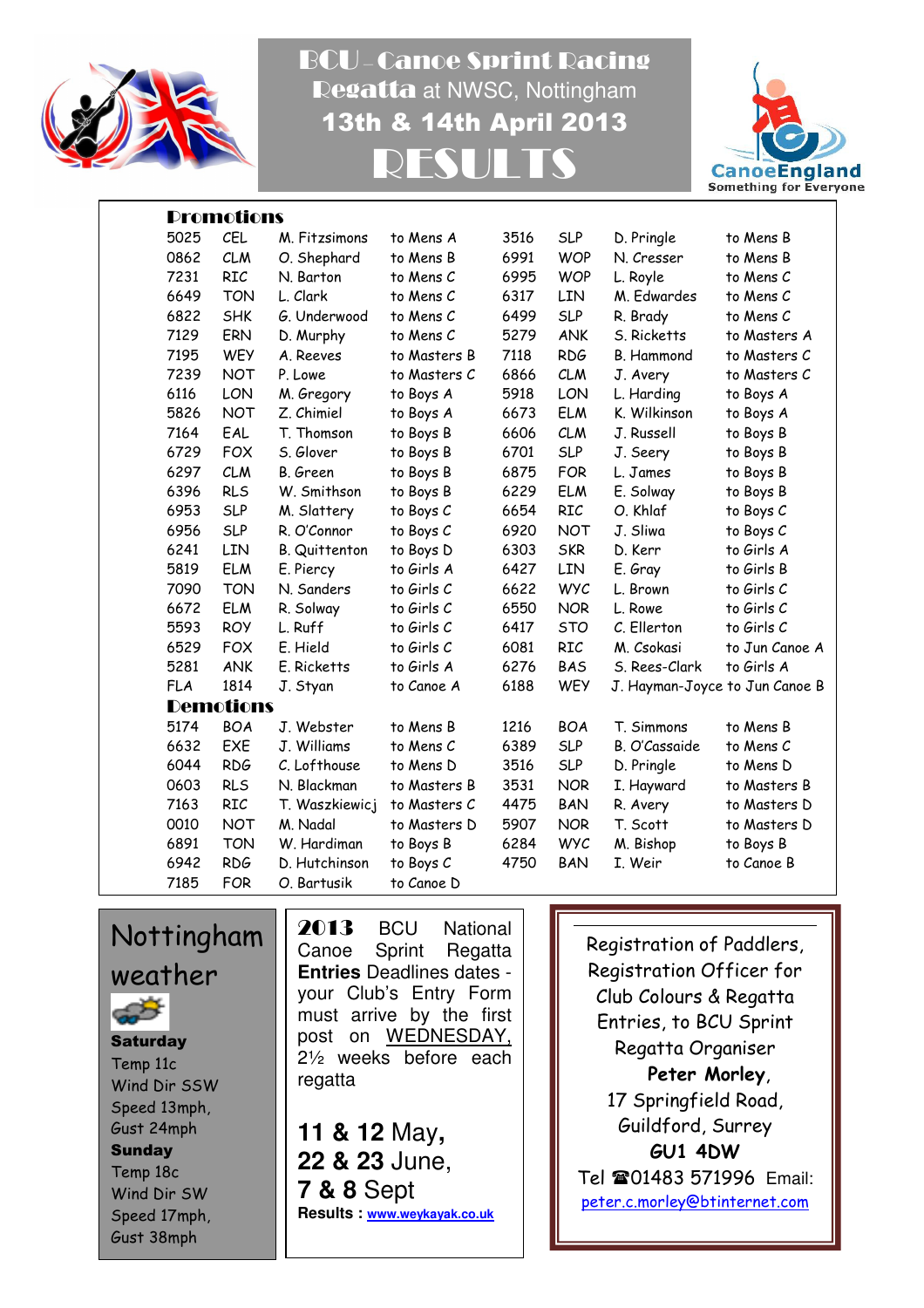#### **BCU National Championships Sprint Regatta 13th & 14th April 2013 National Water Sports Centre – Holme Peirrepont, Nottingham**

| Race:               |                |                    |                |                                                                                                                         |                               |
|---------------------|----------------|--------------------|----------------|-------------------------------------------------------------------------------------------------------------------------|-------------------------------|
|                     |                |                    |                | Class: Boys U18                                                                                                         |                               |
|                     |                |                    | $\mathbf{1}$   | Boys U18 K1 1000m Heat 1                                                                                                |                               |
| 1<br>$\overline{2}$ |                | 5 CLM              |                | 7 RIC N ROMAIN<br>L DUFFIELD                                                                                            | 4:19.22<br>4:22.23            |
|                     |                | 3 8 LEA            |                | S NAFTANAILA                                                                                                            | 4:23.62                       |
|                     |                |                    |                | 4 4 CLM M JOHNSON                                                                                                       | 4:34.86<br>4:38.44            |
|                     |                |                    |                | 5 3 FOY C PETERS<br>6 1 WEY R HARRSION<br>7 9 NOR O KIRKHAM                                                             | 4:44.66                       |
|                     |                | 8 6 CEL            |                | S GRENNELL                                                                                                              | 4:56.72<br>5:07.57            |
| 9                   |                |                    |                | 2 CEL K DOYLE                                                                                                           | 5:19.13                       |
| Race:               |                |                    | $\overline{2}$ | Boys U18 K1 1000m Heat 2                                                                                                |                               |
|                     |                | 1 2 WEY            |                | J CHILDERSTONE                                                                                                          | 4:20.60                       |
| 2                   |                | 5 LBZ              |                | S PLUMMER<br>3 3 CLM B GREEN                                                                                            | 4:21.49<br>4:35.24            |
|                     |                | 4 4 BOA            |                | L ESCOTT                                                                                                                | 4:38.06                       |
|                     |                |                    |                | 5 7 RDG K HUSBAND<br>6 6 EXE R LARK                                                                                     | 4:39.51<br>4:42.03            |
|                     |                |                    |                | 7 8 BAN J PALFREY                                                                                                       | 4:43.16                       |
|                     |                | 8 9 BSF            |                | M PARKES                                                                                                                | 4:44.51                       |
|                     |                | Race: 3            |                | Boys U18 K1 1000m Heat                                                                                                  | -3                            |
|                     |                |                    |                | 1 2 ELM H ARCHER<br>2 3 WOR W BIRD                                                                                      | 4:18.02<br>4:21.32            |
|                     |                |                    |                | 3 1 WOR R GRIFFITHS                                                                                                     | 4:32.87                       |
|                     |                | 5 4 SDS            |                | 4 9 LBZ D CROCKER<br>J MCKEOWN                                                                                          | 4:38.95<br>4:40.44            |
| 7                   |                | 6 6 STO            |                | R SILK<br>W DOUGHTY                                                                                                     | 4:50.36                       |
|                     |                | $8$ LIN<br>8 5 DEV |                | J NEW                                                                                                                   | 4:52.32<br>4:55.86            |
|                     |                | Race:              | 4              | Boys U18 K1 1000m Heat                                                                                                  | -4                            |
|                     |                |                    |                | 1 7 BOA T ESCOTT                                                                                                        | 4:26.55                       |
|                     |                | 2 8 ELM<br>3 1 CLM |                | R MCMULLEN<br>T STANWAY                                                                                                 | 4:26.63<br>4:27.88            |
|                     |                |                    |                |                                                                                                                         | 4:33.32                       |
|                     |                |                    |                | 4 3 WYC M BISHOP<br>5 5 ANK J ECCLES                                                                                    | 4:40.65                       |
|                     |                | 7 2 WOR            |                | 6 4 ANK C BENTLEY<br>R WOOLLEY                                                                                          | 4:41.37<br>4:45.84            |
|                     |                |                    |                | 8 6 SLP F DEVENNEY                                                                                                      | 4:48.53                       |
| Race:               |                |                    | 5              | Boys U18 K1 1000m Heat 5                                                                                                |                               |
|                     |                |                    |                | 1 7 WOR S WILLIAMS<br>2 2 RDG S KIRSCHSTEIN                                                                             | 4:15.22<br>4:16.42            |
|                     |                |                    |                | 3 3 BOA J MISSEN                                                                                                        | 4:22.75                       |
|                     |                | 4 8 NOR<br>5 4 TON |                | A NOBBS<br>W HARDIMAN                                                                                                   | 4:23.22<br>4:30.35            |
| 6                   |                | 5 SLP              |                | M CROC                                                                                                                  | 4:38.60                       |
|                     |                | 7 6 BSF            |                | S ENGLISH                                                                                                               | 4:41.10                       |
| Race:               |                |                    | 6              | Boys U18 K1 1000m Heat                                                                                                  | -6                            |
|                     |                | 2 1 WEY            |                | 1 3 SDS S REDMOND<br>E HAWS                                                                                             | 4:14.33<br>4:16.19            |
|                     |                | 3 5 ELM            |                | B JONES                                                                                                                 | 4:17.04                       |
|                     |                | $4\,6$ WEY         |                | 4 6 WEY S BURDETT<br>5 7 SLP J SEERY                                                                                    | 4:36.83<br>4:36.99            |
|                     |                |                    |                | 6 8 LON C MITCHEL                                                                                                       | 4:55.74                       |
| 7<br>8              |                | $2$ SLP<br>4 STO   |                | J O-HAGAN<br>A WARD                                                                                                     | 5:12.46<br>5:14.92            |
|                     |                | Race: 32           |                |                                                                                                                         |                               |
|                     |                |                    |                | Boys U18 K1 1000m FINAL 1<br>1 5 SDS S REDMOND                                                                          | 4:12.60                       |
|                     | 2 <sub>3</sub> |                    |                | RDG S KIRSCHSTEIN                                                                                                       | 4:13.72                       |
|                     |                |                    |                | 3 2 ELM H ARCHER                                                                                                        | 4:13.93<br>4:14.41            |
|                     |                |                    |                |                                                                                                                         | 4:17.61                       |
|                     |                |                    |                |                                                                                                                         | 4:18.65<br>4:20.21            |
|                     |                |                    |                | 3 A WOR S WILLIAMS<br>5 1 WEY J CHILDERSTONE<br>6 6 WEY E HAWS<br>7 7 ELM B JONES<br>8 9 WOR W BIRD<br>9 8 RIC N ROMAIN | 4:20.63                       |
|                     |                |                    |                |                                                                                                                         | 4:25.52                       |
|                     |                |                    |                | Boys U18 K1 1000m FINAL 2                                                                                               |                               |
| Race:               |                |                    | 33             |                                                                                                                         |                               |
| 2                   |                |                    |                | 1 6 BOA J MISSEN<br>5 LBZ S PLUMMER                                                                                     | 4:27.10<br>4:29.58            |
|                     |                |                    |                | 3 3 NOR A NOBBS                                                                                                         | 4:30.29                       |
|                     |                |                    |                |                                                                                                                         | 4:30.36<br>4:31.57            |
|                     |                |                    |                |                                                                                                                         | 4:32.95                       |
|                     |                |                    |                | 4 4 CLM L DUFFIELD<br>5 7 LEA S NAFTANAILA<br>6 2 BOA T ESCOTT<br>7 1 CLM T STANWAY<br>8 9 TON W HARDIMAN               | 4:36.76<br>4:40.06            |
|                     |                |                    |                | 9 8 ELM R MCMULLEN                                                                                                      | 4:45.05                       |
|                     |                |                    |                | Race: 34 Boys U18 K1 1000m FINAL 3                                                                                      |                               |
|                     |                |                    |                |                                                                                                                         | 4:40.61<br>4:43.87            |
|                     |                |                    |                | 1 1 FOY C PETERS<br>2 2 SLP J SEERY<br>3 5 WOR R GRIFFITHS                                                              | 4:45.07                       |
|                     |                |                    |                |                                                                                                                         | 4:45.20<br>4:47.73            |
|                     |                |                    |                |                                                                                                                         | 4:48.37                       |
|                     |                |                    |                |                                                                                                                         | 4:49.34<br>4:51.82            |
|                     |                |                    |                | 4 4 WYC M BISHOP<br>5 7 WEY S BURDETT<br>6 6 CLM M JOHNSON<br>7 3 CLM B GREEN<br>8 9 SLP M CROC<br>9 8 BOA L ESCOTT     | 4:51.83                       |
|                     |                |                    |                | Race: 54 Boys U18 K2 1000m Heat 1                                                                                       |                               |
|                     |                |                    |                | 1 4 NTS KIRSCHSTEIN (RDG) / HAWS 3:59.13                                                                                |                               |
|                     |                |                    |                | ARCHER (ELM) / BURDETT (                                                                                                | 4:04.03<br>4:05.26            |
|                     |                |                    |                |                                                                                                                         | 4:17.76                       |
|                     |                |                    |                | 6 7 WEY HARRSION/MCKEOWN(KIR)<br>7 5 SLP CROC/SEERY                                                                     | 4:20.08<br>4:23.03<br>4:24.83 |

| Race: 55 Boys U18 K2 1000m Heat 2                                                                                                                                             |         |
|-------------------------------------------------------------------------------------------------------------------------------------------------------------------------------|---------|
| 1 2 RIC ROMAIN/PLUMMER(LBZ) 4:03.81                                                                                                                                           |         |
| 2 1 WYC<br>BISHOP/FINCH                                                                                                                                                       | 4:05.27 |
| 3 4 NTS CHILDERSTONE (WEY)<br>CHILDERSTONE (WEY) / BIR                                                                                                                        | 4:06.17 |
|                                                                                                                                                                               | 4:10.90 |
|                                                                                                                                                                               | 4:14.77 |
| 5 5 WOR GRIFFITHS/WOOLLEY<br>6 8 RDG FOSTER/HUSBAND<br>7 3 BSF PARKES/GREEN(CLM)<br>2 3 CID DEVENNEY/O UACAN                                                                  | 4:24.02 |
|                                                                                                                                                                               | 4:27.58 |
| 8 7 SLP DEVENNEY/O-HAGAN                                                                                                                                                      | 4:29.90 |
|                                                                                                                                                                               |         |
|                                                                                                                                                                               |         |
| 73<br>Boys U18 K2 1000m FINAL<br>Race:                                                                                                                                        |         |
| 1 2 NTS CHILDERSTONE (WEY) /BIR                                                                                                                                               | 3:54.46 |
| 2 5 NTS<br>KIRSCHSTEIN (RDG) / HAWS                                                                                                                                           | 3:54.95 |
|                                                                                                                                                                               | 4:00.15 |
| 3 4 RIC ROMAIN/PLUMMER(LBZ)<br>4 3 ANK ECCLES/ESCOTT(BOA)<br>5 6 MIX ARCHER(ELM)/BURDETT(                                                                                     | 4:03.58 |
|                                                                                                                                                                               | 4:12.84 |
| 6 1 WOR GRIFFITHS/WOOLLEY                                                                                                                                                     | 4:16.54 |
| 7 8 TON HARDIMAN/COLLIER                                                                                                                                                      | 4:17.93 |
| 7 WYC BISHOP/FINCH<br>8                                                                                                                                                       | 4:18.80 |
| 9 9 FOY PETERS/NOBBS (NOR)                                                                                                                                                    | 4:41.29 |
|                                                                                                                                                                               |         |
| Boys U18 K4 1000m FINAL<br>98<br>Race:                                                                                                                                        |         |
| DUFFIELD(CLM)/JONES(E 3:23.36<br>1 1 NTS                                                                                                                                      |         |
| NAFTANAILA (LEA) /S WIL                                                                                                                                                       |         |
| $\overline{2}$<br>2 NTS                                                                                                                                                       | 3:27.93 |
| CHILDERSTONE (WEY) / BIR                                                                                                                                                      |         |
| KIRSCHSTEIN (RDG) / HAWS                                                                                                                                                      |         |
| 3<br>3 WOR<br>GRIFFITHS/WOOLLEY/                                                                                                                                              | 3:43.19 |
| WILLIAMS/ENGLISH(BSF)                                                                                                                                                         |         |
| 4 5 NOR<br>NOBBS/KIRKHAM/                                                                                                                                                     | 3:48.73 |
| THURSBY/PETERS(FOY)                                                                                                                                                           |         |
|                                                                                                                                                                               |         |
| 145<br>Race:<br>Boys U18 K1 200m Heat 1                                                                                                                                       |         |
| 1 9 SDS S REDMOND                                                                                                                                                             | 42.84   |
| 3 WOR W BIRD<br>$\overline{2}$                                                                                                                                                | 43.36   |
| 3 7 BOA J MISSEN                                                                                                                                                              | 45.38   |
|                                                                                                                                                                               | 45.94   |
| 4 2 LBZ D CROCKER<br>5 4 SLP M CROC                                                                                                                                           |         |
|                                                                                                                                                                               | 46.48   |
| 6 5 BOA T ESCOTT<br>7 6 ELM H ARCHER                                                                                                                                          | 46.65   |
|                                                                                                                                                                               | 47.39   |
| 8 1 DEV<br>J NEW                                                                                                                                                              | 49.81   |
|                                                                                                                                                                               |         |
| Race: 146<br>Boys U18 K1 200m Heat 2                                                                                                                                          |         |
| 1 4 CLM L DUFFIELD                                                                                                                                                            | 42.31   |
| 2 7 WEY<br>J CHILDERSTONE                                                                                                                                                     | 43.19   |
| 3 6 RDG<br>S KIRSCHSTEIN                                                                                                                                                      | 43.74   |
| 4 1 LIN W DOUGHTY                                                                                                                                                             | 46.94   |
| 5 3 SLP J SEERY                                                                                                                                                               | 46.95   |
| 6 2 SDS<br>J MCKEOWN                                                                                                                                                          | 48.40   |
|                                                                                                                                                                               |         |
| 7 5 FOY<br>C PETERS                                                                                                                                                           | 49.18   |
| 8 9 WOR R GRIFFITHS                                                                                                                                                           | 49.26   |
| 9 8 ANK C BENTLEY                                                                                                                                                             | 51.22   |
|                                                                                                                                                                               |         |
| Race: 147<br>Boys U18 K1 200m Heat 3                                                                                                                                          |         |
| 1 1 CLM T STANWAY                                                                                                                                                             | 44.14   |
| 2 9 WEY<br>E HAWS                                                                                                                                                             | 44.38   |
|                                                                                                                                                                               | 44.96   |
| 3 3 TON W HARDIMAN<br>4 2 BAN J PALFREY                                                                                                                                       | 45.25   |
| 5 6 ELM R MCMULLEN                                                                                                                                                            | 47.80   |
|                                                                                                                                                                               | 48.62   |
| 6 4 BSF S ENGLISH<br>7 7 RDG K HUSBAND                                                                                                                                        | 48.67   |
|                                                                                                                                                                               |         |
| 8<br>5 WOR R WOOLLEY                                                                                                                                                          | 50.12   |
| 9 8 NOR<br>O KIRKHAM                                                                                                                                                          | 52.20   |
|                                                                                                                                                                               |         |
| Race: 148 Boys U18 K1 200m Heat 4                                                                                                                                             |         |
| 1 7 WEY S BURDETT                                                                                                                                                             | 44.76   |
| 23 SLP<br>J O-HAGAN                                                                                                                                                           | 46.34   |
|                                                                                                                                                                               | 46.49   |
|                                                                                                                                                                               | 46.86   |
| 3 5 WYC M BISHOP<br>4 9 ANK J ECCLES<br>5 1 SHP M WHITTLE                                                                                                                     | 47.59   |
| 6 6 LON C MITCHEL                                                                                                                                                             | 47.95   |
|                                                                                                                                                                               | 53.30   |
| 7 2 CEL K DOYLE<br>8 8 STO A WARD                                                                                                                                             | 57.90   |
|                                                                                                                                                                               |         |
| Race: 149 Boys U18 K1 200m Heat 5                                                                                                                                             |         |
| 1 2 ELM B JONES                                                                                                                                                               | 42.77   |
| 2 8 LEA S NAFTANAILA                                                                                                                                                          | 43.99   |
| 3 4 SLP F DEVENNEY                                                                                                                                                            | 46.42   |
| 4 1 BSF M PARKES                                                                                                                                                              | 47.37   |
|                                                                                                                                                                               | 48.40   |
| 5 5 STO R SILK<br>6 3 CEL S GRENNELL                                                                                                                                          | 51.11   |
| 7 6 CLM B GREEN                                                                                                                                                               | 51.20   |
|                                                                                                                                                                               |         |
| Race: 161 Boys U18 K1 200m FINAL 1                                                                                                                                            |         |
| 1 5 CLM L DUFFIELD                                                                                                                                                            | 46.17   |
| 2 6 SDS<br>S REDMOND                                                                                                                                                          | 47.40   |
|                                                                                                                                                                               | 47.42   |
|                                                                                                                                                                               |         |
|                                                                                                                                                                               | 47.90   |
|                                                                                                                                                                               | 48.31   |
|                                                                                                                                                                               | 48.60   |
|                                                                                                                                                                               | 49.21   |
| 2 S DUS S KEDWOND<br>3 3 WEY J CHILDERSTONE<br>4 8 LEA S NAFTANAILA<br>5 7 WOR W BIRD<br>7 4 ELM B JONES<br>8 2 KDC S KIRSCHSTEIN<br>8 2 KDC S KIRSCHSTEIN<br>8 2 WEY F. HAWS | 49.29   |
| 9 9 WEY E HAWS                                                                                                                                                                | 49.67   |
|                                                                                                                                                                               |         |
| Boys U18 K1 m FINAL 2<br>Race: 162                                                                                                                                            |         |
|                                                                                                                                                                               | 49.97   |
|                                                                                                                                                                               |         |
| 1 3 BOA J MISSEN<br>2 4 TON W HARDIMAN                                                                                                                                        | 50.59   |
|                                                                                                                                                                               | 50.59   |
|                                                                                                                                                                               | 52.09   |
|                                                                                                                                                                               | 52.85   |
|                                                                                                                                                                               | 52.95   |
|                                                                                                                                                                               | 53.60   |
|                                                                                                                                                                               |         |
|                                                                                                                                                                               | 54.02   |
| 2 1 SLP M CROC<br>4 5 WEY S BURDETT<br>5 2 SLP J O-HAGAN<br>6 7 LBZ D CROCKER<br>6 PLBZ D CROCKERY<br>8 8 SLP F DEVENNEY<br>9 9 WYC M BISHOP                                  | 56.65   |
|                                                                                                                                                                               |         |

| Race: 163 Boys U18 K1 200m FINAL 3<br>AGE: 105 BOYS UPP<br>2 2 ELM H ARCHER<br>3 3 SLP J SEERY<br>4 5 BOA T ESCOTT<br>5 1 ELM R MCMULLEN<br>6 6 LIN W DOUGHTY<br>8 9 SUD M MUTTTE<br>49.96<br>50.25                                                                   |
|-----------------------------------------------------------------------------------------------------------------------------------------------------------------------------------------------------------------------------------------------------------------------|
| 50.73<br>50.98                                                                                                                                                                                                                                                        |
| 51.90<br>52.27                                                                                                                                                                                                                                                        |
| 53.83<br>54.65                                                                                                                                                                                                                                                        |
| 9 8 SHP M WHITTLE<br>55.89                                                                                                                                                                                                                                            |
| Race: 178 Boys U18 K2 200m Heat 1<br>45.36                                                                                                                                                                                                                            |
| 46.74<br>47.02                                                                                                                                                                                                                                                        |
| 47.54<br>48.76                                                                                                                                                                                                                                                        |
| ACCES (FOR SOURCES)<br>14 ANK ECCLES/ESCOTT(BOA)<br>27 NTS NAFTANAILA (LEA) /S WIL<br>38 NTS CHILDERSTONE (WEY) /BIR<br>43 WYC BISHOP/FINCH<br>55 TON HARDIMAN /COLLIER<br>61 RDG FOSTER/HUSBAND<br>72 SDS MCKEOWN (KIR) /HARRSION<br>72 SDS M<br>49.31<br>52.98      |
| Race: 179 Boys U18 K2 200m Heat 2<br>44.99                                                                                                                                                                                                                            |
| 45.59<br>50.86                                                                                                                                                                                                                                                        |
| 52.52                                                                                                                                                                                                                                                                 |
| 52.74<br>54.62                                                                                                                                                                                                                                                        |
| ARE . 1/3 DUPTELD (CLM) /JONES (E<br>2 3 NTS KIRSCHSTEIN (RDG) /HAWS<br>3 8 SLP DEVENNEY/O-HAGAN<br>4 7 WOR WOOLLEY/GRIFFITHS<br>5 5 SLP CROC/SEERY<br>6 4 CLM STANWAY(GREEN<br>7 1 NOR KIRKHAM/THURSEY<br>8 2 CEL GRENNELL/DOYLE<br>55.74<br>56.72                   |
| Race: 195<br>Boys U18 K2 200m FINAL<br>46.94                                                                                                                                                                                                                          |
| AGE: 195 BOYS UBY AT A EXPORT FINAL<br>17 THE CHILDERSTONE (WEY)/BIR<br>25 NTS DUFFIELD (CLM)/JONES (E<br>34 A NN ECCLES/ESCOTT (BOA)<br>46 NTS KIRSCHSTEIN (RDC)/HAWS<br>52 WYC BISHOP/FINCH<br>63 NTS NAFTANALLA (LEA)/S WIL<br>78 TON HARDIMAN/C<br>47.32<br>48.27 |
| 48.33                                                                                                                                                                                                                                                                 |
| 49.75<br>50.35                                                                                                                                                                                                                                                        |
| 53.18<br>53.42                                                                                                                                                                                                                                                        |
| 1:06.82                                                                                                                                                                                                                                                               |
| Race: 219 Boys U18 K2 500m Heat 1<br>2:11.88                                                                                                                                                                                                                          |
| ALLIMATOR PINCE THE STATE OF THE STATE OF THE STATE OF THE STATE AND HADDEN AND THAN A STATE NATURE A STATE NATURE SERIES A CELL GRENNELL/DOYLE THAN THE STATE NATURE AND SALE OF THE STATE AND MORELISH (BSF)<br>2:15.79<br>2:17.30                                  |
| 2:17.51                                                                                                                                                                                                                                                               |
| 2:27.32<br>2:35.70                                                                                                                                                                                                                                                    |
| 2:40.40                                                                                                                                                                                                                                                               |
| Race: 220 Boys U18 K2 500m Heat 2<br>2:10.43                                                                                                                                                                                                                          |
| 2:14.77<br>2:17.14                                                                                                                                                                                                                                                    |
| 2:21.02<br>2:28.25                                                                                                                                                                                                                                                    |
| ALANGHEIN/HAWS<br>2 3 ANK ECCLES/ESCOTT (BOA)<br>3 5 NTS CHILDERSTONE/BIRD<br>4 4 FOY PETERS/NOBBS (NOR)<br>5 1 NOR KIRKHAM/THURSBY<br>6 6 STO SILK/BENTLEY (ANK)<br>2:29.54                                                                                          |
| Race: 221 Boys U18 K2 500m Heat 3<br>1 6 NTS DUFFIELD/JONES<br>2:17.48                                                                                                                                                                                                |
| DUFFIELD/JONES 2:17.48<br>BURDETT (WEY)/ARCHER(E 2:18.47<br>WILLIAMS/WOOLLEY 2:19.40<br>2 7 WEY                                                                                                                                                                       |
| 2 / WEI BONDER (E)<br>3 1 WOR WILLIAMS/WOOLLEY<br>4 4 SLP CROC/SEERY<br>5 3 BSF PARKES/GREEN (CLM)<br>6 5 RDG FOSTER/HUSBAND<br>2:24.06<br>2:29.06                                                                                                                    |
| 2:31.04                                                                                                                                                                                                                                                               |
| Race: 244 Boys U18 K2 500m FINAL 1                                                                                                                                                                                                                                    |
| $\begin{tabular}{llll} 1 & 1 & NTS & NAFTANAILA (LEA) / WILLL1 & 2:03.11 \\ 2 & 5 & NTS & KIRSCHSTEIN / HANS & 2:04.52 \\ \end{tabular}$<br>2:09.31                                                                                                                   |
| 2 JANA MARSCHEN/HAWS<br>3 7 NTS CHILDERSTONE/BIRD<br>4 3 LBZ PLUMMER/ROMAIN(RIC)<br>6 4 NYC BISHOP/FING<br>7 6 ANK ECCLES/ESCOTT(BOA)<br>8 8 NTS DUFFTELD/JONES<br>8 1 NTS DUFFTELD/JONES<br>2 NTS DUFFTELD/JONES<br>2:10.04                                          |
| 2:13.65<br>2:14.53                                                                                                                                                                                                                                                    |
| 2:15.47<br>2:21.34                                                                                                                                                                                                                                                    |
| 9 9 WEY BURDETT (WEY) / ARCHER (E 2:21.66                                                                                                                                                                                                                             |
| Race: 245 Boys U18 K2 500m FINAL 2                                                                                                                                                                                                                                    |
|                                                                                                                                                                                                                                                                       |
|                                                                                                                                                                                                                                                                       |
|                                                                                                                                                                                                                                                                       |
| AGE: 245 BOYS UIS AZ SUMM FINAL 2<br>1 3 CLM JOHNSON/ENGLISH (BSF) 2:15.47<br>2 4 FOY PETERS/NOBBS (NOR) 2:19.23<br>3 1 RDG FOSTER/HUSBAND 2:19.53<br>4 6 SLP CROC/SEERY 2:22.78<br>5 5 WOR WILLIAMS/WOOLLEY 2:25.84<br>6 2 BSF PARKES/GRE                            |
| Race: 265 Boys U18 K1 500m Heat 1<br>2:15.25                                                                                                                                                                                                                          |
| 1 1 CLM T STANWAY<br>2 4 CLM L DUFFIELD<br>2:19.06<br>3 5 WEY<br>S BURDETT<br>2:20.58                                                                                                                                                                                 |
| 2:22.37                                                                                                                                                                                                                                                               |
| 2:25.96<br>2:28.42                                                                                                                                                                                                                                                    |
| 3 J WEI 3 SONDEI<br>1 6 ELM R MCMULLEN<br>5 3 WYC M BISHOP<br>6 8 BAN J PALEREY<br>7 EXE R LARK<br>8 2 WEY R HARRSION<br>9 SDS J MCKEOWN<br>2:28.85<br>2:29.67                                                                                                        |
| 2:36.54                                                                                                                                                                                                                                                               |
| Race: 266<br>Boys U18 K1 500m Heat 2<br>1 3 LBZ D CROCKER<br>2 7 BOA J MISSEN<br>2:21.37                                                                                                                                                                              |
| 2:22.97<br>2:24.65                                                                                                                                                                                                                                                    |
| 3 1 STO R SILK<br>4 4 BSF S ENGLISH<br>5 2 NOR O KIRKHAM<br>6 5 WOR R GRIFFITHS<br>7 6 WOR R WOOLLEY<br>2:27.97<br>2:28.07                                                                                                                                            |
| 2:28.34<br>2:39.19                                                                                                                                                                                                                                                    |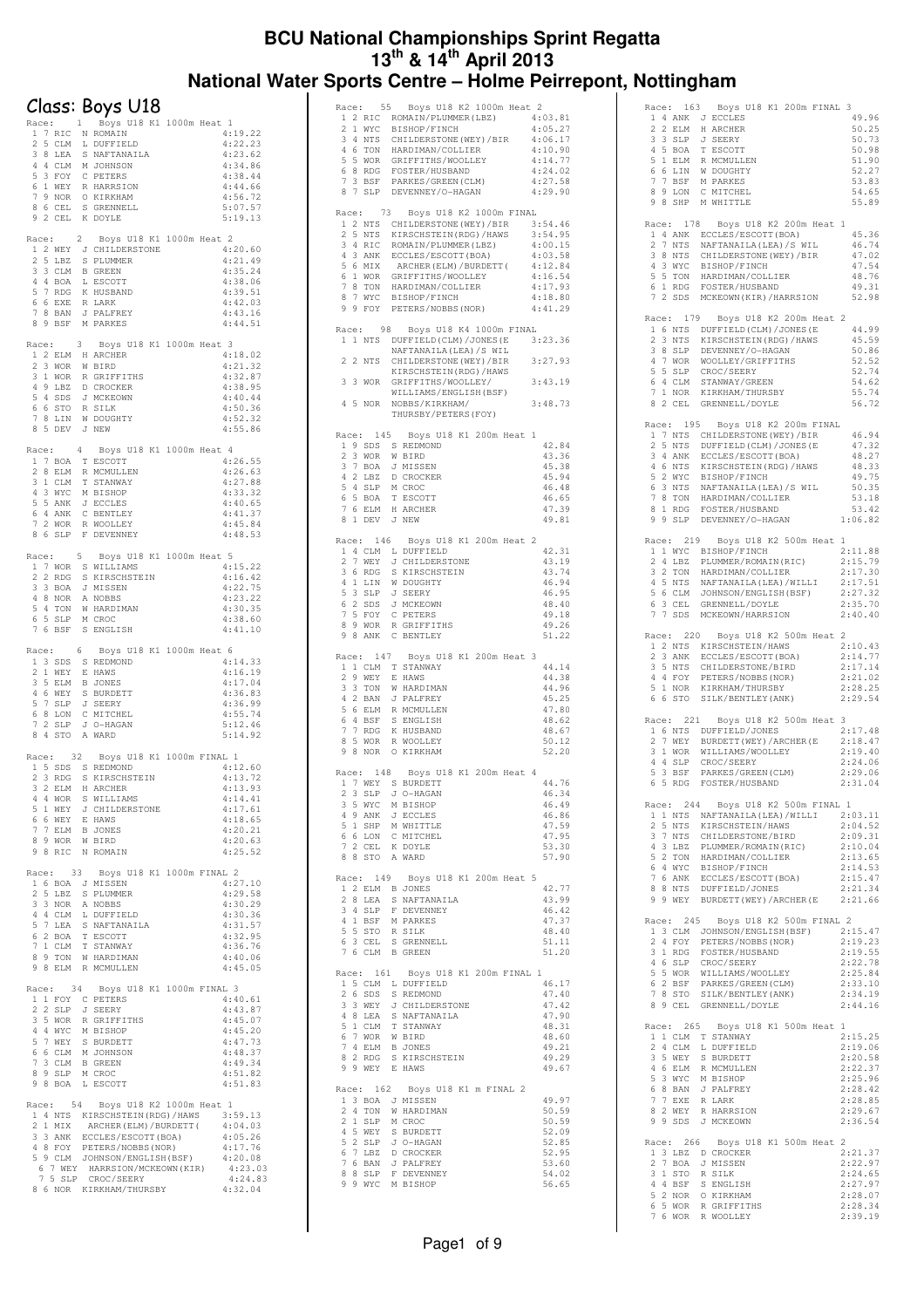|                                                                                    | Race: 267 Boys U18 K1<br>500m Heat                                                                       | 3                  |
|------------------------------------------------------------------------------------|----------------------------------------------------------------------------------------------------------|--------------------|
| 1 2 ELM B JONES<br>2 5 ELM                                                         | H ARCHER                                                                                                 | 2:17.14<br>2:19.92 |
| 3 8 RDG                                                                            | S KIRSCHSTEIN                                                                                            | 2:23.35            |
| 49<br>LON<br>5                                                                     | C MITCHEL<br>C MITCHE<br>M PARKES                                                                        | 2:34.25            |
| -6<br>BSF<br>$\mathbf{1}$<br>6<br>CEL                                              |                                                                                                          | 2:36.06<br>2:41.12 |
| 7<br>$\overline{4}$<br>CLM                                                         | K DOYLE<br>B GREEN                                                                                       | 2:41.63            |
| 8<br>7<br>STO A WARD                                                               |                                                                                                          | 2:49.19            |
| 268<br>Race:                                                                       | Boys U18 K1 500m Heat                                                                                    | 4                  |
| $\mathbf{1}$<br>2 SDS                                                              | S REDMOND                                                                                                | 2:08.34            |
| 2 1 NOR                                                                            | A NOBBS                                                                                                  | 2:15.87            |
| 3<br>7 WOR<br>$4\quad5$                                                            | S WILLIAMS<br>M JOHNSON                                                                                  | 2:23.34<br>2:29.76 |
| CLM<br>54                                                                          | TON H COLLIER                                                                                            | 2:32.01            |
| 6 9 FOY                                                                            | C PETERS                                                                                                 | 2:40.28            |
| 7 8 DEV                                                                            | J NEW                                                                                                    | 2:42.27            |
| Race: 269                                                                          | Boys U18 K1 500m Heat                                                                                    | 5<br>$\sqrt{2}$    |
| 1 3 WEY E HAWS                                                                     |                                                                                                          | 2:13.74            |
| 2 1 WOR                                                                            | W BIRD                                                                                                   | 2:13.99            |
| 36<br>TON<br>4 9 LBZ S PLUMMER                                                     | W HARDIMAN                                                                                               | 2:23.18<br>2:24.64 |
| 5 8 RDG                                                                            | K HUSBAND                                                                                                | 2:33.59            |
| 6 4 ANK                                                                            | C BENTLEY                                                                                                | 2:34.82            |
| $\boldsymbol{7}$<br>5 CEL                                                          | S GRENNELL                                                                                               | 2:45.13            |
| Race: 270                                                                          | Boys U18 K1 500m Heat                                                                                    | 6                  |
| 1 2 RIC N ROMAIN                                                                   |                                                                                                          | 2:11.31            |
| 2<br>$1\,$<br>WEY                                                                  | J CHILDERSTONE                                                                                           | 2:15.75            |
| 3 4 LEA<br>4 3 ANK                                                                 | S NAFTANAILA<br>J ECCLES                                                                                 | 2:18.44<br>2:27.22 |
| 5 6 BOA                                                                            | T ESCOTT                                                                                                 | 2:31.57            |
| 5<br>$\mathop{\rm L}\nolimits\mathop{\rm IN}\nolimits$<br>6                        | W DOUGHTY                                                                                                | 2:34.40            |
| 7<br>7<br>BAN                                                                      | S JONES                                                                                                  | 2:59.31            |
| Race: 292                                                                          | Boys U18 K1 500m FINAL                                                                                   | $\mathbf{1}$       |
| 1 5 SDS S                                                                          | REDMOND                                                                                                  | 2:10.93            |
| 2 1 ELM                                                                            | B JONES                                                                                                  | 2:12.40            |
| 3 3 WOR<br>44<br>RIC                                                               | W BIRD<br>N ROMAIN                                                                                       | 2:15.86<br>2:16.92 |
| 5<br>6<br>WEY                                                                      | E HAWS                                                                                                   | 2:17.68            |
| 6<br>7<br>CLM                                                                      | T STANWAY                                                                                                | 2:21.81            |
| 79<br>8<br>2                                                                       |                                                                                                          | 2:24.18<br>2:28.03 |
| 9<br>8 NOR                                                                         | LEA S NAMIRALLONE<br>WEY J CHILDERSTONE                                                                  | 2:31.23            |
|                                                                                    |                                                                                                          |                    |
| 293<br>Race:<br>$\mathbf{1}$                                                       | Boys U18 K1 500m FINAL<br>1 WOR S WILLIAMS                                                               | $\overline{2}$     |
| 2 9 RDG                                                                            | S KIRSCHSTEIN                                                                                            | 2:18.08<br>2:21.59 |
| 38                                                                                 | TON W HARDIMAN                                                                                           | 2:22.14            |
| 4<br>5<br>CLM                                                                      | L DUFFIELD                                                                                               | 2:22.72            |
|                                                                                    |                                                                                                          |                    |
| 5<br>$\overline{4}$<br>ELM                                                         | H ARCHER                                                                                                 | 2:22.76            |
| 6<br>7 ELM                                                                         | R MCMULLEN                                                                                               | 2:28.88            |
| 7<br>3<br>LBZ<br>8<br>2<br>BOA                                                     | D CROCKER<br>J MISSEN                                                                                    | 2:29.93<br>2:32.44 |
| 9<br>6 WEY                                                                         | S BURDETT                                                                                                | 2:36.84            |
|                                                                                    |                                                                                                          |                    |
| Race: 294<br>1 5 LBZ                                                               | Boys U18 K1 500m FINAL<br>S PLUMMER                                                                      | -3<br>2:21.62      |
| 2 1 BAN                                                                            | J PALFREY                                                                                                | 2:26.23            |
| 3 6 WYC                                                                            | M BISHOP                                                                                                 | 2:30.47            |
| 4 7 BSF<br>S                                                                       | ENGLISH<br>J ECCLES                                                                                      | 2:33.34<br>2:34.30 |
| 5 3 ANK<br>6 8 WOR                                                                 | R GRIFFITHS                                                                                              | 2:35.70            |
|                                                                                    |                                                                                                          | 2:37.43            |
| 72 NOR O KIRKHAM<br>84 STOR SILK<br>99 EVERIAEK<br>99 EXE                          | R LARK                                                                                                   | 2:38.31<br>2:42.26 |
|                                                                                    |                                                                                                          |                    |
|                                                                                    |                                                                                                          |                    |
|                                                                                    | Class: Boys U16                                                                                          |                    |
| Race:<br>7                                                                         | Boys U16 K4 1000m FINAL<br>1 2 LIN QUITTENTON/LITTLEWOOD 3:56.91                                         |                    |
|                                                                                    | HARDING (LON) / GREGORY (                                                                                |                    |
| 2 3 WEY                                                                            | BANKS/WESTWOOD(LBZ)/                                                                                     | 4:05.27            |
| 3 1 SDS                                                                            | THOMSON (EAL) / HUTCHINS                                                                                 |                    |
| 4 5 FOX                                                                            | SWINBURNE (SKR) / LOW (SK                                                                                | 4:08.92<br>4:15.02 |
|                                                                                    | GLOVER/HERBERT/<br>ALDEN/MORRIS                                                                          |                    |
|                                                                                    | WEY Oliver/Stenning                                                                                      | DNS                |
|                                                                                    | Caisley/Willoughby TON/ADS                                                                               |                    |
| Race: 26                                                                           | Boys U16 K1 1000m Heat 1                                                                                 |                    |
|                                                                                    |                                                                                                          | 4:35.42            |
|                                                                                    |                                                                                                          | 4:40.49<br>4:50.80 |
| 1 8 NOT Z CHIMIEL<br>2 5 SDS J SWINBURNE<br>3 4 NOR D HUNT<br>4 2 LBZ J WESTWOOD   |                                                                                                          | 5:01.38            |
| 5 6 WEY                                                                            | D JAMES                                                                                                  | 5:04.50            |
|                                                                                    |                                                                                                          | 5:09.14<br>5:11.79 |
| 6 3 FOX WALDEN<br>7 1 WEY R STENNING<br>8 7 WEY J OLIVER                           |                                                                                                          | 5:40.43            |
|                                                                                    |                                                                                                          |                    |
|                                                                                    | Race: 27 Boys U16 K1 m Heat 2                                                                            | 4:45.63            |
| 2 6 RIC                                                                            | 1 8 LIN P QUITTENTON<br>A KHLAF                                                                          | 4:48.66            |
| 3 3 RDG                                                                            | D HUTCHINSON                                                                                             | 4:59.31            |
|                                                                                    | S DI-GREGORIO                                                                                            | 4:59.83<br>5:04.34 |
|                                                                                    |                                                                                                          | 5:11.86            |
| 4 1 ELM S DI-GREGO<br>5 4 SLP M SLATTERY<br>6 5 SDS L CROSLAND<br>7 7 SLP B O-NEIL |                                                                                                          | 5:24.79            |
|                                                                                    | Race: 28 Boys U16 K1 1000m Heat 3                                                                        |                    |
|                                                                                    | 1 5 ELM K WILKINSON                                                                                      | 4:36.60            |
| 2 8 CLM                                                                            | J RUSSELL                                                                                                | 4:40.03            |
|                                                                                    |                                                                                                          | 4:42.36<br>5:08.76 |
|                                                                                    |                                                                                                          | 5:09.05            |
|                                                                                    | 3 1 SDS N LOW<br>4 2 NOT J SLINA<br>5 6 CHE J OLDFIELD-CONNOR<br>6 7 BSF J O-SULLIVAN<br>7 3 WEY O BANKS | 5:09.06<br>5:19.97 |

| Race: 29 Boys U16 K1 1000m Heat 4<br>1 5 LON M GREGORY<br>4:34.89<br>2 1 NOT<br>M LITTLEWOOD<br>4:44.45<br>2 RLS<br>3<br>W SMITHSON<br>4:48.67<br>4 8 ELM E SOLWAY<br>5 3 ANK R ORME<br>6 4 CHE D HATTON<br>7 6 NOR M HAYWARD<br>4:56.56<br>5:00.61<br>5:07.05<br>5:07.62<br>8 7 FOX<br>T MORRIS<br>5:27.84                                                                                             |  |
|---------------------------------------------------------------------------------------------------------------------------------------------------------------------------------------------------------------------------------------------------------------------------------------------------------------------------------------------------------------------------------------------------------|--|
| Race: 30<br>Boys U16 K1 1000m Heat 5<br>1 6 LON L HARDING<br>4:38.78<br>2 1 ANK J BOWLEY<br>3 2 FOX S GLOVER<br>4 4 FOY D PALMER<br>5 5 LIN C GRAY<br>4:42.41<br>4:46.33<br>5:03.28<br>5:10.92<br>6 7 FOX<br>F HERBERT<br>5:34.24<br>A PASZTOR<br>7 3 EAL<br>6:08.26                                                                                                                                    |  |
| Race: 31<br>Boys U16 K1 1000m Heat 6<br>1 2 EAL T THOMSON<br>4:43.99<br>K GREGORY<br>1 LEA<br>4:57.93<br>2<br>3 3 CLM O WHITE<br>5:23.06<br>4 6 ADS<br>5:32.04<br>G WILLOUGHBY<br>5 4 CLM D STRONG<br>5:33.60<br>6 5 NOR W KIRKHAM<br>5:47.96<br>7 7 ANK J MARLOW<br>5:56.89                                                                                                                            |  |
| Race: 56 Boys U16 K1 1000m FINAL 1<br>1 5 LON M GREGORY<br>4:26.17<br>2 3 LON<br>4:28.40<br>L HARDING<br>3 4 NOT<br>Z CHIMIEL<br>4:29.66<br>4 6 ELM K WILKINSON<br>5 2 SDS J SWINBURNE<br>4:30.55<br>4:34.97<br>6 1 ANK<br>4:40.31<br>J BOWLEY<br>7 9 EAL<br>T THOMSON<br>4:43.48<br>7 CLM J RUSSELL<br>8 SDS N LOW<br>4:45.75<br>8<br>9<br>4:46.33                                                     |  |
| Race: 57<br>Boys U16 K1 1000m FINAL 2<br>1 4 LIN P QUITTENTON<br>4:36.09<br>2 5 NOT<br>M LITTLEWOOD<br>4:41.95<br>3<br>3 RIC<br>4:43.66<br>A KHLAF<br>3 3 NOR D HUNT<br>5 6 FOX S GLOVER<br>6 1 LEA K GREGORY<br>7 7 RLS W SMITHSON<br>4:44.48<br>4:47.35<br>4:51.66<br>4:54.08<br>8 8 ELM E SOLWAY<br>9 9 RDG D HUTCHINSON<br>5:01.20<br>5:08.79                                                       |  |
| Race: 58 Boys U16 K1 1000m FINAL 3<br>1 2 WEY D JAMES<br>2 3 FOY D PALMED<br>5:01.95<br>D PALMER<br>5:02.00<br>3 5 ELM<br>5:04.80<br>S DI-GREGORIO<br>4 4 ANK<br>R ORME<br>5:07.25<br>SLP<br>M SLATTERY<br>7<br>5<br>5:09.66<br>6<br>J WESTWOOD<br>5:10.97<br>6 LBZ<br>7<br>8 CHE D HATTON<br>9 NOT J SLIWA<br>5:15.73<br>8<br>5:20.28                                                                  |  |
| Race: 76 Boys U16 K2 1000m Heat 1<br>1 9 LON HARDING/GREGORY<br>4:15.43<br>2 5 RDG HUTCHINSON/THOMSON(EA<br>3 6 SDS SWINBURNE(SKR)/LOW(SK<br>4 3 ANK ORME/SMITHSON(RLS)<br>4:18.40<br>4:25.75<br>4:28.24<br>4 J J JAN CHALMER (FOX) (1997)<br>6 8 CLM RUSSELL/O-SULLIVAN(BS<br>7 2 SLP SLATTERY/O-NEILLYAN(BS<br>8 1 LBZ WESTWOOD/BANKS (WEY) (4:35.09<br>4:35.09<br>9 7 WEY STENNING/OLIVER<br>5:02.61 |  |
| Race: 77<br>Boys U16 K2 1000m Heat 2<br>AGE: $1/1$ boys UUR CLINING 2 10000 Heat 2<br>1 4 NOT CHIMIEL/BOWLEY (ANK) 4:21.71<br>2 1 WEY JAMES/GREGORY (LEA) 4:21.71<br>3 2 CHE HATTON/OLDFIELD-CONNO 4:26.20<br>4 22 CHE HATTON/OLDFIELD-CONNO 4:32.23<br>5 6 SDS CROSSLAND/GRAY (                                                                                                                        |  |
| Race: 97<br>Boys U16 K2 1000m FINAL                                                                                                                                                                                                                                                                                                                                                                     |  |
| Race: 140<br>Boys U16 K1 200m Heat 1<br>1 1 LEA K GREGORY<br>2 6 WEY D JAMES<br>3 4 ELM S DI-GREGORIO<br>4 5 SLP M SLATTERY<br>5 2 NOT J SLIWA<br>5 2 NOT J SLIWA<br>46.37<br>48.52<br>51.16<br>51.65<br>53.47<br>69 CLM OWHTE<br>7 3 FOX F HERBERT<br>8 7 SDS L CROSLAND<br>9 8 FOX W ALDEN<br>54.36<br>54.95<br>55.59<br>55.89                                                                        |  |

|                                                                                                                             | Race: 141 Boys U16 K1 200m Heat 2                                                                                                                                                                             |                  |
|-----------------------------------------------------------------------------------------------------------------------------|---------------------------------------------------------------------------------------------------------------------------------------------------------------------------------------------------------------|------------------|
| 1 7 SDS N LOW                                                                                                               |                                                                                                                                                                                                               | 46.98            |
| 2 1 SDS                                                                                                                     | J SWINBURNE                                                                                                                                                                                                   | 47.63            |
|                                                                                                                             |                                                                                                                                                                                                               | 47.71            |
|                                                                                                                             |                                                                                                                                                                                                               | 48.67<br>50.88   |
|                                                                                                                             |                                                                                                                                                                                                               | 53.86            |
|                                                                                                                             |                                                                                                                                                                                                               | 58.52            |
|                                                                                                                             | 2 I SDS J SWINBURNE<br>3 5 NOT M LITTLEWOOD<br>4 6 RDG J FOSTER<br>5 9 NOR D HUNT<br>6 4 LBZ J WESTWOOD<br>7 3 WEY J OLIVER<br>8 2 SHK A STEWART                                                              | 1:03.10          |
| 9 8 EAL                                                                                                                     | A PASZTOR                                                                                                                                                                                                     | 1:03.19          |
|                                                                                                                             |                                                                                                                                                                                                               |                  |
|                                                                                                                             | Race: 142 Boys U16 K1 m Heat 3                                                                                                                                                                                | 46.60            |
| 1 5 CLM J RUSSELL<br>2 1 ELM K WILKINSON                                                                                    |                                                                                                                                                                                                               | 47.58            |
| 36<br>$\texttt{NOR}$ $\hspace{0.1cm} \texttt{J} \hspace{0.1cm} \texttt{RIX}$                                                |                                                                                                                                                                                                               | 48.11            |
| 4 9 EAL                                                                                                                     | T THOMSON                                                                                                                                                                                                     | 48.63            |
| 5 8 BSF                                                                                                                     | J O-SULLIVAN                                                                                                                                                                                                  | 49.37            |
|                                                                                                                             |                                                                                                                                                                                                               | 51.09            |
| 6 2 RIC A KHLAF<br>7 7 SLP B O-NEIL<br>8 3 FOX T MORRIS                                                                     |                                                                                                                                                                                                               | 53.76            |
| 9 4 CLM D STRONG                                                                                                            |                                                                                                                                                                                                               | 55.86            |
|                                                                                                                             |                                                                                                                                                                                                               | 58.78            |
| Race: 143                                                                                                                   | Boys U16 K1 200m Heat 4                                                                                                                                                                                       |                  |
|                                                                                                                             | 1 6 LIN P QUITTENTON                                                                                                                                                                                          | 46.69            |
| 2 4 LIN C GRAY                                                                                                              |                                                                                                                                                                                                               | 50.00            |
|                                                                                                                             |                                                                                                                                                                                                               | 50.82            |
|                                                                                                                             |                                                                                                                                                                                                               | 52.04            |
|                                                                                                                             |                                                                                                                                                                                                               | 53.90            |
|                                                                                                                             |                                                                                                                                                                                                               | 54.23            |
| 2 PLM E SOLWAY<br>4 9 RLS W SMITHSON<br>5 3 WEY R STENNING<br>6 8 WEY O BANKS<br>7 7 CHE D HANT<br>6 TAY C PLANT<br>8 5 EAL | S PLANT                                                                                                                                                                                                       | 58.37<br>1:10.64 |
|                                                                                                                             |                                                                                                                                                                                                               |                  |
| Race: 144                                                                                                                   | Boys U16 K1 200m Heat                                                                                                                                                                                         | 5                |
| 1 3 LON L HARDING                                                                                                           |                                                                                                                                                                                                               | 46.79            |
|                                                                                                                             |                                                                                                                                                                                                               | 47.88            |
|                                                                                                                             |                                                                                                                                                                                                               | 49.15            |
|                                                                                                                             | 2 7 ANK J BOWLEY<br>3 5 FOX S GLOVER<br>4 6 RDG D HUTCHINSON<br>5 2 CHE J GLOBFIELD-CONNOR<br>6 NOT 7 CULMAFI                                                                                                 | 49.57            |
| 6 8 NOT                                                                                                                     | Z CHIMIEL                                                                                                                                                                                                     | 50.15<br>50.99   |
| 7 1 FOY                                                                                                                     | D PALMER                                                                                                                                                                                                      | 53.07            |
|                                                                                                                             |                                                                                                                                                                                                               | 54.08            |
| 8 9 ANK RORME<br>9 4 WOP B TEASDALE                                                                                         |                                                                                                                                                                                                               | 1:01.89          |
|                                                                                                                             |                                                                                                                                                                                                               |                  |
|                                                                                                                             | Race: 164 Boys U16 K1 200m FINAL 1                                                                                                                                                                            |                  |
|                                                                                                                             | 1 6 LIN P QUITTENTON                                                                                                                                                                                          | 48.51            |
| 2 3 LON<br>3 4 CLM                                                                                                          | L HARDING<br>J RUSSELL                                                                                                                                                                                        | 49.17<br>50.28   |
| 4 7                                                                                                                         |                                                                                                                                                                                                               | 51.61            |
| 4 7 SDS N LOW<br>5 9 ANK J BOWLEY                                                                                           |                                                                                                                                                                                                               | 51.84            |
|                                                                                                                             |                                                                                                                                                                                                               | 52.03            |
|                                                                                                                             |                                                                                                                                                                                                               |                  |
|                                                                                                                             |                                                                                                                                                                                                               | 52.44            |
|                                                                                                                             |                                                                                                                                                                                                               | 53.10            |
| 6 2 ELM K WILKINSON<br>7 1 NOT M LITTLEWOOD<br>8 8 SDS J SWINBURNE<br>9 5 LEA K GREGORY                                     |                                                                                                                                                                                                               | 55.21            |
|                                                                                                                             |                                                                                                                                                                                                               |                  |
| Race: 165                                                                                                                   | Boys U16 K1 200m FINAL 2                                                                                                                                                                                      |                  |
|                                                                                                                             |                                                                                                                                                                                                               | 51.90            |
| $\begin{tabular}{ccccc} 1 & 3 & RDG & J & FOSTER \\ 2 & 2 & BSF & J & O-SULL \\ \end{tabular}$                              | J O-SULLIVAN                                                                                                                                                                                                  | 53.37            |
|                                                                                                                             |                                                                                                                                                                                                               | 53.51<br>54.16   |
|                                                                                                                             |                                                                                                                                                                                                               | 55.43            |
| 3 6 EAL T THOMSON<br>4 4 WEY D JAMES<br>5 5 NOR J RIX<br>6 1 LIN C GRAY                                                     |                                                                                                                                                                                                               | 55.73            |
| 7 7 FOX                                                                                                                     | S GLOVER                                                                                                                                                                                                      | 57.08            |
|                                                                                                                             |                                                                                                                                                                                                               | 59.90            |
|                                                                                                                             | 8 8 RDG D HUTCHINSON<br>9 9 CHE J OLDFIELD-CONNOR                                                                                                                                                             | 1:01.11          |
|                                                                                                                             |                                                                                                                                                                                                               | 3                |
| Race: 166<br>$\mathbf{1}$                                                                                                   | Boys U16 K1 200m FINAL                                                                                                                                                                                        | 54.84            |
| 6 NOT Z CHIMIEL<br>2 4 NOR                                                                                                  | D HUNT                                                                                                                                                                                                        | 55.74            |
| 3 5 ELM                                                                                                                     | E SOLWAY                                                                                                                                                                                                      | 57.68            |
|                                                                                                                             |                                                                                                                                                                                                               | 58.03            |
|                                                                                                                             |                                                                                                                                                                                                               | 58.06            |
|                                                                                                                             |                                                                                                                                                                                                               | 58.69            |
|                                                                                                                             |                                                                                                                                                                                                               | 58.70<br>1:00.89 |
|                                                                                                                             |                                                                                                                                                                                                               | 1:05.36          |
|                                                                                                                             | 3 BIC A KHAF<br>5 8 RLS W SMITHSON<br>5 8 RLS W SMITHSON<br>7 2 SLP M SLATTERY<br>8 7 ELM S DI-GREGORIO<br>9 9 NOT J SLIWA                                                                                    |                  |
|                                                                                                                             | Race: 191 Boys U16 K2 200m Heat 1                                                                                                                                                                             |                  |
|                                                                                                                             |                                                                                                                                                                                                               | 48.53            |
|                                                                                                                             | 1 2 RDG HUTCHINSON/THOMSON(EA<br>2 4 LON HARDING/GREGORY                                                                                                                                                      | 49.07            |
| 3 1 NOR HUNT/RIX                                                                                                            |                                                                                                                                                                                                               | 50.63<br>51.29   |
|                                                                                                                             |                                                                                                                                                                                                               | 56.10            |
|                                                                                                                             |                                                                                                                                                                                                               | 56.20            |
|                                                                                                                             | 3 T NOT CHIMIEL/BOWLEY (ANK)<br>5 6 RIC KHLAF/PALMER (FOY)<br>6 5 ELM SOLWAY/DI-GREGORIO<br>7 3 CHE HATTON/OLDFIELD-CONNO                                                                                     | 57.74            |
|                                                                                                                             | 8 8 SDS CROSLAND/GRAY(LIN)                                                                                                                                                                                    | 1:03.46          |
|                                                                                                                             |                                                                                                                                                                                                               |                  |
|                                                                                                                             | Race: 192 Boys U16 K2 200m Heat 2<br>1 4 WEY JAMES/GREGORY (LEA)                                                                                                                                              | 48.98            |
|                                                                                                                             |                                                                                                                                                                                                               | 51.17            |
|                                                                                                                             |                                                                                                                                                                                                               | 55.81            |
|                                                                                                                             |                                                                                                                                                                                                               | 55.98            |
| 5 1 WEY                                                                                                                     | 2 5 SDS SWINBURNE (SKR)/LOW(SK<br>3 2 SLP SLATTERY/O-CONNOR<br>4 8 LBZ J WESTWOOD/ O BANKS (W<br>4 8 LBZ J WESTWOOD/ O BANKS (W<br>STENNING/OLIVER                                                            | 57.77            |
|                                                                                                                             |                                                                                                                                                                                                               | 1:00.38          |
|                                                                                                                             |                                                                                                                                                                                                               | 1:06.09          |
|                                                                                                                             | 6 6 FOX MORRIS/HERBERT<br>7 3 CLM STRONG/WHITE<br>ADS Willoughby/Fegent RIC                                                                                                                                   | DNF              |
|                                                                                                                             | Race: 210 Boys U16 K2 200m FINAL                                                                                                                                                                              |                  |
|                                                                                                                             |                                                                                                                                                                                                               | 49.52            |
| 2 2 NOT                                                                                                                     | 1 5 RDG HUTCHINSON/THOMSON (EA<br>CHIMIEL/BOWLEY (ANK)                                                                                                                                                        | 49.57            |
| 3 6 LON                                                                                                                     | HARDING/GREGORY                                                                                                                                                                                               | 49.91            |
|                                                                                                                             |                                                                                                                                                                                                               |                  |
|                                                                                                                             |                                                                                                                                                                                                               |                  |
|                                                                                                                             |                                                                                                                                                                                                               |                  |
|                                                                                                                             |                                                                                                                                                                                                               |                  |
|                                                                                                                             | 30 MINIT JAMES / GREGORY (LEA)<br>5 3 NOR HUNT/RIX 51.53<br>6 1 LBZ J WESTWOOD/ O BANKS (W 57.11<br>7 7 SDS SWINBURNE (SKR) /LOW (SK 1:00.49<br>8 8 SLP SLATTERY/O-CONNOR 1:02.63<br>RIC Khlaf/Palmer FOY DNS |                  |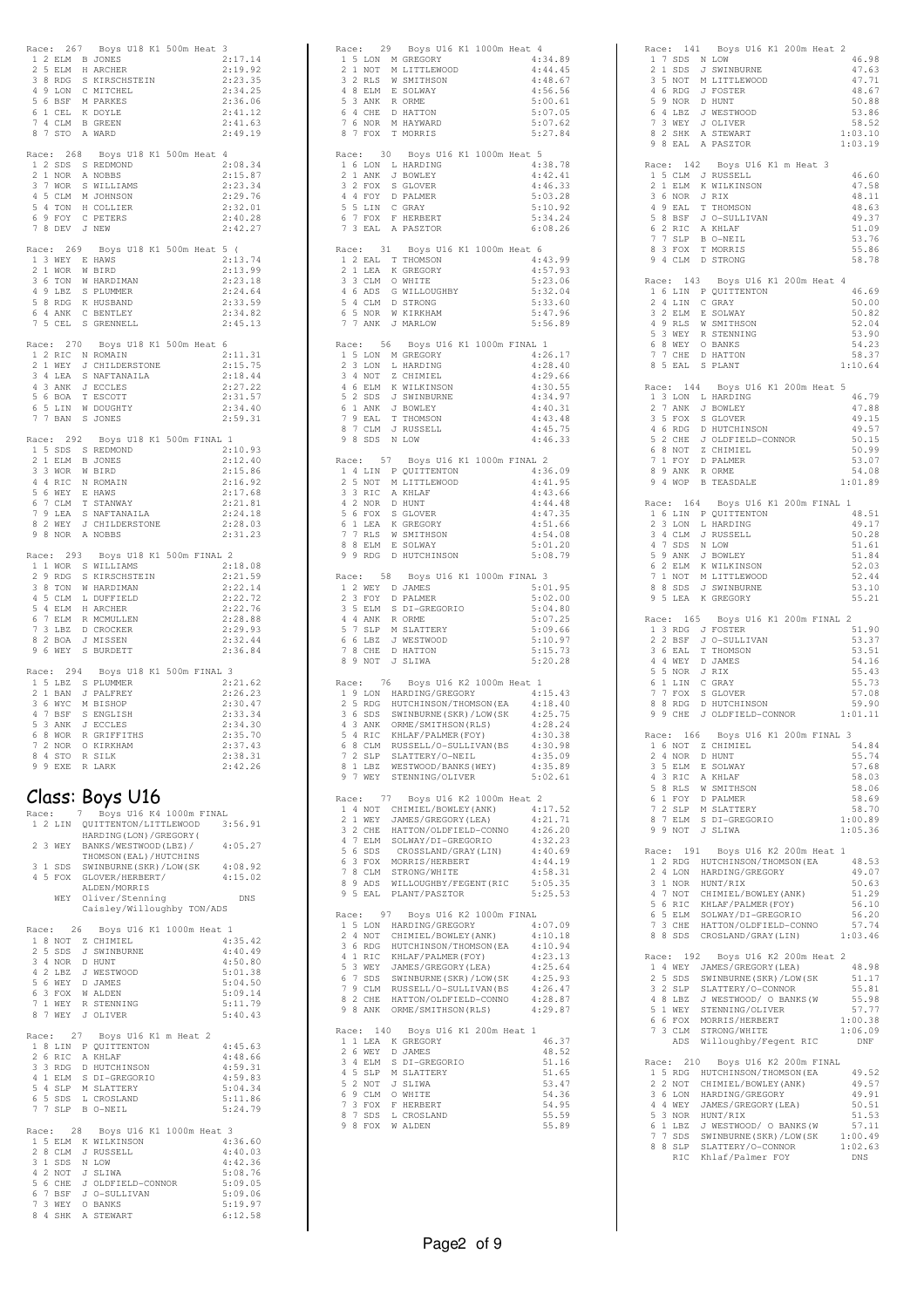| Race:          |               | 228                        |   | Boys Under 16 K1 500m Heat 1                                                                                    |                    |
|----------------|---------------|----------------------------|---|-----------------------------------------------------------------------------------------------------------------|--------------------|
| $\mathbf{1}$   | $\sqrt{4}$    |                            |   | LON M GREGORY                                                                                                   | 2:34.96            |
| 2              |               | 6 CLM<br>3 7 ANK           |   | J RUSSELL<br>J BOWLEY                                                                                           | 2:42.07<br>2:44.19 |
|                |               |                            |   |                                                                                                                 | 2:46.03            |
|                |               |                            |   | 4 1 WEY D JAMES<br>5 9 LON L HARDING<br>6 2 SDS L CROSLAND                                                      | 2:57.83            |
|                |               | 7 5 CHE                    |   | J OLDFIELD-CONNOR                                                                                               | 3:07.39<br>3:09.50 |
|                |               | 8 8 CLM                    |   | D STRONG                                                                                                        | 4:15.29            |
|                |               |                            |   |                                                                                                                 |                    |
|                |               | Race: 229<br>1 1 SDS N LOW |   | Boys U16 K1 500m Heat                                                                                           | 2<br>2:31.34       |
| 2              |               | 4 CHE                      |   | D HATTON                                                                                                        | 2:51.40            |
| 3              | 8             | $_{\rm EAL}$               | T | THOMSON                                                                                                         | 2:51.94            |
| 5              |               | 4 5 BSF<br>3 SLP           |   | J O-SULLIVAN<br>B O-NEIL                                                                                        | 2:52.52<br>2:56.14 |
| 6              |               | $6$ NOR                    |   | D HUNT                                                                                                          | 3:08.58            |
| 7              | 7             | $\mathsf{ADS}$             |   | G WILLOUGHBY                                                                                                    | 3:25.63            |
| 8<br>9         |               |                            |   | 2 NOR W KIRKHAM<br>9 WEY R STENNING                                                                             | 3:28.74<br>3:36.32 |
|                |               |                            |   |                                                                                                                 |                    |
|                |               | Race: 230                  |   | Boys U16 K1 500m Heat                                                                                           | 3                  |
|                |               | 2 4 ELM                    |   | 1 1 RDG J FOSTER<br>K WILKINSON                                                                                 | 2:28.44<br>2:34.03 |
|                |               | 3 8 FOY                    |   | D PALMER                                                                                                        | 2:54.83            |
|                |               | $4$ 3 WEY                  |   | J OLIVER                                                                                                        | 3:12.22            |
|                |               | 5 2 EAL                    |   | A PASZTOR                                                                                                       | 3:16.13            |
| 6<br>7         |               | 5 FOX<br>7 WOP             |   | T MORRIS<br>B TEASDALE                                                                                          | 3:18.57<br>3:32.74 |
|                |               |                            |   |                                                                                                                 |                    |
| Race:          |               | 231                        |   | Boys U16 K1 500m Heat                                                                                           | $\overline{4}$     |
| 1<br>2         |               | 7 NOT                      |   | 2 FOX S GLOVER<br>Z CHIMIEL                                                                                     | 2:38.11<br>2:44.81 |
|                |               | 3 4 SDS                    |   | J SWINBURNE                                                                                                     | 2:52.20            |
|                |               | 4 5 TRE                    |   | A HAIGH                                                                                                         | 2:57.60            |
|                |               | 6 1 ANK R ORME             |   | 5 6 CLM O WHITE                                                                                                 | 3:08.05<br>3:23.00 |
|                |               | 7 8 ANK                    |   | J MARLOW                                                                                                        | 4:01.38            |
|                |               |                            |   |                                                                                                                 |                    |
|                |               | Race: 232                  |   | Boys U16 K1 500m Heat<br>1 3 LIN P QUITTENTON                                                                   | 5                  |
|                |               |                            |   |                                                                                                                 | 2:35.04<br>2:46.61 |
|                |               |                            |   | 2 1 WEY O BANKS<br>3 6 ELM E SOLWA<br>E SOLWAY                                                                  | 2:48.93            |
| 4              |               |                            |   | 5 ELM S DI-GREGORIO                                                                                             | 2:54.15            |
|                |               |                            |   | 5 4 SLP M SLATTERY                                                                                              | 2:54.42<br>3:02.61 |
|                |               | 7 2 FOX                    |   | 6 7 NOR M HAYWARD<br>F HERBERT                                                                                  | 3:17.57            |
| 8              | 8             | FOX                        |   | W ALDEN                                                                                                         | 3:25.82            |
|                |               | Race: 233                  |   | Boys U16 K1 500m Heat                                                                                           | 6                  |
| 1              |               |                            |   | 2 RLS W SMITHSON                                                                                                | 2:35.55            |
| $\overline{2}$ |               | 3 RIC                      |   | A KHLAF                                                                                                         | 2:37.95            |
|                |               | 3 6 NOT<br>4 1 LBZ         |   | M LITTLEWOOD<br>J WESTWOOD                                                                                      | 2:39.16            |
| 5              | 8             | LIN                        |   | C GRAY                                                                                                          | 2:39.50<br>2:48.88 |
| 6              |               | 4 LEA                      |   | K GREGORY                                                                                                       | 2:49.76            |
| 7              |               | 7 NOT                      |   | J SLIWA                                                                                                         | 2:55.24            |
| 8              | -5            | RDG                        |   | D HUTCHINSON                                                                                                    | 3:03.51            |
| Race:          |               | 261                        |   | Boys U16 K1 500m FINAL 1                                                                                        |                    |
|                |               | 2 1 FOX                    |   | 1 3 LON M GREGORY                                                                                               | 2:19.72            |
| 3              |               |                            |   | P QUITTENTON                                                                                                    | 2:23.39<br>2:23.88 |
|                |               | $44$ SDS                   |   |                                                                                                                 | 2:24.22            |
| 5              |               |                            |   |                                                                                                                 | 2:28.43            |
| 6<br>7         | $\frac{1}{5}$ |                            |   | T FOX<br>7 LIN P QU <sub>1</sub> .<br>4 SDS N LOW<br>6 ELM K WILKINSON<br>~ RLS W SMITHSON<br>~ FOSTER<br>~ WOO | 2:29.69<br>2:35.97 |
|                |               | 8 9 NOT                    |   | M LITTLEWOOD                                                                                                    | 2:40.26            |
|                |               | 9 8 RIC                    |   | A KHLAF                                                                                                         | 2:44.47            |
|                |               | Race: 262                  |   | Boys U16 K1 500m FINAL 2                                                                                        |                    |
|                |               |                            |   | 1 6 ANK J BOWLEY                                                                                                | 2:28.80            |
|                |               | 2 4 CLM                    |   | J RUSSELL                                                                                                       | 2:30.30            |
|                |               | 3 3 NOT<br>4 1 ELM         |   | Z CHIMIEL<br>E SOLWAY                                                                                           | 2:33.08<br>2:34.18 |
|                |               |                            |   |                                                                                                                 | 2:43.75            |
|                |               |                            |   |                                                                                                                 | 2:49.03            |
|                |               |                            |   | 5 5 LBZ J WESTWOOD<br>6 2 WEY O BANKS<br>7 8 LIN C GRAY<br>8 9 LEA K GREGORY                                    | 2:49.60<br>2:56.15 |
|                |               |                            |   |                                                                                                                 |                    |
|                |               |                            |   | Race: 263 Boys U16 K1 500m FINAL 3                                                                              |                    |
|                |               | 2 3 BSF                    |   | 1 4 EAL T THOMSON<br>J O-SULLIVAN                                                                               | 2:34.66<br>2:35.23 |
|                |               | 3 6 SDS                    |   | J SWINBURNE                                                                                                     | 2:36.41            |
|                |               |                            |   |                                                                                                                 | 2:39.45            |
|                |               |                            |   | 4 2 SLP M SLATTERY<br>5 1 NOT J SLIWA<br>6 8 FOY D PALMER<br>7 5 CHE D HATTON                                   | 2:45.73<br>2:49.05 |
|                |               |                            |   |                                                                                                                 | 2:50.77            |
|                |               | 8 7 ELM                    |   | S DI-GREGORIO                                                                                                   | 2:53.03            |
|                |               | 9 9 SLP                    |   | B O-NEIL                                                                                                        | 3:11.88            |
|                |               | Race: 280                  |   | Boys U16 K2 500m Heat                                                                                           | $1\,$              |
| $\mathbf{1}$   |               |                            |   | 3 RDG HUTCHINSON/THOMSON (EA                                                                                    | 2:20.89            |
|                |               |                            |   | 2 2 CHE HATTON/OLDFIELD-CONNO<br>3 6 ELM SOLWAY/DI-GREGORIO                                                     | 2:24.01<br>2:29.11 |
|                |               |                            |   |                                                                                                                 | 2:29.85            |
|                |               |                            |   | 4 8 FOX GLOVER/ALDEN<br>5 1 FOX MORRIS/HERBERT                                                                  | 2:31.49            |
|                |               | 6 9 ANK                    |   | ORME/SMITHSON(RLS)                                                                                              | 2:35.24            |
|                |               | 7 7 LBZ                    |   | WESTWOOD/BANKS(WEY)                                                                                             | 2:39.49<br>2:43.05 |
|                |               |                            |   | 8 5 TRE MARLOW/HAIGH<br>9 4 WEY STENNING/OLIVER                                                                 | 2:45.11            |
|                |               |                            |   |                                                                                                                 |                    |
| $\mathbf{1}$   |               |                            |   | Race: 281 Boys U16 K2 500m Heat 2<br>2 LON HARDING/GREGORY                                                      | 2:10.44            |
|                |               | 2 5 NOT                    |   | CHIMIEL/BOWLEY(ANK)<br>JAMES/CRESSEY(ANK)                                                                       | 2:17.61            |
|                |               | 3 3 WEY                    |   | JAMES/GREGORY(LEA)                                                                                              | 2:20.56            |
| 5              |               | 4 8 BSF                    |   | O-SULLIVAN/RUSSEL (CLM<br>4 RIC KHLAF/PALMER(FOY)                                                               | 2:20.93<br>2:23.25 |
|                |               |                            |   | 6 6 SDS SWINBURNE (SKR) / LOW (SK                                                                               | 2:25.20            |
|                |               |                            |   | 7 9 NOR HUNT/RIX<br>8 1 EAL PLANT/PASZTOR                                                                       | 2:25.47            |
|                |               |                            |   |                                                                                                                 | 2:53.52            |

|                |          |                                                                                                                                                                                                       |  | Race: 295 Boys U16 K2 500m FINAL                                                                                                                                                                                                                                                                                                                                                                                 |               |   |         |                    |  |
|----------------|----------|-------------------------------------------------------------------------------------------------------------------------------------------------------------------------------------------------------|--|------------------------------------------------------------------------------------------------------------------------------------------------------------------------------------------------------------------------------------------------------------------------------------------------------------------------------------------------------------------------------------------------------------------|---------------|---|---------|--------------------|--|
|                |          |                                                                                                                                                                                                       |  | ALCORETY AND THREE (1997)<br>15 LON HARDING/GREGORY<br>2:11.25<br>24 NOT CHIMIEL/BOWLEY (ANK)<br>2:16.06<br>47 BSF O-SULLIVAN/RUSSEL (CLM)<br>42 22.91<br>62 RIC KHLAF/PALMER (CRY) (LOW (SK)<br>2:22.91<br>76 WEY JAMES/GREGORY (LEA)<br>2:24.03<br>                                                                                                                                                            |               |   |         |                    |  |
|                |          |                                                                                                                                                                                                       |  |                                                                                                                                                                                                                                                                                                                                                                                                                  |               |   |         |                    |  |
|                |          |                                                                                                                                                                                                       |  |                                                                                                                                                                                                                                                                                                                                                                                                                  |               |   |         |                    |  |
|                |          |                                                                                                                                                                                                       |  |                                                                                                                                                                                                                                                                                                                                                                                                                  |               |   |         |                    |  |
|                |          |                                                                                                                                                                                                       |  |                                                                                                                                                                                                                                                                                                                                                                                                                  |               |   |         |                    |  |
|                |          |                                                                                                                                                                                                       |  |                                                                                                                                                                                                                                                                                                                                                                                                                  |               |   |         |                    |  |
|                |          | Class: Boys U14                                                                                                                                                                                       |  |                                                                                                                                                                                                                                                                                                                                                                                                                  |               |   |         |                    |  |
|                |          |                                                                                                                                                                                                       |  | Race: 19 Boys U14 K4 1000m FINAL                                                                                                                                                                                                                                                                                                                                                                                 |               |   |         |                    |  |
|                |          |                                                                                                                                                                                                       |  | 1 2 SDS JAMES (FOR) / CADELL (LGW 4:21.03                                                                                                                                                                                                                                                                                                                                                                        |               |   |         |                    |  |
|                | 2 3 SDS  |                                                                                                                                                                                                       |  | BOHLE (LGW) / SMITH (LBZ)<br>GALLACHER (FOR) / KERR (S 5:01.47                                                                                                                                                                                                                                                                                                                                                   |               |   |         |                    |  |
|                |          |                                                                                                                                                                                                       |  | LEISHMAN (FOR) / BARKWAY                                                                                                                                                                                                                                                                                                                                                                                         |               |   |         |                    |  |
|                | 3 5 MIX  | KHLAF/DURNFORD                                                                                                                                                                                        |  | PICKERING/PICKERING/                                                                                                                                                                                                                                                                                                                                                                                             |               |   |         | 5:13.88            |  |
|                |          | 4 1 RLS SMITHSON/PRICE/                                                                                                                                                                               |  |                                                                                                                                                                                                                                                                                                                                                                                                                  |               |   |         | 5:23.19            |  |
|                |          | SAUNDERS/NIBLETT                                                                                                                                                                                      |  |                                                                                                                                                                                                                                                                                                                                                                                                                  |               |   |         |                    |  |
|                |          | 5 4 RLS DOWDEN/MILES/<br>GREAVES/SAUNDERS                                                                                                                                                             |  |                                                                                                                                                                                                                                                                                                                                                                                                                  | 5:48.35       |   |         |                    |  |
|                |          |                                                                                                                                                                                                       |  | Race: 41 Boys U14 K2 1000m Heat                                                                                                                                                                                                                                                                                                                                                                                  |               | 1 |         |                    |  |
|                |          | 1 2 LBZ SMITH/KHLAF(RIC)                                                                                                                                                                              |  |                                                                                                                                                                                                                                                                                                                                                                                                                  |               |   |         | 4:46.49            |  |
|                |          |                                                                                                                                                                                                       |  |                                                                                                                                                                                                                                                                                                                                                                                                                  |               |   |         |                    |  |
|                |          |                                                                                                                                                                                                       |  | $\begin{tabular}{llllll} 1 & 2 \ \texttt{LBZ} & \texttt{SMITH} / \texttt{KHLAF} \ (\texttt{RIC}) & 4:46 \,\, 49 \\ 2 \ \texttt{S} & \texttt{SOHLE} \ (\texttt{LGW}) / \texttt{GALLCHER} \ (\texttt{S} & 5:12 \,\, 65 \\ 3 \ \texttt{6} \ \texttt{TON} & \texttt{HOLIMAN} \ (\texttt{LEA}) & \texttt{CALSLEY} & 5:17 \,\, 71 \\ 4 \ \texttt{4} \ \texttt{NOR} & \texttt{HAYMARD} / \texttt{DRANE} & 5:21 \,\, 06$ |               |   |         |                    |  |
|                |          |                                                                                                                                                                                                       |  |                                                                                                                                                                                                                                                                                                                                                                                                                  |               |   |         |                    |  |
|                |          | 6 3 BAN PETERSEN/URQUHART                                                                                                                                                                             |  |                                                                                                                                                                                                                                                                                                                                                                                                                  |               |   |         | 5:40.50            |  |
|                |          |                                                                                                                                                                                                       |  | Race: 42 Boys U14 K2 1000m Heat 2                                                                                                                                                                                                                                                                                                                                                                                |               |   |         |                    |  |
|                |          |                                                                                                                                                                                                       |  | 1 1 SDS JAMES (FOR) / CADELL (LGW 4:36.22                                                                                                                                                                                                                                                                                                                                                                        |               |   |         | 5:33.68            |  |
|                |          |                                                                                                                                                                                                       |  |                                                                                                                                                                                                                                                                                                                                                                                                                  |               |   |         | 5:34.11            |  |
|                |          |                                                                                                                                                                                                       |  | 2 2 RLS SMITHSON/PRICE<br>3 5 SDS KERR(SKR)/LEISHMAN(FO<br>4 4 LBZ PICKERING/NEALE(TON)<br>5 3 RLS NIBLETT/SAUNDERS                                                                                                                                                                                                                                                                                              |               |   |         | 5:59.43<br>6:29.33 |  |
|                |          |                                                                                                                                                                                                       |  |                                                                                                                                                                                                                                                                                                                                                                                                                  |               |   |         |                    |  |
|                | Race: 60 |                                                                                                                                                                                                       |  | Boys U14 K2 1000m FINAL<br>1 5 SDS JAMES (FOR) / CADELL (LGW 4:35.50                                                                                                                                                                                                                                                                                                                                             |               |   |         |                    |  |
|                |          |                                                                                                                                                                                                       |  | 2 4 LBZ SMITH/KHLAF(RIC)<br>2 4 LBZ SMITH/KHLAF(RIC)<br>3 6 SDS BOHLE(LGW)/GALLACHER( 5:15.25<br>4 2 CLM WILLIAMS/GANNECOTT-PO<br>5 7 NOR HAYWARD/DRANE<br>6 1 SDS KERR(SKR)/LEISHMAN(FO 5:29.91                                                                                                                                                                                                                 |               |   |         |                    |  |
|                |          |                                                                                                                                                                                                       |  |                                                                                                                                                                                                                                                                                                                                                                                                                  |               |   |         |                    |  |
|                |          |                                                                                                                                                                                                       |  |                                                                                                                                                                                                                                                                                                                                                                                                                  |               |   |         |                    |  |
|                | 7 9 BAN  |                                                                                                                                                                                                       |  | PETERSEN/URQUHART                                                                                                                                                                                                                                                                                                                                                                                                |               |   |         | 5:51.00            |  |
|                |          | 8 8 RLS SMITHSON/PRICE                                                                                                                                                                                |  |                                                                                                                                                                                                                                                                                                                                                                                                                  |               |   |         | 5:51.76            |  |
|                |          |                                                                                                                                                                                                       |  | Race: 78 Boys U14 K1 1000m Heat 1                                                                                                                                                                                                                                                                                                                                                                                |               |   |         |                    |  |
|                |          | $\begin{tabular}{llll} 1 & 1 & \text{SLP} & \text{R} & \text{O--CONNOR} \\ 2 & 5 & \text{SDS} & \text{F} & \text{CADELL} \end{tabular}$                                                               |  |                                                                                                                                                                                                                                                                                                                                                                                                                  |               |   |         | 4:57.08            |  |
|                | 3 8 NOR  | ${\rm F}$ CADELL<br>K HAYWARD                                                                                                                                                                         |  |                                                                                                                                                                                                                                                                                                                                                                                                                  |               |   |         | 5:04.53<br>5:23.40 |  |
|                |          |                                                                                                                                                                                                       |  |                                                                                                                                                                                                                                                                                                                                                                                                                  |               |   |         | 5:41.65            |  |
|                |          |                                                                                                                                                                                                       |  |                                                                                                                                                                                                                                                                                                                                                                                                                  |               |   |         | 5:49.13            |  |
|                |          | 4 2 BPS R BARKWAY<br>5 3 LIN B QUITTENTON<br>6 7 SDS B GALLACHER<br>7 6 LEA K HOLLMAN<br>8 4 SDS E LEISHMAN                                                                                           |  |                                                                                                                                                                                                                                                                                                                                                                                                                  |               |   |         | 5:50.05<br>5:53.09 |  |
|                |          |                                                                                                                                                                                                       |  |                                                                                                                                                                                                                                                                                                                                                                                                                  |               |   |         | 6:33.25            |  |
|                | Race: 79 |                                                                                                                                                                                                       |  | Boys U14 K1 1000m Heat 2                                                                                                                                                                                                                                                                                                                                                                                         |               |   |         |                    |  |
|                | 2 2 SDS  | 1 6 SDS I JAMES<br>O BOHLE                                                                                                                                                                            |  |                                                                                                                                                                                                                                                                                                                                                                                                                  |               |   |         | 5:03.63<br>5:16.73 |  |
|                |          |                                                                                                                                                                                                       |  |                                                                                                                                                                                                                                                                                                                                                                                                                  |               |   |         | 5:18.52            |  |
|                |          | 2 2 S DS U BOHLE<br>3 5 TON J CAISLEY<br>4 3 CLM T GANNICOTT-PORTER<br>5 1 CLM Z WILLIAMS                                                                                                             |  |                                                                                                                                                                                                                                                                                                                                                                                                                  |               |   |         | 5:44.28<br>5:58.49 |  |
|                |          | 6 7 LBZ T PICKERING                                                                                                                                                                                   |  |                                                                                                                                                                                                                                                                                                                                                                                                                  |               |   |         | 6:32.54            |  |
|                |          | 7 4 TON J NEALE                                                                                                                                                                                       |  |                                                                                                                                                                                                                                                                                                                                                                                                                  |               |   |         |                    |  |
|                |          |                                                                                                                                                                                                       |  |                                                                                                                                                                                                                                                                                                                                                                                                                  |               |   | 6:53.83 |                    |  |
|                | Race: 80 |                                                                                                                                                                                                       |  | Boys U14 K1 1000m Heat 3                                                                                                                                                                                                                                                                                                                                                                                         |               |   |         |                    |  |
|                |          |                                                                                                                                                                                                       |  |                                                                                                                                                                                                                                                                                                                                                                                                                  |               |   |         | 4:54.37            |  |
|                |          | 1 2 WYC C GINGELL<br>2 4 LBZ C SMITH                                                                                                                                                                  |  |                                                                                                                                                                                                                                                                                                                                                                                                                  |               |   |         | 5:02.55<br>5:10.58 |  |
|                |          | 3 5 RIC O KHLAF                                                                                                                                                                                       |  |                                                                                                                                                                                                                                                                                                                                                                                                                  |               |   |         | 5:34.85            |  |
|                |          |                                                                                                                                                                                                       |  |                                                                                                                                                                                                                                                                                                                                                                                                                  |               |   |         | 5:55.49<br>5:56.33 |  |
|                |          | 4 6 BAN J PETERSEN<br>5 1 RLS J SMITHSON<br>6 3 SDS R KERR<br>7 7 SOU J DURNFORD                                                                                                                      |  |                                                                                                                                                                                                                                                                                                                                                                                                                  |               |   |         | 6:23.76            |  |
|                |          |                                                                                                                                                                                                       |  | Race: 100 Boys U14 K1 1000m FINAL 1                                                                                                                                                                                                                                                                                                                                                                              |               |   |         |                    |  |
|                |          |                                                                                                                                                                                                       |  |                                                                                                                                                                                                                                                                                                                                                                                                                  |               |   |         | 4:44.12            |  |
|                |          |                                                                                                                                                                                                       |  |                                                                                                                                                                                                                                                                                                                                                                                                                  |               |   |         | 4:49.93<br>4:51.58 |  |
|                |          |                                                                                                                                                                                                       |  |                                                                                                                                                                                                                                                                                                                                                                                                                  |               |   |         | 4:54.63            |  |
|                |          |                                                                                                                                                                                                       |  |                                                                                                                                                                                                                                                                                                                                                                                                                  |               |   |         | 5:01.56<br>5:01.88 |  |
|                |          |                                                                                                                                                                                                       |  |                                                                                                                                                                                                                                                                                                                                                                                                                  |               |   |         | 5:08.82            |  |
|                |          |                                                                                                                                                                                                       |  |                                                                                                                                                                                                                                                                                                                                                                                                                  |               |   |         | 5:17.35<br>5:32.18 |  |
|                |          | Acce: 100 Boys U1.<br>1 3 SDS I JAMES<br>2 2 RIC O KHLAF<br>3 SDE C SMITH<br>4 5 WYC C GINGELL<br>5 4 SLP R O-CONNOR<br>6 7 SDS F CADELL<br>7 1 TON J CAISLEY<br>8 9 NOR K HAYWARD<br>9 8 SDS O BOHLE |  |                                                                                                                                                                                                                                                                                                                                                                                                                  |               |   |         |                    |  |
|                |          | 1 5 BAN J PETERSEN                                                                                                                                                                                    |  | Race: 101 Boys U14 K1 1000m FINAL 2                                                                                                                                                                                                                                                                                                                                                                              |               |   |         | 5:29.77            |  |
|                | 2 7 SDS  | <b>B GALLACHER</b>                                                                                                                                                                                    |  |                                                                                                                                                                                                                                                                                                                                                                                                                  |               |   |         | 5:41.13            |  |
|                |          |                                                                                                                                                                                                       |  |                                                                                                                                                                                                                                                                                                                                                                                                                  |               |   |         | 5:44.08<br>5:52.65 |  |
|                |          |                                                                                                                                                                                                       |  |                                                                                                                                                                                                                                                                                                                                                                                                                  |               |   |         | 5:54.13            |  |
|                |          |                                                                                                                                                                                                       |  |                                                                                                                                                                                                                                                                                                                                                                                                                  |               |   |         | 5:57.38<br>6:06.46 |  |
|                |          | 2 JOB DE ORDERICHER<br>3 JOHN BOUTTENTON<br>4 6 CLM T GANNICOTT-PORTER<br>5 1 SDS R KERR<br>6 4 BPS R BARKWAY<br>7 8 RLS J SMITHSON<br>8 9 CLM Z WILLIAMS                                             |  |                                                                                                                                                                                                                                                                                                                                                                                                                  |               |   |         | 6:11.33            |  |
|                |          |                                                                                                                                                                                                       |  | Race: 180 Boys U14 K4 500m FINAL                                                                                                                                                                                                                                                                                                                                                                                 |               |   |         |                    |  |
|                |          | 1 1 SDS JAMES/CADELL/                                                                                                                                                                                 |  |                                                                                                                                                                                                                                                                                                                                                                                                                  |               |   |         | 2:32.67            |  |
|                | 2 2 SDS  | BOHLE/SMITH<br>GALLACHER/KERR/                                                                                                                                                                        |  |                                                                                                                                                                                                                                                                                                                                                                                                                  |               |   |         | 2:54.97            |  |
|                |          | LEISHMAN/BARKWAY                                                                                                                                                                                      |  |                                                                                                                                                                                                                                                                                                                                                                                                                  |               |   |         |                    |  |
| 3 <sub>4</sub> |          |                                                                                                                                                                                                       |  |                                                                                                                                                                                                                                                                                                                                                                                                                  | un-named crew |   |         |                    |  |
|                |          |                                                                                                                                                                                                       |  |                                                                                                                                                                                                                                                                                                                                                                                                                  |               |   |         |                    |  |
|                | 4 3 RLS  | SMITHSON/PRICE/<br>SAUNDERS/NIBLETT                                                                                                                                                                   |  |                                                                                                                                                                                                                                                                                                                                                                                                                  |               |   |         | 3:19.90            |  |

| 3 4 SDS<br>4 1 LEA                            | Race: 202 Boys U14 K1 500m Heat<br>1 5 SLP R O-CONNOR<br>2 3 SDS F CADELL<br><b>B GALLACHER</b><br>K HOLLMAN<br>5 6 CLM T GANNICOTT-PORTER<br>6 9 BPS R BARKWAY<br>7 7 BAN M HARPER<br>8 8 LBZ T PICKERING                                                                                                                                            | -1<br>2:57.34<br>3:01.61<br>3:16.89<br>3:28.60<br>3:42.37<br>3:55.68<br>3:57.72<br>4:20.50      |
|-----------------------------------------------|-------------------------------------------------------------------------------------------------------------------------------------------------------------------------------------------------------------------------------------------------------------------------------------------------------------------------------------------------------|-------------------------------------------------------------------------------------------------|
| Race: 203<br>2 5 NOR                          | Boys U14 K1 500m Heat 2<br>1 6 SDS I JAMES<br>K HAYWARD<br>3 7 CLM Z WILLIAMS<br>4 4 WYC J KEEVAN                                                                                                                                                                                                                                                     | 2:56.59<br>3:31.31<br>4:10.23<br>4:15.73                                                        |
| 2 2 SDS<br>3 5 RIC                            | Race: 204 Boys U14 K1 500m Heat<br>1 3 LBZ C SMITH<br>O BOHLE<br>O KHLAF<br>4 6 SDS R KERR<br>5 4 RLS A NIBLETT                                                                                                                                                                                                                                       | 3<br>2:52.42<br>3:06.66<br>3:13.14<br>3:56.59<br>4:53.52                                        |
| $14$ SDS I<br>2 5 LBZ<br>3 2 RIC              | Race: 241 Boys U14 K1 500m FINAL 1<br>JAMES<br>C SMITH<br>O KHLAF<br>2 A G SLP R O-CONNOR<br>5 3 SDS F CADELL<br>6 7 SDS O BOHLE<br>6 7 SNOR K HAYWARD<br>7 9 NOR K HAYWARD<br>8 1 LEA K HOLLMAN                                                                                                                                                      | 2:28.63<br>2:32.94<br>2:39.04<br>2:39.65<br>2:47.66<br>2:55.41<br>2:58.07<br>3:07.06<br>3:08.93 |
| 242<br>Race:<br>2 5 CLM<br>3 3 BAN<br>7 8 LBZ | Boys U14 K1 500m FINAL 2<br>1 4 BPS R BARKWAY<br>T GANNICOTT-PORTER<br>M HARPER<br>4 2 WYC J KEEVAN<br>5 7 CLM 2 WILLIAMS<br>6 6 SDS R KERR<br>T PICKERING<br>8 1 RLS A NIBLETT                                                                                                                                                                       | 3:19.79<br>3:22.75<br>3:24.03<br>3:29.02<br>3:33.61<br>3:33.77<br>3:41.61<br>3:48.51            |
| 5 2 CLM<br>6 1 LBZ                            | Race: 282 Boys U14 K2 500m FINAL<br>1 7 LBZ SMITH/KHLAF (RIC)<br>2 5 SDS JAMES (FOR) / CADELL (LGW<br>3 4 SDS BOHLE (LGW) / GALLACHER (<br>4 6 NOR HAYWARD/DRANE<br>WILLIAMS/GANNICOTT-PO<br>PICKERING/NEALE(TON)<br>7 8 SDS KERR (SKR) / LEISHMAN (FO<br>8 9 RLS SMITHSON/PRICE<br>9 3 RLS NIBLETT / SAUNDERS                                        | 2:25.05<br>2:29.41<br>2:43.84<br>2:57.36<br>3:00.36<br>3:03.42<br>3:04.96<br>3:06.05<br>3:41.74 |
| 2 4 RUN                                       | Class: Girls U18<br>Race: 14 Girls U18 K2 1000m FINAL<br>1 2 SDS SMITH (LGW) / WARRIOR (RO 4:28.02<br>WIGNALL/RICKETTS(ANK)<br>WIGNALL/ RICREIIS (ANN)<br>STEVENSON/DRESSER (ROY<br>BOULTER/WILLIAMS<br>2 - JUNE STEVENSON/DRESSER<br>2 5 CAM STEVENSON/DRESSER<br>5 1 ANK MARLOW/BROOKES<br>6 6 SOU HEWITT/STOREY WEY<br>7 3 RIC PRATT (ROY) / KHLAF | 4:28.93<br>4:38.94<br>4:41.33<br>5:01.42<br>5:02.61<br>5:12.26                                  |
| Race: 43<br>2 1 RUN<br>3 3 ROY<br>7 8 BSF     | Girls U18 K1 1000m Heat 1<br>1 5 BAS S REES-CLARK<br>${\tt A} \ \ {\tt WIGNALL}$<br>N WILLIAMS<br>$\begin{tabular}{cc} 4 & 7 RDG & A OWEN \\ 5 & 4 ANK & L MARLOW \\ 6 & 6 CLM & C AVERV \\ \end{tabular}$<br>L WARBRICK                                                                                                                              | 4:55.75<br>4:56.98<br>4:57.43<br>5:17.16<br>5:32.63<br>5:44.89<br>6:41.38                       |
| Race: 44<br>1 1 ELM A WARD                    | Girls U18 K1 1000m Heat 2<br>1 LE LANG R SMITH<br>3 8 ROY F BOULTER<br>4 2 SOU E HEWITT<br>5 3 NOR H HICKS<br>6 5 ROY R HUDSON<br>7 4 WEY E STOREY<br>7 4 WEY E STOREY<br>8 7 ANK C BROOKES                                                                                                                                                           | 4:42.43<br>5:05.93<br>5:12.89<br>5:22.14<br>5:26.38<br>5:39.30<br>5:44.89<br>5:46.84            |
| Race: 45<br>3 1 ADS<br>4 5 CAM                | Girls U18 K1 1000m Heat 3<br>1 3 ELM R SIMON<br>2 6 ANK E RICKETTS<br>B OWEN<br>M STEVENSON<br>5 2 NOR H DRANE<br>6 4 LIN E TONNER<br>7 7 ROY C PRATT<br>8 8 RIC S KHLAF                                                                                                                                                                              | 4:47.33<br>4:58.21<br>4:59.18<br>5:00.14<br>5:26.79<br>5:36.16<br>5:41.32<br>5:53.42            |
| 2 5 ELM<br>9 8 ADS                            | Race: 67 Girls U18 K1 1000m FINAL 1<br>1 4 ELM R SIMON<br>A WARD<br>2 DEM A RICKETTS<br>3 DANK E RICKETTS<br>4 1 CAM M STEVENSON<br>6 3 RUN A MICRALL<br>7 7 ROY N WILLIAMS<br>8 9 SDS R SMITH<br>B OWEN                                                                                                                                              | 4:38.33<br>4:42.64<br>4:51.89<br>4:57.78<br>4:58.58<br>5:03.11<br>5:08.20<br>5:14.17<br>5:16.31 |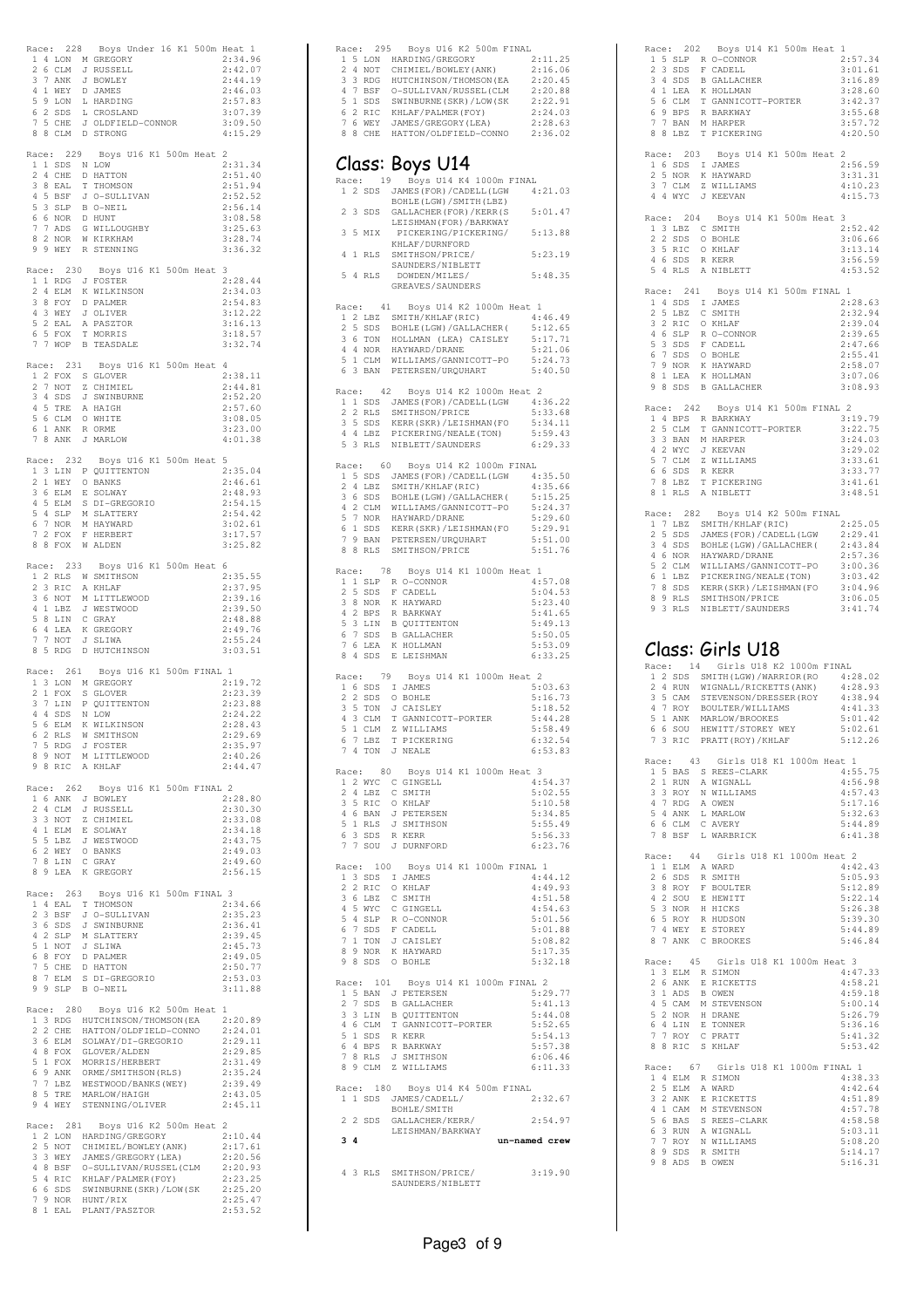|                       |              |                     | Race: 68 Girls U18 K1 1000m FINAL 2                                                      |  |                |       |                    |  |
|-----------------------|--------------|---------------------|------------------------------------------------------------------------------------------|--|----------------|-------|--------------------|--|
|                       |              | 2 3 NOR             | 1 5 ROY F BOULTER<br>H DRANE                                                             |  |                |       | 5:15.70<br>5:29.11 |  |
|                       |              | 3 4 SOU             | E HEWITT                                                                                 |  |                |       | 5:30.87            |  |
|                       |              |                     |                                                                                          |  |                |       | 5:31.26            |  |
|                       |              | 7 ANK               | 4 2 LIN E TONNER<br>5 6 NOR H HICKS                                                      |  |                |       | 5:35.75            |  |
| 6<br>7                | $\mathbf{1}$ | ROY                 | L MARLOW<br>C PRATT                                                                      |  |                |       | 5:38.49<br>5:38.59 |  |
|                       |              | 8 8 ROY             | R HUDSON                                                                                 |  |                |       | 5:50.90            |  |
|                       |              | 9 9 CLM             | C AVERY                                                                                  |  |                |       | 5:54.85            |  |
|                       |              | Race: 106           | Girls U18 K1 200m Heat 1                                                                 |  |                |       |                    |  |
|                       |              |                     | 1 9 ROY J WARRIOR                                                                        |  |                |       | 49.73              |  |
|                       |              |                     | 2 4 ANK E RICKETTS<br>3 1 ROY N WILLIAMS                                                 |  |                |       | 51.37              |  |
|                       |              |                     |                                                                                          |  |                |       | 52.80              |  |
|                       |              | 5 5 NOR             | 4 6 RDG A OWEN<br>H DRANE                                                                |  |                |       | 53.06<br>53.70     |  |
|                       |              | 6 7 LIN             | E TONNER                                                                                 |  |                |       | 56.18              |  |
|                       |              | 7 2 WEY             | E STOREY<br>8 8 ROY C PRATT                                                              |  |                |       | 57.57              |  |
|                       |              |                     |                                                                                          |  |                |       | 57.99              |  |
|                       |              |                     | Race: 107 Girls U18 K1 200m Heat                                                         |  | $\overline{2}$ |       |                    |  |
|                       |              |                     | 1 6 ELM R SIMON                                                                          |  |                |       | 48.98              |  |
|                       |              | 2 3 SDS<br>3 4 BAS  | R SMITH<br>S REES-CLARK                                                                  |  |                |       | 49.78<br>49.98     |  |
|                       |              | 4 2 ROY             | E DRESSER                                                                                |  |                |       | 52.38              |  |
| 5                     |              | 7 ROY               | F BOULTER                                                                                |  |                |       | 53.73              |  |
| 6                     |              |                     | 1 ANK L MARLOW                                                                           |  |                |       | 54.43              |  |
|                       |              | 7 9 ANK<br>8 5 RIC  | C BROOKES<br>${\tt S}$ KHLAF                                                             |  |                |       | 57.44<br>59.54     |  |
|                       |              | 9 8 BSF             | L WARBRICK                                                                               |  |                |       | 1:05.26            |  |
|                       |              |                     |                                                                                          |  |                |       |                    |  |
| Race:<br>$\mathbf{1}$ | 1            | 108                 | Girls U18 K1 200m Heat 3<br>ELM A WARD                                                   |  |                |       | 49.51              |  |
| 2                     |              |                     | 7 CAM M STEVENSON                                                                        |  |                |       | 55.42              |  |
|                       |              |                     | 3 6 CLM C AVERY                                                                          |  |                |       | 57.32              |  |
| 5                     |              | 4 8 NOR<br>5 ROY    | H HICKS<br>R HUDSON                                                                      |  |                |       | 57.50<br>58.72     |  |
|                       |              | 6 4 NOR             | <b>B HARRISON</b>                                                                        |  |                |       | 1:00.47            |  |
|                       |              |                     |                                                                                          |  |                |       |                    |  |
| Race:                 |              | 130                 | Girls U18 K1 200m FINAL 1                                                                |  |                |       | 48.18              |  |
|                       |              | 2 6 ROY             | 1 5 ELM R SIMON<br>J WARRIOR                                                             |  |                |       | 49.21              |  |
|                       |              | 3 4 ELM             | 4 ELM A WARD<br>3 SDS R SMITH<br>2 ANK E RICKETTS                                        |  |                |       | 49.25              |  |
| $\overline{4}$        |              |                     |                                                                                          |  |                |       | 49.68              |  |
| 5                     |              | 6 1 ROY             | N WILLIAMS                                                                               |  |                |       | 50.88<br>51.68     |  |
|                       |              | 7 7 BAS             | S REES-CLARK                                                                             |  |                |       | 52.88              |  |
|                       |              | 8 8 ROY             | E DRESSER                                                                                |  |                |       | 55.11              |  |
| 9                     |              |                     | 9 RDG A OWEN                                                                             |  |                |       | 56.68              |  |
|                       |              |                     | Race: 131 Girls U18 K1 200m FINAL 2                                                      |  |                |       |                    |  |
| $\mathbf{1}$          |              |                     | 3 CAM M STEVENSON                                                                        |  |                |       | 53.61              |  |
|                       |              | 2 4 ROY             | F BOULTER                                                                                |  |                |       |                    |  |
|                       |              |                     |                                                                                          |  |                | 53.86 |                    |  |
|                       |              | 3 5 NOR             | H DRANE                                                                                  |  |                |       | 54.34              |  |
| 5                     |              | 4 1 NOR             | H HICKS<br>2 CLM C AVERY                                                                 |  |                |       | 55.47<br>56.84     |  |
| 6                     | 6            |                     | ANK L MARLOW                                                                             |  |                |       | 57.57              |  |
| 7                     |              | 7 LIN               | E TONNER                                                                                 |  |                |       | 57.62              |  |
|                       |              |                     | 8 8 ANK C BROOKES<br>9 9 WEY E STOREY                                                    |  |                |       | 1:00.80<br>1:01.65 |  |
|                       |              |                     |                                                                                          |  |                |       |                    |  |
|                       |              |                     | Race: 152 Girls U18 K2 200m FINAL                                                        |  |                |       |                    |  |
|                       |              |                     |                                                                                          |  |                |       | 46.35<br>47.66     |  |
|                       |              |                     | 1 4 SDS SMITH(LGW)/WARRIOR(RO<br>2 1 ADS OWEN/OWEN(RDG)<br>3 2 CAM STEVENSON/DRESSER(ROY |  |                |       | 48.93              |  |
|                       |              | 4 3 ANK             | MARLOW/BROOKES                                                                           |  |                |       | 51.79              |  |
|                       |              |                     | 5 5 RIC PRATT (ROY) / KHLAF                                                              |  |                |       | 54.47              |  |
|                       |              |                     | Race: 159 Girls U18 K4 500m FINAL                                                        |  |                |       |                    |  |
|                       |              |                     | 1 3 SDS SMITH/SIMON/                                                                     |  |                |       | 2:04.74            |  |
|                       |              | 2 4 ANK             | WARRIOR/REES-CLARK                                                                       |  |                |       | 2:10.20            |  |
|                       |              |                     | RICKETTS/OWEN(ADS)/<br>OWEN (RDG) /WIGNALL (RUN                                          |  |                |       |                    |  |
|                       |              |                     | 3 2 MIX STEVENSON/DRESSER/                                                               |  |                |       | 2:22.10            |  |
|                       |              |                     | BOULTER/TONNER<br>4 1 STO RIDGE/RIDGE/                                                   |  |                |       | 2:50.33            |  |
|                       |              |                     | RIDGE/HUMPHREYS                                                                          |  |                |       |                    |  |
|                       |              |                     |                                                                                          |  |                |       |                    |  |
|                       |              |                     | Race: 185 Girls U18 K1 500m Heat 1<br>1 3 ROY E DRESSER                                  |  |                |       | 2:47.62            |  |
|                       |              | 2 6 ANK             | L MARLOW                                                                                 |  |                |       | 3:12.25            |  |
|                       |              |                     |                                                                                          |  |                |       | 3:12.64            |  |
|                       |              |                     | 3 4 ROY C PRATT<br>4 8 NOR H DRANE                                                       |  |                |       | 3:12.91            |  |
|                       |              |                     | 5 7 CLM C AVERY                                                                          |  |                |       | 3:22.47<br>3:22.67 |  |
|                       |              |                     | 6 2 TRE M CHEADLE<br>STO A Ridge                                                         |  |                |       | Disq               |  |
|                       |              |                     | Race: 186 Girls U18 K1 500m Heat 2                                                       |  |                |       |                    |  |
|                       |              |                     |                                                                                          |  |                |       | 2:50.50            |  |
|                       |              | 2 4 ROY             | 1 2 CAM M STEVENSON<br>J WARRIOR                                                         |  |                |       | 2:54.47            |  |
|                       |              | 3 3 ADS             | B OWEN                                                                                   |  |                |       | 2:55.48<br>3:13.49 |  |
|                       |              |                     | 4 7 RUN A WIGNALL<br>5 6 ROY R HUDSON                                                    |  |                |       | 3:34.12            |  |
|                       |              |                     |                                                                                          |  |                |       |                    |  |
|                       |              |                     | Race: 187 Girls U18 K1 500m Heat 3                                                       |  |                |       |                    |  |
|                       |              |                     |                                                                                          |  |                |       | 2:30.24<br>2:36.62 |  |
|                       |              |                     | 1 1 ELM R SIMON<br>2 3 ANK E RICKETTS<br>3 4 BAS S REES-CLARK                            |  |                |       | 2:44.20            |  |
|                       |              |                     | 4 5 ROY F BOULTER                                                                        |  |                |       | 2:52.90            |  |
|                       |              |                     |                                                                                          |  |                |       | 2:56.38<br>2:58.06 |  |
|                       |              |                     | 5 7 SDS R SMITH<br>6 2 LIN E TONNER<br>7 6 NOR B HARRISON                                |  |                |       | 3:49.19            |  |
|                       |              |                     |                                                                                          |  |                |       |                    |  |
| $\mathbf{1}$          |              |                     | Race: 188 Girls U18 K1 500m Heat 4<br>7 ELM A WARD                                       |  |                |       | 2:36.95            |  |
|                       |              | 2 5 ROY             | N WILLIAMS                                                                               |  |                |       | 2:47.25            |  |
|                       |              | $3\overline{3}$ NOR | H HICKS                                                                                  |  |                |       | 2:54.74            |  |
|                       |              |                     |                                                                                          |  |                |       | 3:05.63<br>3:08.33 |  |
|                       |              |                     | 4 4 ANK C BROOKES<br>5 1 WEY E STOREY<br>6 2 STO C LEE<br>7 6 RIC S KHLAF                |  |                |       | 3:12.26<br>3:14.99 |  |

| Race: 215 Girls U18 K1 500m FINAL 1<br>1 5 ELM R SIMON<br>2 6 ELM A WARD<br>3 4 ANK E RICKETTS<br>4 3 BAS S REES-CLARK<br>5 1 ROY F BOULTER<br>6 2 ROY E DRESSER<br>7 7 ROY N WILLIAMS<br>8 9 ROY J WARRIOR<br>9 8 CAM M STEVENSON<br>Race: 216 Girls U18 K1 m FINAL 2<br>1 6 SDS R SMITH<br>2 4 ADS<br><b>B</b> OWEN<br>3 5 NOR H HICKS<br>3 J NOR A HILGA<br>5 1 STO C LEE<br>6 2 WEY E STOREY<br>7 7 ANK C BROOKES<br>8 8 ANK L MARLOW<br>9 9 ROY C PRATT | 2:28.19<br>2:31.34<br>2:32.39<br>2:36.98<br>2:37.56<br>2:43.88<br>2:44.20<br>2:44.63<br>2:53.03<br>2:51.43<br>2:51.88<br>3:02.69<br>3:09.00<br>3:16.49 |
|--------------------------------------------------------------------------------------------------------------------------------------------------------------------------------------------------------------------------------------------------------------------------------------------------------------------------------------------------------------------------------------------------------------------------------------------------------------|--------------------------------------------------------------------------------------------------------------------------------------------------------|
|                                                                                                                                                                                                                                                                                                                                                                                                                                                              |                                                                                                                                                        |
|                                                                                                                                                                                                                                                                                                                                                                                                                                                              |                                                                                                                                                        |
|                                                                                                                                                                                                                                                                                                                                                                                                                                                              |                                                                                                                                                        |
|                                                                                                                                                                                                                                                                                                                                                                                                                                                              |                                                                                                                                                        |
|                                                                                                                                                                                                                                                                                                                                                                                                                                                              |                                                                                                                                                        |
|                                                                                                                                                                                                                                                                                                                                                                                                                                                              |                                                                                                                                                        |
|                                                                                                                                                                                                                                                                                                                                                                                                                                                              |                                                                                                                                                        |
|                                                                                                                                                                                                                                                                                                                                                                                                                                                              |                                                                                                                                                        |
|                                                                                                                                                                                                                                                                                                                                                                                                                                                              |                                                                                                                                                        |
|                                                                                                                                                                                                                                                                                                                                                                                                                                                              |                                                                                                                                                        |
|                                                                                                                                                                                                                                                                                                                                                                                                                                                              |                                                                                                                                                        |
|                                                                                                                                                                                                                                                                                                                                                                                                                                                              |                                                                                                                                                        |
|                                                                                                                                                                                                                                                                                                                                                                                                                                                              |                                                                                                                                                        |
|                                                                                                                                                                                                                                                                                                                                                                                                                                                              |                                                                                                                                                        |
|                                                                                                                                                                                                                                                                                                                                                                                                                                                              |                                                                                                                                                        |
|                                                                                                                                                                                                                                                                                                                                                                                                                                                              |                                                                                                                                                        |
|                                                                                                                                                                                                                                                                                                                                                                                                                                                              | 3:17.96                                                                                                                                                |
|                                                                                                                                                                                                                                                                                                                                                                                                                                                              | 3:19.06                                                                                                                                                |
|                                                                                                                                                                                                                                                                                                                                                                                                                                                              | 3:21.02                                                                                                                                                |
|                                                                                                                                                                                                                                                                                                                                                                                                                                                              | 3:36.24                                                                                                                                                |
|                                                                                                                                                                                                                                                                                                                                                                                                                                                              |                                                                                                                                                        |
| Race: 259 Girls U18 K2 500m Heat 1                                                                                                                                                                                                                                                                                                                                                                                                                           |                                                                                                                                                        |
|                                                                                                                                                                                                                                                                                                                                                                                                                                                              |                                                                                                                                                        |
| 1 4 SDS SMITH (LGW) /WARRIOR (RO 2:26.67<br>2 1 RIC GREY (LIN) /KHALF 2:27.51                                                                                                                                                                                                                                                                                                                                                                                |                                                                                                                                                        |
| 3 3 SOU HEWITT/STORCY (WEY)<br>4 6 STO LEE/RIDGE                                                                                                                                                                                                                                                                                                                                                                                                             | 2:36.80                                                                                                                                                |
|                                                                                                                                                                                                                                                                                                                                                                                                                                                              | 3:02.92                                                                                                                                                |
| 5 5 TRE GARDNER/CHEADLE                                                                                                                                                                                                                                                                                                                                                                                                                                      | 3:05.56                                                                                                                                                |
|                                                                                                                                                                                                                                                                                                                                                                                                                                                              |                                                                                                                                                        |
| 260 Girls U18 K2 500m Heat 2<br>Race:                                                                                                                                                                                                                                                                                                                                                                                                                        |                                                                                                                                                        |
|                                                                                                                                                                                                                                                                                                                                                                                                                                                              |                                                                                                                                                        |
| 1 2 ELM WARD/REES-CLARK(BAS) $2:15.43$<br>2 1 RUN WIGNALL/RICKETTS(ANK) $2:20.95$<br>3 5 ROY WILLIAMS/BOULTON $2:29.87$                                                                                                                                                                                                                                                                                                                                      |                                                                                                                                                        |
| 3 5 ROY WILLIAMS/BOULTON                                                                                                                                                                                                                                                                                                                                                                                                                                     | 2:29.87                                                                                                                                                |
| 4 3 CAM STEVENSON/DRESSER (ROY 2:29.94<br>5 4 ANK MARLOW/BROOKES 2:40.07                                                                                                                                                                                                                                                                                                                                                                                     |                                                                                                                                                        |
|                                                                                                                                                                                                                                                                                                                                                                                                                                                              |                                                                                                                                                        |
|                                                                                                                                                                                                                                                                                                                                                                                                                                                              |                                                                                                                                                        |
| Race: 283 Girls U18 K2 500m FINAL                                                                                                                                                                                                                                                                                                                                                                                                                            |                                                                                                                                                        |
| 1 5 ELM WARD/REES-CLARK(BAS) 2:10.44<br>2 6 SDS SMITH(LGW)/WARRIOR(RO 2:14.31<br>3 4 RUN WIGNALL/RICKETTS(ANK) 2:14.97                                                                                                                                                                                                                                                                                                                                       |                                                                                                                                                        |
|                                                                                                                                                                                                                                                                                                                                                                                                                                                              |                                                                                                                                                        |
|                                                                                                                                                                                                                                                                                                                                                                                                                                                              | 2:14.97<br>2:19.32                                                                                                                                     |
|                                                                                                                                                                                                                                                                                                                                                                                                                                                              | 2:26.11                                                                                                                                                |
| 1 5 EEM WARN/NEW ---<br>2 6 SDS SMITH(LGW)/WARRIOR(RO<br>3 4 RUN WIGNALL/RICKETTS(ANK)<br>5 7 ROY STEVENSON/DRESSER(ROY<br>5 7 ROY WILLIAMS/BOULTON<br>6 1 ANK MARLOW/BROOKES<br>7 3 RIC GREY(LIN)/KHALF<br>8 8 SOU HEWITT/STORCY(WEY)<br>8 8                                                                                                                                                                                                                | 2:26.71                                                                                                                                                |
|                                                                                                                                                                                                                                                                                                                                                                                                                                                              | 2:29.16                                                                                                                                                |
|                                                                                                                                                                                                                                                                                                                                                                                                                                                              | 2:36.04                                                                                                                                                |
| 9 9 STO LEE/RIDGE                                                                                                                                                                                                                                                                                                                                                                                                                                            | 2:54.92                                                                                                                                                |
|                                                                                                                                                                                                                                                                                                                                                                                                                                                              |                                                                                                                                                        |
|                                                                                                                                                                                                                                                                                                                                                                                                                                                              |                                                                                                                                                        |
| Class: Girls U16                                                                                                                                                                                                                                                                                                                                                                                                                                             |                                                                                                                                                        |
|                                                                                                                                                                                                                                                                                                                                                                                                                                                              |                                                                                                                                                        |
| Race: 15 Girls U16 K2 1000m FINAL                                                                                                                                                                                                                                                                                                                                                                                                                            |                                                                                                                                                        |
|                                                                                                                                                                                                                                                                                                                                                                                                                                                              |                                                                                                                                                        |
| 17 SDS REDMOND (LGW) /KERR (SKR 4:42.06<br>26 SDM PIERCY (LEE-SMITH (NOR) 5:05.15<br>3 SLM PIERCY (LEE-SMITH (NOR) 5:05.15<br>4 1 FLA BLACKMAN (GAI) /ELLIS 5:13.25<br>5 9 RIC PHILLIPS /MEIKLE-BRIGG 5:14.88<br>7 RIC PHILLIPS /MEIKLE-                                                                                                                                                                                                                     |                                                                                                                                                        |
|                                                                                                                                                                                                                                                                                                                                                                                                                                                              | 5:13.25 C2                                                                                                                                             |
|                                                                                                                                                                                                                                                                                                                                                                                                                                                              |                                                                                                                                                        |
| 6 8 FOX ROSE/HIELD                                                                                                                                                                                                                                                                                                                                                                                                                                           | 5:23.77                                                                                                                                                |
|                                                                                                                                                                                                                                                                                                                                                                                                                                                              | 5:24.61                                                                                                                                                |
|                                                                                                                                                                                                                                                                                                                                                                                                                                                              | 5:25.08                                                                                                                                                |
| 7 5 NOR ROWE/DRANE<br>8 2 ANK DRAPER/BLACKMAN(GAI)<br>9 4 NOT SHEPPERSON/DURRANT                                                                                                                                                                                                                                                                                                                                                                             | 5:25.35                                                                                                                                                |
|                                                                                                                                                                                                                                                                                                                                                                                                                                                              |                                                                                                                                                        |
| Race: 46 Girls U16 K1 1000m Heat 1                                                                                                                                                                                                                                                                                                                                                                                                                           |                                                                                                                                                        |
| 1 1 SDS D KERR                                                                                                                                                                                                                                                                                                                                                                                                                                               | 4:58.91                                                                                                                                                |
| 2 5 ELM E PIERCY                                                                                                                                                                                                                                                                                                                                                                                                                                             | 5:02.99                                                                                                                                                |
| 3 4 CLM M JOHNSON                                                                                                                                                                                                                                                                                                                                                                                                                                            | 5:33.78                                                                                                                                                |
| 4<br>7 GAI<br>G BLACKMAN                                                                                                                                                                                                                                                                                                                                                                                                                                     | 5:51.57                                                                                                                                                |
| R BLACKMAN<br>5 3 GAI                                                                                                                                                                                                                                                                                                                                                                                                                                        | 5:59.19                                                                                                                                                |
| 6 6 ROY S MEDICI                                                                                                                                                                                                                                                                                                                                                                                                                                             | 6:18.67                                                                                                                                                |
|                                                                                                                                                                                                                                                                                                                                                                                                                                                              |                                                                                                                                                        |
| Race: 47 Girls U16 K1 1000m Heat 2                                                                                                                                                                                                                                                                                                                                                                                                                           |                                                                                                                                                        |
| 1 6 SDS R SYME                                                                                                                                                                                                                                                                                                                                                                                                                                               | 5:20.91                                                                                                                                                |
| 2 1 ROY<br>L RUFF                                                                                                                                                                                                                                                                                                                                                                                                                                            | 5:22.27                                                                                                                                                |
| 3 5 FLA S ELLIS<br>4 3 NOR L ROWE<br>5 4 FOX E HIELD                                                                                                                                                                                                                                                                                                                                                                                                         | 5:37.17                                                                                                                                                |
|                                                                                                                                                                                                                                                                                                                                                                                                                                                              | 5:38.98                                                                                                                                                |
| 6 2 CLM L AVERY                                                                                                                                                                                                                                                                                                                                                                                                                                              | 5:49.13<br>6:18.45                                                                                                                                     |
|                                                                                                                                                                                                                                                                                                                                                                                                                                                              |                                                                                                                                                        |
| Race: 69 Girls U16 K1 1000m FINAL 1                                                                                                                                                                                                                                                                                                                                                                                                                          |                                                                                                                                                        |
| 1 4 ELM E PIERCY                                                                                                                                                                                                                                                                                                                                                                                                                                             | 5:05.45                                                                                                                                                |
| 2 5 SDS<br>D KERR                                                                                                                                                                                                                                                                                                                                                                                                                                            | 5:07.00                                                                                                                                                |
|                                                                                                                                                                                                                                                                                                                                                                                                                                                              | 5:26.04                                                                                                                                                |
| 3 6 SDS R SYME<br>4 3 ROY L RUFF                                                                                                                                                                                                                                                                                                                                                                                                                             | 5:33.61                                                                                                                                                |
|                                                                                                                                                                                                                                                                                                                                                                                                                                                              | 5:34.45                                                                                                                                                |
| 5 2 FLA S ELLIS<br>6 7 CLM M JOHNSON                                                                                                                                                                                                                                                                                                                                                                                                                         | 5:54.88                                                                                                                                                |
| 7 1 FOX E HIELD                                                                                                                                                                                                                                                                                                                                                                                                                                              | 5:56.21                                                                                                                                                |
| 8 8 NOR L ROWE                                                                                                                                                                                                                                                                                                                                                                                                                                               | 5:59.59                                                                                                                                                |
| 9 9 GAI<br>G BLACKMAN                                                                                                                                                                                                                                                                                                                                                                                                                                        | 6:04.97                                                                                                                                                |
|                                                                                                                                                                                                                                                                                                                                                                                                                                                              |                                                                                                                                                        |
| Race: 70 - No race                                                                                                                                                                                                                                                                                                                                                                                                                                           |                                                                                                                                                        |
|                                                                                                                                                                                                                                                                                                                                                                                                                                                              |                                                                                                                                                        |
| Race: 109 Girls U16 K1 200m Heat 1                                                                                                                                                                                                                                                                                                                                                                                                                           |                                                                                                                                                        |
| 1 1 ELM E PIERCY<br>2 3 CLM M JOHNSON                                                                                                                                                                                                                                                                                                                                                                                                                        | 53.87                                                                                                                                                  |
|                                                                                                                                                                                                                                                                                                                                                                                                                                                              | 58.43                                                                                                                                                  |
| 3 6 FLA S ELLIS                                                                                                                                                                                                                                                                                                                                                                                                                                              | 59.48                                                                                                                                                  |
| 4 4 ROY<br>L RUFF                                                                                                                                                                                                                                                                                                                                                                                                                                            | 1:00.46                                                                                                                                                |
|                                                                                                                                                                                                                                                                                                                                                                                                                                                              | 1:03.01                                                                                                                                                |
|                                                                                                                                                                                                                                                                                                                                                                                                                                                              | 1:03.68                                                                                                                                                |
|                                                                                                                                                                                                                                                                                                                                                                                                                                                              | 1:11.77                                                                                                                                                |
| 5 2 NOT E SHEPPERSON<br>6 5 FOX A ROSE<br>7 7 SOU I HAMPSON                                                                                                                                                                                                                                                                                                                                                                                                  |                                                                                                                                                        |
|                                                                                                                                                                                                                                                                                                                                                                                                                                                              |                                                                                                                                                        |
| Race: 110 Girls U16 K1 200m Heat 2                                                                                                                                                                                                                                                                                                                                                                                                                           |                                                                                                                                                        |
| 1 1 SDS A REDMOND                                                                                                                                                                                                                                                                                                                                                                                                                                            | 51.51                                                                                                                                                  |
| 2 4 SDS<br>D KERR                                                                                                                                                                                                                                                                                                                                                                                                                                            | 52.57                                                                                                                                                  |
| 3 2 SDS                                                                                                                                                                                                                                                                                                                                                                                                                                                      | 53.85                                                                                                                                                  |
| 2 SDS R SYME<br>7 RIC A MARTIN<br>4                                                                                                                                                                                                                                                                                                                                                                                                                          | 56.36                                                                                                                                                  |
| 5 8 NOR L ROWE                                                                                                                                                                                                                                                                                                                                                                                                                                               | 59.94                                                                                                                                                  |
|                                                                                                                                                                                                                                                                                                                                                                                                                                                              | 1:05.39                                                                                                                                                |
|                                                                                                                                                                                                                                                                                                                                                                                                                                                              | 1:08.89                                                                                                                                                |
| 6 3 FOX E HIELD<br>7 6 ROY S MEDICI<br>8 5 CLM L AVERY                                                                                                                                                                                                                                                                                                                                                                                                       | 1:10.18                                                                                                                                                |

| Race: 132 Girls U16 K1 200m FINAL 1                                                                                                                                                              |
|--------------------------------------------------------------------------------------------------------------------------------------------------------------------------------------------------|
| 1 5 SDS A REDMOND<br>51.67                                                                                                                                                                       |
| $\overline{2}$<br>4 SDS<br>D KERR<br>52.06<br>3 3 ELM<br>E PIERCY<br>52.85                                                                                                                       |
| 52.89                                                                                                                                                                                            |
| 4 6 SDS R SYME<br>5 7 RIC A MARTIN<br>6 1 NOR L ROWE<br>7 2 CLM M JOHNSON<br>55.96                                                                                                               |
| 56.36                                                                                                                                                                                            |
| 56.60                                                                                                                                                                                            |
| 8 8 FLA S ELLIS<br>9 9 ROY L RUFF<br>59.35                                                                                                                                                       |
| 1:01.99                                                                                                                                                                                          |
| 133<br>Girls U16 K1 200m FINAL 2<br>Race:<br>1 4 FOX A ROSE<br>1:00.80                                                                                                                           |
| 2 6 FOX E HIELD<br>1:02.40                                                                                                                                                                       |
| 3 5 NOT E SHEPPERSON<br>1:04.04                                                                                                                                                                  |
| 4 3 ROY S MEDICI<br>5 2 SOU I HAMPSON<br>1:05.54                                                                                                                                                 |
| 1:05.55                                                                                                                                                                                          |
| 6 7 CLM<br>L AVERY<br>1:10.10                                                                                                                                                                    |
| Race: 153 Girls U16 K2 200m FINAL                                                                                                                                                                |
| 50.18<br>50.30                                                                                                                                                                                   |
| 54.69                                                                                                                                                                                            |
| 55.57                                                                                                                                                                                            |
| 2 3 3 BB REDMOND (LGW) /KERR (SKR<br>2 6 SDS SYME (KIR) /MARTIN (RIC)<br>3 4 ELM PIERCY/LEE-SMITH (NOR)<br>4 2 FLA BLACKMAN (GAI) /ELLIS<br>5 5 FOX ROEF/HADDEN<br>6 8 ROY RUFF/MADDEN<br>57.79  |
| 57.88<br>7 1 SOU OLIVER/HAMPSON<br>1:01.79                                                                                                                                                       |
| 7 WYC BROWN/KEEVAN<br>1:02.71<br>8                                                                                                                                                               |
|                                                                                                                                                                                                  |
| Race: 227 Girls U16 K4 500m FINAL<br>1 3 SDS<br>REDMOND (LGW) / KERR (SKR<br>2:19.32                                                                                                             |
| SYME (KIR) / LEE-SMITH (N                                                                                                                                                                        |
| FOX<br>ROSE/HIELD/<br>2:35.06<br>$\mathbf{2}$<br>$\mathbf{1}$<br>HIELD/BARNICOAT                                                                                                                 |
| 3<br>2 MIX<br>DRAPER/BLACKMAN/<br>2:37.35                                                                                                                                                        |
| SHEPPERSON/BLACKMAN<br>2:52.56<br>4                                                                                                                                                              |
| 4 MIX<br>ROWE/DRANE/<br>HAMPSON/OLIVER                                                                                                                                                           |
| Race: 246<br>Girls U16 K1 500m Heat 1                                                                                                                                                            |
| 1 6 ELM E PIERCY<br>2:58.80                                                                                                                                                                      |
| 2 7 SDS<br>R SYME<br>3:02.00                                                                                                                                                                     |
| 3 <sub>1</sub><br>H KEEVAN<br>3:22.60<br>WYC                                                                                                                                                     |
| 4 4 STO G RIDGE<br>3:26.50                                                                                                                                                                       |
| 5 5 STO C ELLERTON<br>3:35.52<br>3:41.79                                                                                                                                                         |
| 6 2 FOX A ROSE<br>7 3 NOT E SHEPPERSON<br>3:52.83                                                                                                                                                |
| 247                                                                                                                                                                                              |
| Girls U16 K1 500m Heat 2<br>Race:<br>1 3 SDS D KERR<br>2:46.54                                                                                                                                   |
| A GARDNER<br>2 2 TRE<br>3:08.97                                                                                                                                                                  |
| 3 6 CLM M JOHNSON<br>3:16.32                                                                                                                                                                     |
| 4 1 FLA S ELLIS<br>3:19.06<br>5 5 NOR<br>L ROWE<br>3:20.63                                                                                                                                       |
| 6<br>4 FOX<br>E HIELD<br>3:26.17                                                                                                                                                                 |
| 248<br>Girls U16 K1 500m Heat 3<br>Race:                                                                                                                                                         |
| 1 ROY L RUFF<br>2:45.43<br>$\mathbf{1}$                                                                                                                                                          |
| 2 7 SDS<br>A REDMOND<br>2:47.52                                                                                                                                                                  |
| 3:10.87                                                                                                                                                                                          |
| 3 6 GAI G BLACKMAN<br>4 2 ROY S MEDICI<br>5 3 CLM L AVERY<br>3:15.61<br>L AVERY<br>3:28.36                                                                                                       |
| 4 SOU<br>3:34.23<br>6<br>I HAMPSON                                                                                                                                                               |
| 271<br>Girls U16 K1 500m FINAL 1                                                                                                                                                                 |
| Race:<br>2:30.89<br>4 SDS<br>D KERR<br>Ŧ.                                                                                                                                                        |
| 2:35.30                                                                                                                                                                                          |
| 2:45.13                                                                                                                                                                                          |
| 23 BLM E PIERCY<br>36 SDS A REDMOND<br>47 SDS R SYME<br>55 ROY L RUFF<br>62 TRE A GARDNER<br>2:49.79                                                                                             |
| 2:56.33<br>3:01.66                                                                                                                                                                               |
| 3:08.39                                                                                                                                                                                          |
| 3:10.01                                                                                                                                                                                          |
| 7 9 CLM M JOHNSON<br>8 1 ROY S MEDICI<br>9 8 GAI G BLACKMAN<br>3:15.02                                                                                                                           |
| Race: 272 Girls U16 K1 500m FINAL 2                                                                                                                                                              |
| $1 4$ NOR $L$ ROWE<br>2:49.52                                                                                                                                                                    |
| 2 1 STO C ELLERTON<br>2:54.68<br>2:56.28                                                                                                                                                         |
| 2:57.29                                                                                                                                                                                          |
| 3:09.23                                                                                                                                                                                          |
| 3:12.97                                                                                                                                                                                          |
| 3:15.63<br>3:17.93                                                                                                                                                                               |
| 2 1 510 C ELEAN<br>3 5 FLA S ELLIS<br>4 3 FOX E HIELD<br>5 6 WYC H KEEVAN<br>6 7 9 FOX A ROSE<br>8 2 CLM L AVERY<br>9 8 SOU I HAMPSON<br>3:39.62                                                 |
| 287<br>Girls U16 K2 500m FINAL<br>Race:                                                                                                                                                          |
| 1 6 SDS REDMOND(LGW)/KERR(SKR 2:34.57<br>2 9 SDS SYME(KIR)/MARTIN(RIC) 2:37.94                                                                                                                   |
|                                                                                                                                                                                                  |
| 2:44.84                                                                                                                                                                                          |
| 2:48.69<br>2:54.60                                                                                                                                                                               |
| 2 SOUS DIMININATION<br>3 SELM PIERCY/LEE-SMITH(NOR)<br>4 1 FOX ROSE/HIELD<br>5 2 STO ELLERTON/RIDGE<br>6 5 ANK DRAPER/BLACKMAN(GAI)<br>7 3 WYC BROWN/KEEVAN<br>8 7 SOU OLIVER/HAMPSON<br>2:59.24 |
| 3:06.30                                                                                                                                                                                          |
|                                                                                                                                                                                                  |
| 4:11.12                                                                                                                                                                                          |

# Class: Girls U14

|    |   |            | Race: 16 Girls U14 K1 1000m Heat 1 |  |  |         |
|----|---|------------|------------------------------------|--|--|---------|
|    |   |            | 1 2 LIN E GRAY                     |  |  | 5:17.89 |
|    |   |            | 2 7 TON N SAUNDERS                 |  |  | 5:37.21 |
|    |   |            | 3 6 RIC R MYBURGH                  |  |  | 5:43.78 |
|    |   |            | 4 4 RIC E TOMPKINS                 |  |  | 5:55.35 |
|    |   | 5 3 RIC    | L WONG                             |  |  | 6:03.69 |
|    |   |            | 6 1 ROY J HANCHET                  |  |  | 6:19.07 |
|    |   |            | 7 5 SOU S GILBERT-JOHNS            |  |  | 6:37.18 |
| 8. | R | <b>RPS</b> | G BARKWAY                          |  |  | 6:44.66 |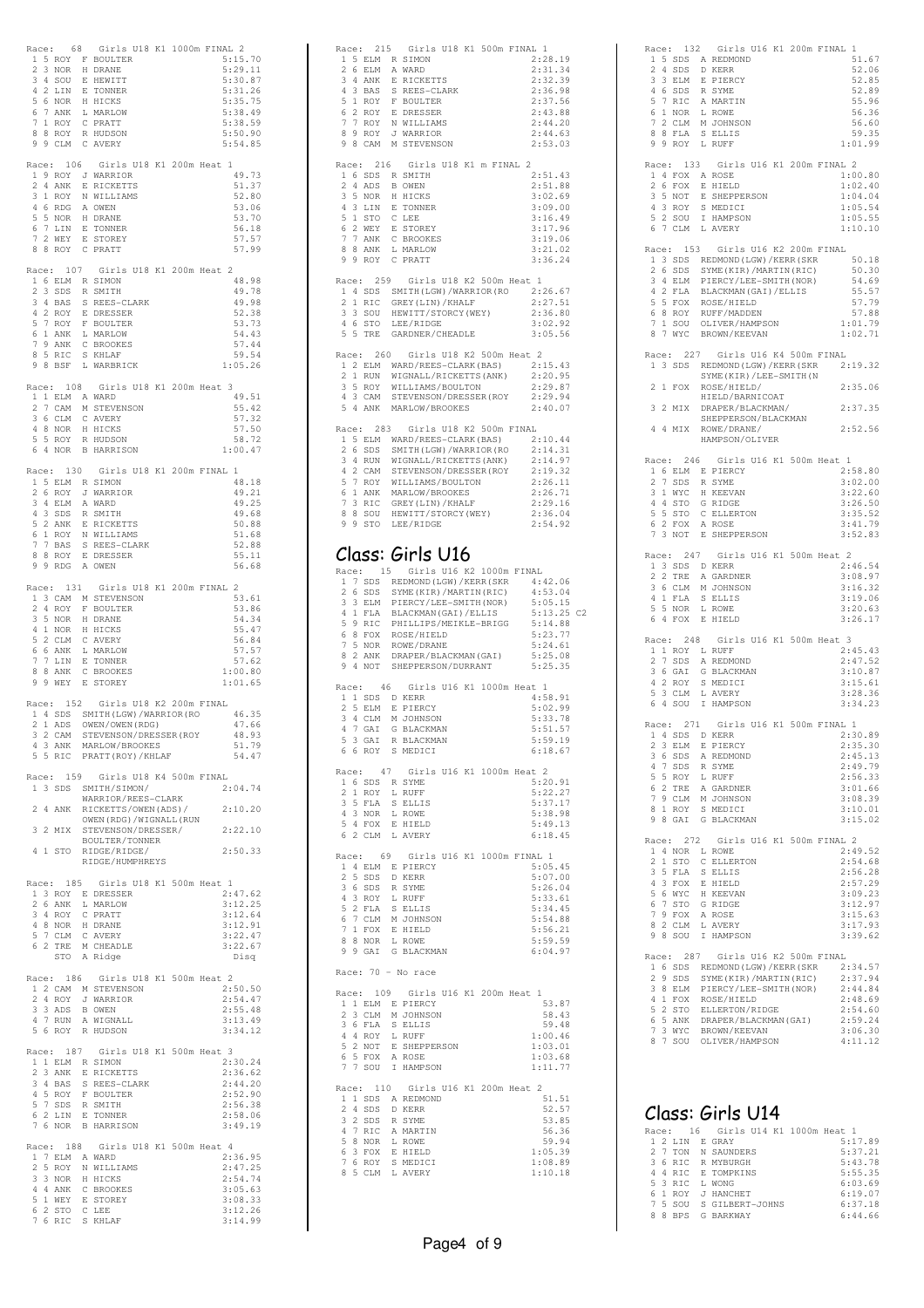|       |                  | Race: 17 Girls U14 K1 1000m Heat 2                                                                                                                                                                                                        |  |  |                    |  |
|-------|------------------|-------------------------------------------------------------------------------------------------------------------------------------------------------------------------------------------------------------------------------------------|--|--|--------------------|--|
|       |                  | A 4 MYC L BROWN<br>2 2 ELM R SOLWAY<br>3 3 SDS R KNEEM<br>4 MYC L BROWN<br>3 3 SDS R KNEEM<br>3 4 SOLDEN<br>5 6 FOY B HOLDEN<br>6 5 ROY I MADDEN<br>7 7 CLM E RUSSELL<br>7 1 CLM E RUSSELL                                                |  |  | 5:29.12<br>5:35.24 |  |
|       |                  |                                                                                                                                                                                                                                           |  |  | 5:48.25            |  |
|       |                  |                                                                                                                                                                                                                                           |  |  | 5:57.82            |  |
|       |                  |                                                                                                                                                                                                                                           |  |  | 6:00.56            |  |
|       |                  |                                                                                                                                                                                                                                           |  |  | 6:00.95<br>6:04.68 |  |
|       |                  | 8 1 CLM R ORENSTEIN                                                                                                                                                                                                                       |  |  | 6:24.43            |  |
|       |                  | Race: 18 Girls U14 K1 1000m Heat 3                                                                                                                                                                                                        |  |  |                    |  |
|       |                  |                                                                                                                                                                                                                                           |  |  | 5:27.61            |  |
|       |                  |                                                                                                                                                                                                                                           |  |  | 5:37.03            |  |
|       |                  |                                                                                                                                                                                                                                           |  |  | 5:37.49            |  |
|       |                  |                                                                                                                                                                                                                                           |  |  | 5:48.35<br>5:58.74 |  |
|       |                  |                                                                                                                                                                                                                                           |  |  | 6:09.28            |  |
|       |                  | ARRICATION STATES OF THE SERVICE 2 3 ELM R WILLIAMS<br>3 5 RDG H KABEER<br>4 2 FOX M BARNICOAT<br>5 6 SDS E BROCKWAY<br>6 4 FOX L HIELD<br>7 7 LBZ M CAMPBELL                                                                             |  |  | 6:24.20            |  |
|       |                  | Race: 39 Girls U14 K1 1000m FINAL 1                                                                                                                                                                                                       |  |  |                    |  |
|       |                  | 1 5 LIN E GRAY<br>2 2 TON N SAUNDERS                                                                                                                                                                                                      |  |  | 5:12.35            |  |
|       |                  |                                                                                                                                                                                                                                           |  |  | 5:17.77            |  |
|       |                  | 3 6 WYC L BROWN                                                                                                                                                                                                                           |  |  | 5:25.16<br>5:25.94 |  |
|       |                  |                                                                                                                                                                                                                                           |  |  | 5:25.95            |  |
|       |                  |                                                                                                                                                                                                                                           |  |  | 5:33.19            |  |
|       |                  |                                                                                                                                                                                                                                           |  |  | 5:43.05<br>5:52.91 |  |
|       |                  | 3 M RIC R MYBURGH<br>5 3 ELM R SOLWAY<br>6 7 ELM R WILLIAMS<br>7 8 RDG H KABEER<br>8 9 SDS R KNEEN<br>NOR S Dyke                                                                                                                          |  |  | Disq               |  |
|       |                  |                                                                                                                                                                                                                                           |  |  |                    |  |
| Race: |                  | 40 Girls U14 K1 1000m FINAL 2                                                                                                                                                                                                             |  |  | 5:43.95            |  |
|       |                  | 1 5 FOX M BARNICOAT                                                                                                                                                                                                                       |  |  | 5:44.25            |  |
|       |                  |                                                                                                                                                                                                                                           |  |  | 5:51.56            |  |
|       |                  |                                                                                                                                                                                                                                           |  |  | 5:52.99            |  |
|       |                  |                                                                                                                                                                                                                                           |  |  | 5:57.39<br>5:59.00 |  |
|       |                  | 1 J FOR PARATUOR<br>2 3 SDS E BROCKWAY<br>3 4 RIC E TOMPKINS<br>5 1 CLM E RUSSELL<br>6 7 FOY B HOLDEN<br>7 2 ROY I MADDEN<br>7 2 ROY I MADDEN                                                                                             |  |  | 6:02.25            |  |
|       |                  | 8 8 RIC L WONG<br>9 9 FOX L HIELD                                                                                                                                                                                                         |  |  | 6:05.67            |  |
|       |                  |                                                                                                                                                                                                                                           |  |  | 6:12.54            |  |
|       |                  | Race: 59 Girls U14 K4 1000m FINAL                                                                                                                                                                                                         |  |  |                    |  |
|       |                  | 1 2 ELM SOLWAY/WILLIAMS/                                                                                                                                                                                                                  |  |  | 4:37.17            |  |
| 21    |                  | SAUNDERS (TON) / DYKE (NO                                                                                                                                                                                                                 |  |  |                    |  |
|       | RIC              | TOMPKINS/WONG/<br>MYBURGH/GRAY (LIN)                                                                                                                                                                                                      |  |  | 4:41.70            |  |
|       | 35 LBZ           | CAMPBELL/KABEER(RDG)/<br>HIELD(FOX)/BARNICOAT(                                                                                                                                                                                            |  |  | 5:12.96            |  |
|       |                  |                                                                                                                                                                                                                                           |  |  |                    |  |
| 4     | 4 ROY            | WALLMAN/HANCHET/<br>MADDEN/SIMTH                                                                                                                                                                                                          |  |  | 5:15.48            |  |
| 5     |                  | 3 WEY TOZER/HOLDEN (FOY) /                                                                                                                                                                                                                |  |  | 5:45.46            |  |
|       |                  | BROCKWAY (LGW) / KNEEN (F                                                                                                                                                                                                                 |  |  |                    |  |
| Race: | 81               | Girls U14 K2 1000m Heat 1                                                                                                                                                                                                                 |  |  |                    |  |
|       |                  | 1 6 ELM SOLWAY/WILLIAMS                                                                                                                                                                                                                   |  |  | 5:02.10            |  |
|       |                  | 2 1 RIC TOMPKINS/WONG<br>3 2 ROY WALLMAN/HANCHET                                                                                                                                                                                          |  |  | 5:09.81            |  |
|       |                  |                                                                                                                                                                                                                                           |  |  | 5:16.83<br>5:21.50 |  |
|       |                  | 3 NEY TOZER/HOLDEN(FOY)<br>5 5 LBZ CAMPBELL/KABEER(RDG)<br>6 4 ROY MADDEN/SIMTH                                                                                                                                                           |  |  | 5:24.27            |  |
|       |                  |                                                                                                                                                                                                                                           |  |  | 5:56.41            |  |
|       | Race: 82         | Girls U14 K2 1000m Heat 2                                                                                                                                                                                                                 |  |  |                    |  |
|       |                  |                                                                                                                                                                                                                                           |  |  | 4:46.20            |  |
|       |                  |                                                                                                                                                                                                                                           |  |  | 5:13.15            |  |
|       |                  | 11 TON SAUNDERS/DYKE(NOR)<br>2 5 SDS BROCKWAY(LGW)/KNEEN(F<br>3 4 CLM RUSSELL/ORENSTEIN<br>4 3 FOX HIELD/BARNICOAT                                                                                                                        |  |  | 5:17.43<br>5:25.18 |  |
|       |                  |                                                                                                                                                                                                                                           |  |  |                    |  |
|       |                  | Race: 99 Girls U14 K2 1000m FINAL                                                                                                                                                                                                         |  |  |                    |  |
|       |                  |                                                                                                                                                                                                                                           |  |  |                    |  |
|       |                  |                                                                                                                                                                                                                                           |  |  |                    |  |
|       |                  |                                                                                                                                                                                                                                           |  |  |                    |  |
|       |                  |                                                                                                                                                                                                                                           |  |  |                    |  |
|       |                  | ALGE: 77 GAUNDERS/DYKE (NOR) 4:55.99<br>2 4 ELM SOLWAY/WILLIAMS 4:55.99<br>3 3 SDS BROCKWAY (LGW) / KNEEN (F 5:03.94<br>4:1 LBZ CAMPBELL/ARBER (RDG) 5:15.03<br>5 2 CLM RUSSELL/ORENSTEIN 5:15.83<br>6 6 RIC TOMPKINS/WONG 5:18.91<br>7 7 |  |  |                    |  |
|       | 8 8 WEY          | TOZER/HOLDEN(FOY)                                                                                                                                                                                                                         |  |  | 5:31.43            |  |
|       |                  | 9 9 FOX HIELD/BARNICOAT                                                                                                                                                                                                                   |  |  | 5:34.50            |  |
|       |                  | Race: 158 Girls U14 K4 500m FINAL                                                                                                                                                                                                         |  |  |                    |  |
|       |                  | 1 2 RIC TOMPKINS/WONG/                                                                                                                                                                                                                    |  |  | 2:31.46            |  |
|       |                  | HIELD/GRAY                                                                                                                                                                                                                                |  |  |                    |  |
|       | 2 1 ELM          | SOLWAY/WILLIAMS/<br>CAMPBELL/KABEER                                                                                                                                                                                                       |  |  | 2:37.34            |  |
|       | 3 3 SDS          | BROCKWAY/KNEEN/                                                                                                                                                                                                                           |  |  | 2:46.09            |  |
|       |                  | TOZER/HOLDEN                                                                                                                                                                                                                              |  |  |                    |  |
|       |                  | 4 4 ROY WALLMAN/HANCHET/<br>MADDEN/SIMTH                                                                                                                                                                                                  |  |  | 2:53.56            |  |
|       |                  |                                                                                                                                                                                                                                           |  |  |                    |  |
|       | Race: 182        | Girls U14 K1 500m Heat 1                                                                                                                                                                                                                  |  |  |                    |  |
|       | 2 1 SDS          | 1 4 WYC L BROWN<br>R KNEEN                                                                                                                                                                                                                |  |  | 3:18.76<br>3:24.89 |  |
|       |                  |                                                                                                                                                                                                                                           |  |  | 3:25.99            |  |
|       |                  |                                                                                                                                                                                                                                           |  |  | 3:33.71            |  |
|       |                  |                                                                                                                                                                                                                                           |  |  | 3:34.87            |  |
|       |                  |                                                                                                                                                                                                                                           |  |  | 3:40.68<br>3:59.15 |  |
|       |                  | 2 1 JUS A NALEMAY<br>3 8 ELM R SOLWAY<br>4 2 FOY B HOLDEN<br>6 5 RIC L WONG<br>7 6 ROY I MADDEN<br>8 3 ROY J HANCHET                                                                                                                      |  |  | 4:00.62            |  |
|       |                  |                                                                                                                                                                                                                                           |  |  |                    |  |
|       | $1 8$ LIN E GRAY | Race: 183 Girls U14 K1 500m Heat 2                                                                                                                                                                                                        |  |  | 3:08.56            |  |
|       |                  |                                                                                                                                                                                                                                           |  |  | 3:09.96            |  |
|       |                  |                                                                                                                                                                                                                                           |  |  | 3:12.79            |  |
|       |                  |                                                                                                                                                                                                                                           |  |  | 3:18.64<br>3:19.42 |  |
|       |                  | 2 5 RDG H KABEER<br>3 4 NOR S DYKE<br>4 1 FOX L HIELD<br>5 7 FOX M BARNICOAT<br>6 6 ROY M WALLMAN                                                                                                                                         |  |  | 3:27.62            |  |
|       |                  | 7 2 BPS G BARKWAY                                                                                                                                                                                                                         |  |  | 3:39.64            |  |
|       |                  | 8 3 WEY L TOZER                                                                                                                                                                                                                           |  |  | 3:43.75            |  |
|       |                  |                                                                                                                                                                                                                                           |  |  |                    |  |

| Race: 184 Girls U14 K1 500m Heat                                                                                                                                                        |                                                                                                                                              | 3                                                                                                                                               |
|-----------------------------------------------------------------------------------------------------------------------------------------------------------------------------------------|----------------------------------------------------------------------------------------------------------------------------------------------|-------------------------------------------------------------------------------------------------------------------------------------------------|
| 1 4 ELM R WILLIAMS<br>2 1 CLM                                                                                                                                                           | E RUSSELL                                                                                                                                    | 3:17.03<br>3:24.37                                                                                                                              |
| 3 7 TON                                                                                                                                                                                 | N SAUNDERS                                                                                                                                   | 3:25.56                                                                                                                                         |
| 4 5 RIC E TOMPKINS                                                                                                                                                                      |                                                                                                                                              | 3:36.61                                                                                                                                         |
| 5 3 CLM<br>6 6 LBZ                                                                                                                                                                      | R ORENSTEIN<br>M CAMPBELL                                                                                                                    | 3:42.15<br>4:04.12                                                                                                                              |
|                                                                                                                                                                                         | 7 8 SOU S GILBERT-JOHNS                                                                                                                      | 4:12.59                                                                                                                                         |
| Race: 205 Girls U14 K1 500m FINAL 1                                                                                                                                                     |                                                                                                                                              |                                                                                                                                                 |
| 1 5 LIN E GRAY                                                                                                                                                                          |                                                                                                                                              | 3:13.70                                                                                                                                         |
| 3 ELM<br>$\overline{2}$                                                                                                                                                                 | R WILLIAMS                                                                                                                                   | 3:25.67                                                                                                                                         |
| 3 4 RDG<br>4 2 WYC                                                                                                                                                                      | H KABEER<br>L BROWN                                                                                                                          | 3:25.74<br>3:29.67                                                                                                                              |
| 5 6 NOR S DYKE<br>6 1 CLM E RUSSELL<br>7 8 FOX M BARNICOAT                                                                                                                              |                                                                                                                                              | 3:41.37                                                                                                                                         |
|                                                                                                                                                                                         |                                                                                                                                              | 3:43.53<br>3:43.64                                                                                                                              |
| 8 9 SDS                                                                                                                                                                                 | R KNEEN                                                                                                                                      | 3:57.91                                                                                                                                         |
| 9 7 FOX L HIELD                                                                                                                                                                         |                                                                                                                                              | 4:03.96                                                                                                                                         |
| Race: 206 Girls U14 K1 500m FINAL 2<br>1 1 RIC L WONG                                                                                                                                   |                                                                                                                                              | 3:17.93                                                                                                                                         |
| 2 5 TON                                                                                                                                                                                 | N SAUNDERS                                                                                                                                   | 3:28.55                                                                                                                                         |
| 3 3 FOY                                                                                                                                                                                 | <b>B HOLDEN</b>                                                                                                                              | 3:29.03                                                                                                                                         |
|                                                                                                                                                                                         |                                                                                                                                              | 3:35.37<br>3:49.80                                                                                                                              |
| 3 3 FOY B HOLDEN<br>4 6 ROY M WALLMAN<br>5 7 SDS E BROCKWAY<br>6 8 BPS G BARKWAY<br>7 9 CLM R ORENSTEIN                                                                                 |                                                                                                                                              | 4:17.22                                                                                                                                         |
|                                                                                                                                                                                         |                                                                                                                                              | 4:42.64                                                                                                                                         |
| Race: 249 Girls U14 K2 500m Heat 1                                                                                                                                                      |                                                                                                                                              |                                                                                                                                                 |
|                                                                                                                                                                                         | 1 1 TON SAUNDERS/DYKE (NOR)                                                                                                                  | 2:42.07                                                                                                                                         |
|                                                                                                                                                                                         |                                                                                                                                              |                                                                                                                                                 |
|                                                                                                                                                                                         |                                                                                                                                              | 2 4 SDS BROCKWAY(LGW)/KNEEN(F 2:54.88<br>3 3 CLM RUSSELL/ORENSTEIN 2:57.77<br>4 2 WEY TOZER/HOLDEN(FOY) 3:01.49<br>5 5 ROY MADDEN/SIMTH 3:25.71 |
|                                                                                                                                                                                         |                                                                                                                                              |                                                                                                                                                 |
| Race: 250 Girls U14 K2 500m Heat 2                                                                                                                                                      |                                                                                                                                              |                                                                                                                                                 |
|                                                                                                                                                                                         | ace: 200 011.<br>1 4 ELM SOLWAY/WILLIAMS                                                                                                     | 2:42.01                                                                                                                                         |
| 2 3 RIC                                                                                                                                                                                 | TOMPKINS/WONG                                                                                                                                | 2:49.98<br>2:50.77                                                                                                                              |
|                                                                                                                                                                                         | 3 1 LBZ CAMPBELL/KABEER(RDG)<br>4 2 FOX HIELD/BARNICOAT<br>5 5 ROY WALLMAN/HANCHET                                                           | 2:52.44                                                                                                                                         |
|                                                                                                                                                                                         |                                                                                                                                              | 2:55.68                                                                                                                                         |
| Race: 277 Girls U14 K2 500m FINAL                                                                                                                                                       |                                                                                                                                              |                                                                                                                                                 |
|                                                                                                                                                                                         | 1 4 TON SAUNDERS/DYKE (NOR)                                                                                                                  | 2:37.52                                                                                                                                         |
| 2 5 ELM                                                                                                                                                                                 | SOLWAY/WILLIAMS<br>BROCKWAY(LGW)/KNEEN(F<br>RUSSELL/ORENSTEIN                                                                                | 2:39.56<br>2:44.19                                                                                                                              |
|                                                                                                                                                                                         | 3 2 SDS BROCKWAY (LGW) / KNEEN (F<br>4 1 CLM RUSSELL/ORENSTEIN                                                                               | 2:48.50                                                                                                                                         |
|                                                                                                                                                                                         | 5 3 LBZ CAMPBELL/KABEER(RDG)<br>6 8 ROY WALLMAN/HANCHET                                                                                      | 2:54.88<br>2:56.37                                                                                                                              |
| 6 RIC<br>7                                                                                                                                                                              | TOMPKINS/WONG                                                                                                                                | 2:57.26                                                                                                                                         |
|                                                                                                                                                                                         | 8 7 FOX HIELD/BARNICOAT                                                                                                                      | 3:01.54                                                                                                                                         |
|                                                                                                                                                                                         | 9 9 WEY TOZER/HOLDEN (FOY)                                                                                                                   | 3:15.89                                                                                                                                         |
| Class: Mens                                                                                                                                                                             |                                                                                                                                              |                                                                                                                                                 |
|                                                                                                                                                                                         | Mens A K1 1000m Heat 1                                                                                                                       |                                                                                                                                                 |
| Race: 8                                                                                                                                                                                 |                                                                                                                                              |                                                                                                                                                 |
| 1 5 ROY                                                                                                                                                                                 | T BRABANTS                                                                                                                                   | 4:04.94                                                                                                                                         |
| 2 6 BRU                                                                                                                                                                                 | M SIMON<br>E RUTHERFORD                                                                                                                      | 4:05.52<br>4:05.70                                                                                                                              |
| 3 4 ELM                                                                                                                                                                                 |                                                                                                                                              | 4:07.29                                                                                                                                         |
|                                                                                                                                                                                         |                                                                                                                                              | 4:09.10                                                                                                                                         |
|                                                                                                                                                                                         |                                                                                                                                              | 4:09.74<br>4:13.96                                                                                                                              |
| 4 3 WEY M WELCH<br>5 7 NOR T PENDLE<br>6 1 SLP T BRENNAN<br>7 2 CLM K MOULE<br>8 8 WEY J SIMMONS                                                                                        |                                                                                                                                              | 4:16.23                                                                                                                                         |
| Race: 9 Mens A K1 1000m Heat 2                                                                                                                                                          |                                                                                                                                              |                                                                                                                                                 |
| 1 5 ROY                                                                                                                                                                                 | J BOYTON                                                                                                                                     | 4:04.49                                                                                                                                         |
|                                                                                                                                                                                         |                                                                                                                                              | 4:05.44                                                                                                                                         |
|                                                                                                                                                                                         |                                                                                                                                              | 4:06.98<br>4:08.51                                                                                                                              |
|                                                                                                                                                                                         |                                                                                                                                              | 4:12.91                                                                                                                                         |
|                                                                                                                                                                                         |                                                                                                                                              | 4:13.61<br>4:17.17                                                                                                                              |
| 1 DON A DANIELS<br>2 1 LON A DANIELS<br>3 6 WEY D TERRY<br>4 4 ROY M ROBINSON<br>5 3 BRU M ROBINSON<br>6 7 WEY P YATES<br>7 2 BOA J WEBSTER<br>8 8 BOA T SIMMONS                        |                                                                                                                                              | 4:19.12                                                                                                                                         |
| Race: 35 Mens A K1 1000m FINAL 1                                                                                                                                                        |                                                                                                                                              |                                                                                                                                                 |
|                                                                                                                                                                                         |                                                                                                                                              | 4:02.48                                                                                                                                         |
| 1 4 ROY J BOYTON<br>2 5 ROY T BRABANTS                                                                                                                                                  |                                                                                                                                              | 4:05.62<br>4:06.32                                                                                                                              |
|                                                                                                                                                                                         |                                                                                                                                              | 4:07.12                                                                                                                                         |
|                                                                                                                                                                                         |                                                                                                                                              | 4:08.53                                                                                                                                         |
|                                                                                                                                                                                         |                                                                                                                                              | 4:09.21<br>4:09.61                                                                                                                              |
|                                                                                                                                                                                         |                                                                                                                                              | 4:18.89                                                                                                                                         |
|                                                                                                                                                                                         | 2 5 NOT 1 DAMIELS<br>3 3 LON A DAMIELS<br>4 2 WEY D TERRY<br>5 1 ROY M BOWLEY<br>6 7 ELM E RUTHERFORD<br>8 8 WEY M WELCH<br>9 9 NOR T PENDLE | 4:22.80                                                                                                                                         |
| Race: 36                                                                                                                                                                                | Mens A K1 1000m FINAL 2                                                                                                                      |                                                                                                                                                 |
|                                                                                                                                                                                         |                                                                                                                                              | 4:14.85                                                                                                                                         |
|                                                                                                                                                                                         |                                                                                                                                              | 4:17.15<br>4:17.73                                                                                                                              |
|                                                                                                                                                                                         |                                                                                                                                              | 4:18.10                                                                                                                                         |
|                                                                                                                                                                                         |                                                                                                                                              | 4:19.16<br>4:22.24                                                                                                                              |
| ARCH : JO MENS A P<br>1 3 CLM K MOULE<br>2 4 BRU M ROBINSON<br>3 5 SLP T BRENNAN<br>4 7 WEY J SIMMONS<br>5 6 WEY P YATES<br>6 2 BOA J WEBSTER<br>7 8 BOA J WEBSTER<br>7 8 BOA T SIMMONS |                                                                                                                                              | 4:22.85                                                                                                                                         |
|                                                                                                                                                                                         |                                                                                                                                              |                                                                                                                                                 |
| Race: 71 Mens A K2 1000m FINAL                                                                                                                                                          | 1 1 ORS RUTHERFORD (ELM) / DANIE                                                                                                             | 3:39.70                                                                                                                                         |
|                                                                                                                                                                                         |                                                                                                                                              | 3:42.24                                                                                                                                         |
|                                                                                                                                                                                         |                                                                                                                                              | 3:48.56<br>3:51.00                                                                                                                              |
|                                                                                                                                                                                         | 24 ORS BOWLEY/TERRY<br>33 BRU STAINES/SNEDDON<br>46 ORS WELSH/ROBINSON<br>57 WEY SIMMONS/BRABANTS(NOR                                        | 3:54.52                                                                                                                                         |
|                                                                                                                                                                                         | 6 5 BOA WEBSTER/SIMMONS                                                                                                                      | 3:55.02                                                                                                                                         |
| Race: 90 Mens A K1 200m Heat 1                                                                                                                                                          |                                                                                                                                              |                                                                                                                                                 |
|                                                                                                                                                                                         |                                                                                                                                              | 37.81<br>38.57                                                                                                                                  |
|                                                                                                                                                                                         |                                                                                                                                              | 39.46                                                                                                                                           |
|                                                                                                                                                                                         |                                                                                                                                              | 39.69                                                                                                                                           |
|                                                                                                                                                                                         | 15 BOA E MCKEEVER<br>2 4 LEA E RAMANAUSKAS<br>3 3 LON A DANIELS<br>4 2 SDS B LORINCZ<br>5 1 SLP T BRENNAN                                    | 39.94<br>40.99                                                                                                                                  |
| 6 7 LEA T CIZAS<br>7 8 RIC G VIDOR<br>8 6 RDG A POTTERTON                                                                                                                               |                                                                                                                                              | 42.76<br>43.02                                                                                                                                  |

|                                                                                                                                        | Race: 91 Mens A K1 200m Heat 2                                                                                 |                      |
|----------------------------------------------------------------------------------------------------------------------------------------|----------------------------------------------------------------------------------------------------------------|----------------------|
| 1 5 WEY L HEATH                                                                                                                        |                                                                                                                | 37.38                |
| 2 6 GAI                                                                                                                                | M CLIVE                                                                                                        | 40.06                |
|                                                                                                                                        |                                                                                                                | 40.44                |
|                                                                                                                                        | 3 4 CLM K MOULE<br>4 2 WEY J BEEVERS<br>5 7 FOR C MCMORRIN<br>6 1 RIC S O-CUINN                                | 42.15                |
|                                                                                                                                        |                                                                                                                | 42.44                |
|                                                                                                                                        |                                                                                                                | 42.57                |
|                                                                                                                                        | 7 8 SEL A STREVENS                                                                                             | 43.20                |
| 8 3 CEL                                                                                                                                | S MARCHETTI                                                                                                    | 47.05                |
|                                                                                                                                        |                                                                                                                |                      |
| Race: 92                                                                                                                               | Mens A K1 200m Heat 3                                                                                          |                      |
|                                                                                                                                        | 1 5 SOR J SCHOFIELD                                                                                            | 38.74                |
|                                                                                                                                        | 2 3 BPR T LAWRENSON                                                                                            | 39.57                |
| $\begin{tabular}{llll} 3 & 2 & LEA & L & O-BRYAN \\ 4 & 4 & WEY & P & YATES \end{tabular}$                                             |                                                                                                                | 41.13                |
|                                                                                                                                        | 5 1 CAM A BIJANSKIS                                                                                            | 41.62<br>41.68       |
| $6$ 7 CEL                                                                                                                              | V PIERCE                                                                                                       | 42.42                |
|                                                                                                                                        |                                                                                                                | 42.79                |
|                                                                                                                                        | 7 6 WOR J TYE<br>8 8 EXE J WILLIAMS                                                                            | 44.40                |
|                                                                                                                                        | Race: 93 Mens A K1 200m Heat 4                                                                                 |                      |
|                                                                                                                                        |                                                                                                                | 38.89                |
| $\begin{tabular}{ccccc} 1 & 4 & \text{ADS} & \text{K} & \text{REEVES} \\ 2 & 2 & \text{WEY} & \text{M} & \text{LAMBERT} \end{tabular}$ |                                                                                                                | 39.49                |
|                                                                                                                                        | 3 1 SLP M MAJCHRZAKE                                                                                           | 39.93                |
| 4 3 WEY M WELCH                                                                                                                        |                                                                                                                | 41.86                |
| 5 7 SLP                                                                                                                                | P EGAN                                                                                                         | 41.99                |
| 6 5 NOR T PENDLE<br>7 6 RIC B SOREGI                                                                                                   |                                                                                                                | 43.28                |
|                                                                                                                                        |                                                                                                                | 44.64                |
|                                                                                                                                        |                                                                                                                |                      |
|                                                                                                                                        | Race: 94 Mens A K1 200m Heat 5                                                                                 | 40.58                |
| 2 1 SDS                                                                                                                                | 1 4 BRU M ROBINSON<br>L FLETCHER                                                                               | 40.92                |
| 3 5 ROY                                                                                                                                | M BOWLEY                                                                                                       | 41.44                |
|                                                                                                                                        | 4 3 WEY P BANNISTER                                                                                            | 41.95                |
|                                                                                                                                        |                                                                                                                | 44.34                |
| 5 8 SLC L BANKS<br>6 2 Cel d BUGGY<br>7 6 LEA D SLIGHT                                                                                 |                                                                                                                | 45.97                |
|                                                                                                                                        |                                                                                                                | 46.68                |
|                                                                                                                                        |                                                                                                                |                      |
|                                                                                                                                        | Race: 117 Mens A K1 200m FINAL 1                                                                               |                      |
|                                                                                                                                        | 1 5 BOA E MCKEEVER                                                                                             | 37.41                |
| 2 4 WEY                                                                                                                                | L HEATH                                                                                                        | 37.55                |
|                                                                                                                                        | 3 2 LEA E RAMANAUSKAS                                                                                          | 38.53                |
|                                                                                                                                        |                                                                                                                | 38.94<br>39.22       |
|                                                                                                                                        |                                                                                                                | 39.77                |
|                                                                                                                                        | 4 6 SOR J SCHOFIELD<br>5 3 ADS K REEVES<br>6 1 WEY M LAMBERT<br>7 8 LON A DANIELS<br>7 8 LON A DANIELS         | 40.27                |
| 8 9 BPR                                                                                                                                | T LAWRENSON                                                                                                    | 40.40                |
|                                                                                                                                        | 9 7 BRU M ROBINSON                                                                                             | 41.22                |
|                                                                                                                                        |                                                                                                                |                      |
| Race: 118                                                                                                                              | Mens A K1 200m FINAL 2                                                                                         |                      |
|                                                                                                                                        | 1 4 SLP M MAJCHRZAKE                                                                                           | 39.45                |
| 2 5 GAI T BRENNAN<br>3 1 GAI M CLIVE                                                                                                   |                                                                                                                | 39.61                |
|                                                                                                                                        |                                                                                                                | 39.78                |
| 4 7 LEA                                                                                                                                | T CIZAS                                                                                                        | 40.34                |
|                                                                                                                                        |                                                                                                                |                      |
| 5 3 SDS                                                                                                                                | <b>B LORINCZ</b>                                                                                               | 40.74                |
| 6 8 LEA                                                                                                                                | O BRYAN                                                                                                        | 41.30                |
| 7 6 CLM K MOULE                                                                                                                        |                                                                                                                | 41.50                |
| 8 2 SDS                                                                                                                                | L FLETCHER                                                                                                     | 41.81                |
| 9 9 ROY BOWLEY<br>10 WEY P Yates                                                                                                       |                                                                                                                | 42.31<br>42.56       |
|                                                                                                                                        |                                                                                                                |                      |
|                                                                                                                                        | Race: 127 Open Mens K1 5km Final                                                                               |                      |
| 1 ELM                                                                                                                                  | E. Rutherford                                                                                                  | 22.44.51             |
| 2 CLM                                                                                                                                  | K. Moule                                                                                                       | 22.49.69             |
| 3 NOR                                                                                                                                  | T. Pendle                                                                                                      | 22.51.69             |
| 4 WEY                                                                                                                                  | J. Simmonds                                                                                                    | 22.52.69             |
| 5 NOR                                                                                                                                  | A. Hicks                                                                                                       | 22.52.70             |
| 6 MAI                                                                                                                                  |                                                                                                                | 22.54.24             |
| 7 LON<br>8 RUN                                                                                                                         |                                                                                                                | 23.10.45             |
|                                                                                                                                        | A. Jordon<br>G. Barnicoat<br>J. O'Grady<br>T. Daniels                                                          | 23.36.95             |
| 9 LON                                                                                                                                  | T. Daniels                                                                                                     | 23.39.23             |
|                                                                                                                                        | T. Lusty<br>M. Wilkes                                                                                          | 23.45.38<br>23.46.50 |
| 11 SOL<br>12 CLM<br>13 TON                                                                                                             | C. Neale                                                                                                       | 24.18.67             |
|                                                                                                                                        | M. Wright                                                                                                      | 24.56.20             |
| 14 FOX<br>15 ROY                                                                                                                       | S. Dixon                                                                                                       | 24.58.94             |
| 16 NOT                                                                                                                                 | R. Littlewood                                                                                                  | 25.06.07             |
| 17 GAI                                                                                                                                 | B. Blackman                                                                                                    | 25.07.48             |
| 18 NOT                                                                                                                                 | D. Goworek                                                                                                     | 25.37.17             |
| 19 TON                                                                                                                                 | L. Clark                                                                                                       | 26.34.22             |
|                                                                                                                                        | N. Barton                                                                                                      | 26.35.27<br>26.37.64 |
| 20 RIC<br>21 NOR<br>22 RIC                                                                                                             | O. Rix<br>. Reading                                                                                            | 27.52.62             |
| 23 EAL                                                                                                                                 | M. Hook                                                                                                        | 31.17.17             |
| 24 NOT                                                                                                                                 | A. Doughty                                                                                                     | 32.20.59             |
|                                                                                                                                        |                                                                                                                |                      |
|                                                                                                                                        | Race: 134 Mens A K2 200m Heat 1                                                                                |                      |
|                                                                                                                                        |                                                                                                                | 37.13                |
|                                                                                                                                        | 1 5 SLP EGAN/MAJCHRZAKE<br>2 8 SDS FLETCHER/LORINCZ                                                            | 37.94                |
|                                                                                                                                        |                                                                                                                | 38.30                |
|                                                                                                                                        |                                                                                                                | 39.32                |
|                                                                                                                                        | 2 3 JOEL PIERCE/STREVENS<br>4 6 RDG POTTERTON/BANNISTER (W<br>5 7 CLM WILKES/MOULE<br>6 4 CAM BIJANSKIS/BARKUS | 39.70<br>40.46       |
|                                                                                                                                        |                                                                                                                |                      |
|                                                                                                                                        | Race: 135 Mens A K2 200m Heat 2                                                                                |                      |
|                                                                                                                                        |                                                                                                                | 34.78                |
|                                                                                                                                        |                                                                                                                | 36.33                |
|                                                                                                                                        |                                                                                                                | 36.42                |
|                                                                                                                                        | 15 ORS HEATH/SCHOPIELD<br>2 3 ADS REEVES/DANIELS (RDG)<br>3 4 LEA RAMANAUSKAS/CIZAS<br>4 6 WEY LAMERT/GAUL     | 37.06                |
| 5 2 WOR                                                                                                                                | TYE/CLIVE (GAI)                                                                                                | 37.92                |
|                                                                                                                                        |                                                                                                                | 39.38                |
|                                                                                                                                        | 6 1 RIC VIDA/SOREGI<br>7 7 LEA 0-BRYAN/SLIGHT                                                                  | 40.26                |
|                                                                                                                                        | Race: 154 Mens A K2 200m FINAL 1                                                                               |                      |
|                                                                                                                                        |                                                                                                                | 34.12                |
|                                                                                                                                        |                                                                                                                | 35.57                |
|                                                                                                                                        | 1 4 ORS HEATH/SCHOFIELD<br>2 3 ADS REEVES/DANIELS (RDG)<br>3 2 LEA RAMANAUSKAS/CIZAS                           | 35.96                |
| 4 5 SLP                                                                                                                                | EGAN/MAJCHRZAKE                                                                                                | 36.90                |
|                                                                                                                                        |                                                                                                                | 37.36                |
|                                                                                                                                        | 5 1 WOR TYE/CLIVE (GAI)<br>6 8 WEY LAMBERT/GAUL                                                                | 37.54                |
|                                                                                                                                        | 76 SDS FLETCHER/LORINCZ<br>87 CEL PIERCE/STREVENS<br>99 RDG POTTERTON/BANNISTER(W                              | 37.77<br>38.81       |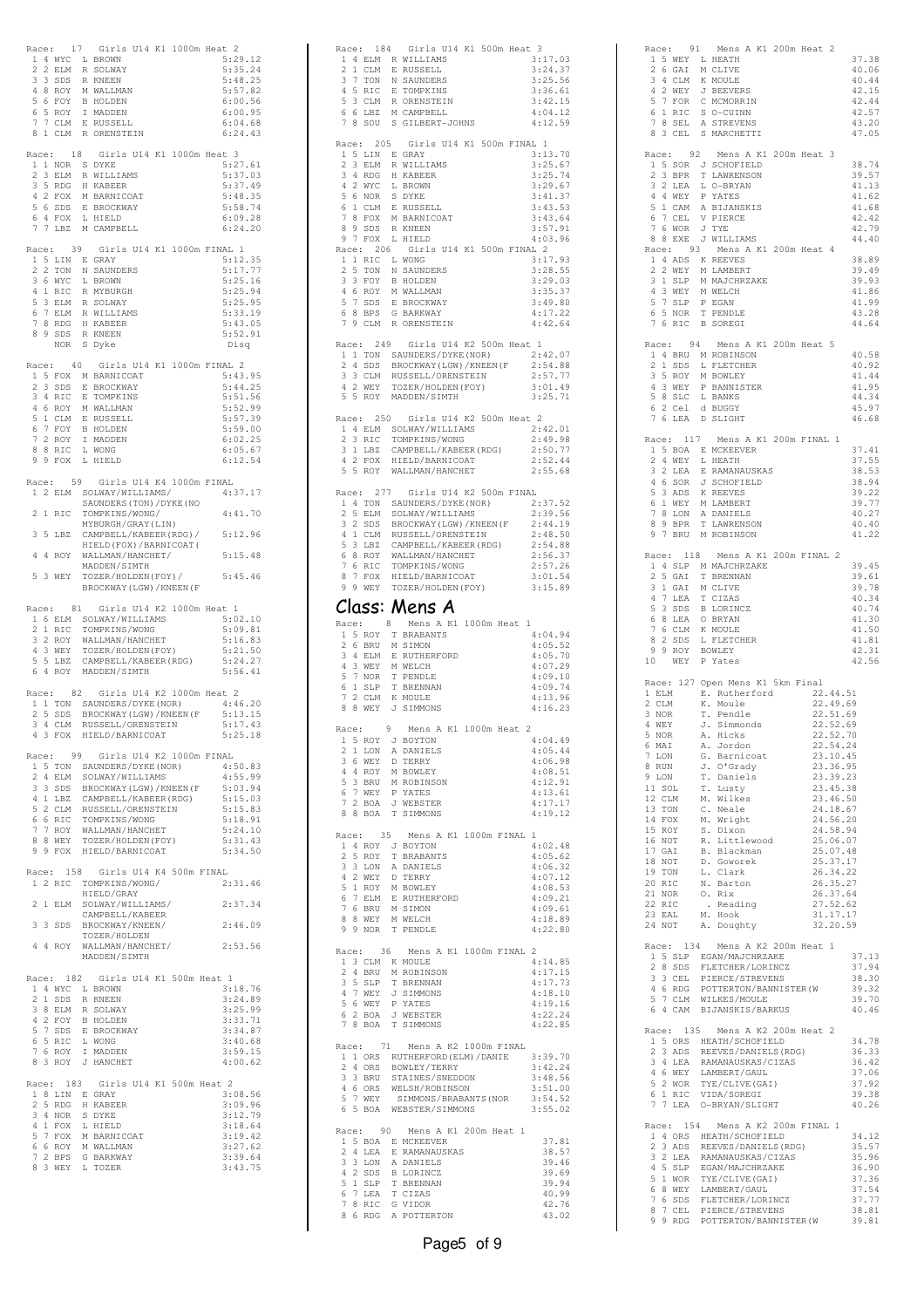| Race: 155 Mens A K2 200m FINAL 2                                                                                                                                                                                   |                    |
|--------------------------------------------------------------------------------------------------------------------------------------------------------------------------------------------------------------------|--------------------|
| 1 3 LEA O-BRYAN/SLIGHT<br>2 5 CLM WILKES/MOULE                                                                                                                                                                     | 39.62              |
| 3 4 CAM BIJANSKIS/BARKUS                                                                                                                                                                                           | 39.83<br>40.47     |
| 4 6 RIC VIDA/SOREGI                                                                                                                                                                                                | 42.89              |
| Race: 156 Mens A K4 1000m FINAL                                                                                                                                                                                    |                    |
| 1 1 ORS BOWLEY (BPR) / TERRY (WEY                                                                                                                                                                                  | 3:42.04            |
| WELCH (WEY) / ROBINSON (B<br>2 2 BRU YATES (WEY) / BEEVERS (WE 3:57.75                                                                                                                                             |                    |
| STAINES/SNEDDON                                                                                                                                                                                                    |                    |
| 3 3 ROY BOYTON/RESSEL/<br>STADDON/DIXON                                                                                                                                                                            | 4:01.16            |
|                                                                                                                                                                                                                    |                    |
| Race: 174 Mens A K1 200m Heat 1                                                                                                                                                                                    | 46.38              |
| $\begin{tabular}{ccccc} 1 & 1 & SLP & T & BRENNAN \\ 2 & 4 & BRU & M & ROBINSON \end{tabular}$                                                                                                                     | 49.09              |
| 3 6 WOR J TYE                                                                                                                                                                                                      | 49.28<br>49.61     |
| 4 8 SDS L FLETCHER                                                                                                                                                                                                 | 50.35              |
| 5 9 FOR C MCMORRIN<br>6 7 CEL D BUGGY<br>7 3 SOL T LUSTY                                                                                                                                                           | 53.31              |
|                                                                                                                                                                                                                    | 55.01              |
| Race: 175 Mens A K1 200m Heat 2                                                                                                                                                                                    |                    |
| $\begin{tabular}{ccccc} 1 & 5 & WEY & L & HEATH \\ 2 & 4 & LEA & E & RAMANAUSKAS \\ \end{tabular}$                                                                                                                 | 43.01<br>44.70     |
| 3 2 CEL V PIERCE                                                                                                                                                                                                   | 46.28              |
|                                                                                                                                                                                                                    | 48.04              |
|                                                                                                                                                                                                                    | 48.28<br>48.91     |
|                                                                                                                                                                                                                    | 49.03              |
| 3 2 CEL VIERNE<br>4 3 BOA T SIMMONS<br>5 1 CAM A BIJANSKIS<br>6 8 CEL S MARCHETT<br>7 TLON A DANIELS<br>8 6 LON G BARNICOAT<br>9 9 SLP L BANKS                                                                     | 52.26<br>53.58     |
|                                                                                                                                                                                                                    |                    |
| Race: 176 Mens A K1 200m Heat 3                                                                                                                                                                                    |                    |
| A THE METHOD MANUSERT 23 CLM K MOULE<br>23 CLM K MOULE<br>23 CLM K MOULE<br>47 SLP M MAJCHRZAKE<br>52 LEA T CIZAS<br>66 LEA L O-BRYAN                                                                              | 44.37<br>45.51     |
|                                                                                                                                                                                                                    | 46.04              |
|                                                                                                                                                                                                                    | 46.44<br>46.73     |
|                                                                                                                                                                                                                    | 53.01              |
| 7 8 EXE J WILLIAMS                                                                                                                                                                                                 | 53.14              |
| Race: 177 Mens A K1 200m Heat 4                                                                                                                                                                                    |                    |
| 14 ADS KREEVES<br>2 1 GAI M CLIVE<br>3 6 SDS B LORINCZ<br>4 7 SLP P EGAN<br>5 5 ICU A STREVENS                                                                                                                     | 45.91              |
|                                                                                                                                                                                                                    | 47.45<br>48.87     |
|                                                                                                                                                                                                                    | 49.72              |
|                                                                                                                                                                                                                    | 50.51              |
| 6 2 LEA D SLIGHT                                                                                                                                                                                                   | 59.48              |
| Race: 199 Mens A K1 200m FINAL 1                                                                                                                                                                                   |                    |
|                                                                                                                                                                                                                    | 44.62<br>45.28     |
|                                                                                                                                                                                                                    | 46.50              |
|                                                                                                                                                                                                                    | 49.09              |
|                                                                                                                                                                                                                    | 50.39<br>50.62     |
|                                                                                                                                                                                                                    | 50.76              |
| Race: 199 Mens A K1 200<br>14 MEY L HEATH<br>2 2 LEA E RAMANAUSKAS<br>4 1 GAI M CLIVE<br>6 5 SLP T BRENNAN<br>6 5 SLP T BRENNAN<br>7 BRU M LAMBERT<br>7 GKY M LAMBERT<br>9 7 BRU M ROBINSON<br>9 9 BPR T LAWRENSON | 51.49<br>55.06     |
|                                                                                                                                                                                                                    |                    |
| Race: 200 Mens A K1 200m FINAL 2<br>1 2 SLP M MAJCHRZAKE                                                                                                                                                           | 47.73              |
| 2 1 LEA T CIZAS                                                                                                                                                                                                    | 49.33              |
| 3 6 SDS<br>B LORINCZ                                                                                                                                                                                               | 49.80              |
|                                                                                                                                                                                                                    | 52.09<br>52.23     |
|                                                                                                                                                                                                                    | 53.77              |
|                                                                                                                                                                                                                    | 54.85<br>55.01     |
| 3 8 SDB B LORING<br>4 8 SLP P EGAN<br>5 5 WOR J TYE<br>6 4 CEL V PIERCE<br>7 SDS L FLETCHER<br>8 7 BOA T SIMMONS<br>9 9 CAM A BIJANSKIS                                                                            | 55.06              |
| Race: 217 Mens A K2 200m Heat 1                                                                                                                                                                                    |                    |
|                                                                                                                                                                                                                    | 40.72              |
|                                                                                                                                                                                                                    | 40.79              |
|                                                                                                                                                                                                                    | 42.58<br>43.86     |
| A CHE EGAN/MAJCHRZAKE<br>2 1 ORS TERRY/BOWLEY<br>3 3 WEY LAMBERT/GAUL<br>4 6 CEL PIERCE/STREVENS<br>5 5 CAM BIJANSKIS/BARKUS                                                                                       | 46.42              |
| Race: 218 Mens A K2 200m Heat 2                                                                                                                                                                                    |                    |
|                                                                                                                                                                                                                    | 38.24              |
| 1 4 ORS HEATH/SCHOFIELD<br>2 1 ORS WELCH/ROBINSON<br>3 2 WOR TYE/CLIVE(GAI)                                                                                                                                        | 40.60<br>42.94     |
|                                                                                                                                                                                                                    |                    |
| Race: 236 Mens A K2 200m FINAL<br>1 5 ORS HEATH/SCHOFIELD                                                                                                                                                          | 39.30              |
|                                                                                                                                                                                                                    | 42.31              |
|                                                                                                                                                                                                                    | 42.81              |
| 1 JONS BEAR/MAJCHELD<br>2 4 SLP EGAN/MAJCHEZAKE<br>3 3 ORS WELCH/ROBINSON<br>5 2 WOR TYE/CLIVE (GAI)<br>5 2 WOR TYE/CLIVE (GAI)<br>6 8 CEL PIERCE/STREVENS<br>7 6 ORS TERRY/BOWLEY                                 | 43.48<br>43.54     |
|                                                                                                                                                                                                                    | 45.08              |
|                                                                                                                                                                                                                    | 49.54              |
| Mens A K1 500m Heat 1<br>Race: 255                                                                                                                                                                                 |                    |
|                                                                                                                                                                                                                    | 2:11.54<br>2:12.26 |
|                                                                                                                                                                                                                    | 2:13.23            |
|                                                                                                                                                                                                                    | 2:13.47            |
| EXECT: ADD Mens A<br>1 ISLP T BRENNAN<br>2 2 BOA T SIMMONS<br>3 7 ROY J BOYTON<br>4 5 BRU M SIMON<br>5 4 WEY M WELCH<br>6 8 LON A DANIELS<br>7 6 NOR T PENDITE                                                     | 2:15.06<br>2:15.96 |
| 7 6 NOR T PENDLE                                                                                                                                                                                                   | 2:17.75            |
| Race: 256 Mens A K1 500m Heat 2                                                                                                                                                                                    |                    |
|                                                                                                                                                                                                                    | 2:09.34            |
|                                                                                                                                                                                                                    | 2:09.55            |
| 15 CLM K MOULE<br>24 WEY P YATES<br>32 ELM E RUTHERFORD<br>46 WEY J SIMMONS<br>57 BOA J WEBSTER                                                                                                                    | 2:09.66<br>2:10.42 |
|                                                                                                                                                                                                                    | 2:17.11            |
|                                                                                                                                                                                                                    |                    |

|       |             |            | Race: 275 Mens A K1 500m FINAL 1 |         |
|-------|-------------|------------|----------------------------------|---------|
|       |             | 1 2 F.I.M  | E RUTHERFORD                     | 1:58.92 |
|       | $2 \quad 1$ | <b>BRU</b> | M STMON                          | 2:00.32 |
|       | 3 7         | <b>ROY</b> | J BOYTON                         | 2:03.22 |
| 4     | 5.          | CT.M       | K MOULE                          | 2:07.63 |
| 5.    | -8          | WE.Y       | J SIMMONS                        | 2:09.48 |
| 6     | 6           | <b>BOA</b> | T SIMMONS                        | 2:12.07 |
|       |             | 7 3 WEY    | P YATES                          | 2:12.13 |
| 8.    |             | 4 SLP      | T BRENNAN                        | 2:13.27 |
|       |             |            | 9 9 WEY M WELCH                  | 2:13.44 |
|       |             |            |                                  |         |
|       |             |            | Race: 276 Mens A K1 500m FINAL 2 |         |
|       |             | 1 2 LON    | A DANIELS                        | 2:04.79 |
|       |             | 2 3 NOR    | T PENDLE                         | 2:07.39 |
|       |             |            | 3 1 BOA J WEBSTER<br>2:13.27     |         |
|       |             |            |                                  |         |
| Race: |             |            | 291 – Mens A K2 m FINAL          |         |
|       | 16          |            | WEY YATES/BEEVERS                | 1:55.24 |
|       | 2.3         | <b>BRU</b> | STAINES/SNEDDON                  | 1:55.39 |

### Class: Mens B

| 1 3 BRU R SNEDDON<br>2 6 WEY<br>3 4 WOR G MITCHELL                                                                                                                     | Race: 10 Mens B K1 1000m Heat 1<br>4:18.25<br>J BEEVERS<br>4:19.46<br>4:22.66<br>4 1 MAI A JORDAN<br>5 2 EXE J WILLIAMS<br>6 5 LIN J HARLEY-BECKETT<br>7 7 ROY S DIXON<br>4:27.29<br>4:32.93<br>4:37.37<br>4:41.62                     |
|------------------------------------------------------------------------------------------------------------------------------------------------------------------------|----------------------------------------------------------------------------------------------------------------------------------------------------------------------------------------------------------------------------------------|
| 11<br>Race:<br>1 4 WEY P BANNISTER<br>2 3 BRU D STAINES<br>3 5 BRU<br>4 7 BSF J YOUNG<br>5 6 FOX M WRIGHT<br>6 2 CEL<br>7 1 SLP                                        | Mens B K1 1000m Heat 2<br>4:19.28<br>4:20.60<br>4:32.89<br>N KIRSCHSTEIN<br>4:34.50<br>4:42.55<br>G BUGGY<br>4:43.45<br>L BANKS<br>4:44.53                                                                                             |
| 2 7 RUN J O-GRADY<br>3 3 LON G BARNICOAT<br>4 4 RDG A POTTERTON<br>5 2 CEL<br>6 5 SOL                                                                                  | Race: 12 Mens B K1 1000m Heat 3<br>1 6 CEL M FITZSIMONS<br>4:16.29<br>4:22.45<br>4:27.32<br>4:28.31<br>4:30.76<br>D BUGGY<br>T LUSTY<br>4:35.05                                                                                        |
| Race: 13<br>$1\,$ $1\,$ CLM $\,$ P WILKES<br>2 6 ROY M RESSEL<br>3 3 NOR A HICKS<br>4 4 CLM<br>5 5 NOR                                                                 | Mens B K1 1000m Heat 4<br>4:19.17<br>4:20.44<br>4:24.60<br>M WILKES<br>4:40.50<br>O RIX<br>4:48.01                                                                                                                                     |
| Race: 37<br>2 3 WEY P BANNISTER<br>3 2 ROY M RESSEL<br>4 4 BRU R SNEDDON<br>5 6 CLM P WILKES<br>6 1 RUN<br>7 7 WEY J BEEVERS<br>8 8 BRU D STAINES<br>9 9 WOR G MITCHEL | Mens B K1 1000m FINAL<br>$\mathbf{1}$<br>1 5 CEL M FITZSIMONS<br>4:07.17<br>4:12.95<br>4:13.88<br>4:13.96<br>4:15.79<br>J O-GRADY<br>4:15.90<br>4:19.38<br>4:19.55<br>4:26.04<br>G MITCHELL                                            |
| 1 3 RDG A POTTERTON<br>2 6 LON<br>3 5 NOR<br>8 EXE J WILLIAMS<br>8                                                                                                     | Race: 38 Mens B K1 1000m FINAL 2<br>4:18.97<br>G BARNICOAT<br>4:19.86<br>A HICKS<br>4:21.28<br>49 SOL T LUSTY<br>54 MAI A JORDAN<br>67 CEL D BUGGY<br>72 BRU N KIRSCHSTEIN<br>4:23.34<br>4:25.16<br>4:25.92<br>4:27.96<br>4:38.53      |
|                                                                                                                                                                        | Race: 72 Mens B K2 1000m FINAL<br>1 4 CEL BUGGY/FITZSIMONS<br>3:52.49<br>2 1 CLM WILKES/WILKES<br>3 2 BRU KIRSCHSTEIN/MITCHELL(<br>4 3 ROY RESSEL(EXE)/STADDON<br>5 5 FOX LANNIGHAN/WRIGHT<br>3:54.53<br>3:57.47<br>3:59.80<br>4:20.56 |
| Race: 251<br>1 5 WOR G MITCHELL<br>2 1 ROY M RESSEL<br>3 8 CLM P WILKES<br>4 3 LEA<br>5<br>4 LON<br>6<br>2 CAM<br>7 CLM<br>7<br>8<br>6 CEL                             | Mens B K1 500m Heat 1<br>2:21.20<br>2:21.26<br>2:22.58<br>L O-BRYAN<br>2:24.96<br>G BARNICOAT<br>2:25.60<br>A BIJANSKIS<br>2:33.07<br>M WILKES<br>2:41.07<br>G BUGGY<br>2:43.04                                                        |
| Race: 252<br>1 6 SDS B LORINCZ                                                                                                                                         |                                                                                                                                                                                                                                        |
| J 7 WEY J BEEVERS<br>4 8 SLP L RANTY<br>5 ? .<br>5 3 LIN<br>5 RDG<br>6                                                                                                 | Mens B K1 500m Heat 2<br>2:28.76<br>2:31.56<br>2:34.73<br>2:35.66<br>2:36.95<br>J HARLEY-BECKETT<br>A POTTERTON<br>2:37.01                                                                                                             |

|                                                                                                                                                                                                                                | Race: 254 Mens B K1 500m Heat 4 |
|--------------------------------------------------------------------------------------------------------------------------------------------------------------------------------------------------------------------------------|---------------------------------|
| 1 2 FOR C MCMORRIN<br>2 3 BRU D STAINES                                                                                                                                                                                        | 2:11.14<br>2:17.72              |
| 3 1 NOR 0 RIX                                                                                                                                                                                                                  | 2:24.44                         |
|                                                                                                                                                                                                                                | 2:25.70<br>2:27.94              |
| 4 6 FOX M WRIGHT<br>5 5 BRU N KIRSCHSTEIN<br>6 7 ROY S DIXON<br>7 8 CEL D BUGGY                                                                                                                                                | 2:32.51                         |
|                                                                                                                                                                                                                                | 2:32.86                         |
| Race: 273 Mens B K1 500m FINAL 1                                                                                                                                                                                               |                                 |
| 1 1 ROY M RESSEL<br>2 5 FOR<br>C MCMORRIN                                                                                                                                                                                      | 2:04.28<br>2:05.23              |
| 3 6 WEY<br>P BANNISTER                                                                                                                                                                                                         | 2:06.77<br>2:06.80              |
|                                                                                                                                                                                                                                | 2:09.14                         |
|                                                                                                                                                                                                                                | 2:10.65<br>2:12.13              |
| 3 6 WEY P BANNISTE.<br>4 3 BRU R SNEDDON<br>5 7 BRU D STAINES<br>6 2 NOR A HICKS<br>7 4 SDS L FLETCHER<br>8 9 CLM P WILKES<br>9 8 WOR G MITCHELL                                                                               | 2:13.20                         |
|                                                                                                                                                                                                                                | 2:13.39                         |
| Race: 274<br>Mens B K1 500m FINAL 2                                                                                                                                                                                            | 2:11.91                         |
| $\begin{tabular}{ccccc} 1 & 1 & SOL & T & LUSTY \\ 2 & 4 & LEA & L & O-BRYAN \end{tabular}$                                                                                                                                    | 2:12.78                         |
|                                                                                                                                                                                                                                | 2:15.45<br>2:17.44              |
| 3 2 BRU N KIRSCHSTEIN<br>4 3 FOX M WRIGHT<br>5 8 SDS B LORINCZ<br>6 6 JON C BABNICOLT                                                                                                                                          | 2:19.03                         |
| 6 6 LON G BARNICOAT<br>D SLIGHT                                                                                                                                                                                                | 2:21.84<br>2:24.41              |
| 7 9 LEA D SLI<br>8 5 NOR 0 RIX                                                                                                                                                                                                 | 2:33.46                         |
| Race: 290 Mens B K2 500m FINAL                                                                                                                                                                                                 |                                 |
| (ACC: ZEV FRUID THE MESS MILKES AND MILKES AND MILKES AND MICHAEL CONTRACT CONTRACT AND MANY CONTRACT ON A RESERVED ON A SAMPLE CONTRACT AND MANY CONTRACT AND MANY CONTRACT AND MANY CONTRACT AND MANY CONTRACT AND MANY CONT | 1:58.60<br>1:59.55              |
|                                                                                                                                                                                                                                | 2:00.34<br>2:03.48              |
| 5 9 LON BURNICOAT/MITCHELL                                                                                                                                                                                                     | 2:12.19                         |
| 6 6 FOX HICKS/RIX                                                                                                                                                                                                              | 2:13.70                         |
| Class: Mens C                                                                                                                                                                                                                  |                                 |
| Race: 65 Mens C K1 1000m FINAL                                                                                                                                                                                                 |                                 |
|                                                                                                                                                                                                                                | 4:38.96                         |
|                                                                                                                                                                                                                                | 4:42.26<br>4:55.75              |
| 15 NOT D GOWOREK<br>2 3 ANK S BALL<br>3 6 CLM D MITCHELL<br>4 7 SLP B O-CASSAIDE<br>5 2 RDG C LOFTHOUSE                                                                                                                        | 4:58.04                         |
| 6 4 SLP D PRINGLE                                                                                                                                                                                                              | 4:58.57<br>5:02.42              |
| Race: 126 Mens C K1 200m FINAL                                                                                                                                                                                                 |                                 |
| 1 1 SLP D PRINGLE<br>2 5 CLM O SHEPHARI                                                                                                                                                                                        | 44.95                           |
| O SHEPHARD<br>3 2 ANK S BALL                                                                                                                                                                                                   | 45.40<br>46.99                  |
| 4 6 SLP<br>B O-CASSAIDE                                                                                                                                                                                                        | 47.53                           |
|                                                                                                                                                                                                                                | 48.21<br>48.66                  |
| 5 4 CLM D MITCHELL<br>6 3 WOP P DEAN<br>7 7 WEY M WALSH<br>8 8 RDG C LOFTHOUSE                                                                                                                                                 | 49.46<br>49.68                  |
|                                                                                                                                                                                                                                |                                 |
| Race: 171 Mens C K2 200m FINAL<br>1 4 WOP CRESSER/DEAN                                                                                                                                                                         | 44.65                           |
| 2 3 ANK<br>RILEY/RICKETTS                                                                                                                                                                                                      | 46.23                           |
|                                                                                                                                                                                                                                |                                 |
| 3 5 WEY<br>HAWS/GORMAN                                                                                                                                                                                                         | 48.29<br>48.56                  |
|                                                                                                                                                                                                                                | 48.58                           |
| 3 5 WEY HAWS/GORMAN<br>4 6 CLM SHEPHARD/MITCHELL<br>5 1 WEY WALSH/REEVES<br>6 2 RIC MARTIN/WATSON                                                                                                                              | 53.52                           |
| Race: 264<br>Mens C K1 500m FINAL                                                                                                                                                                                              | 2:15.25                         |
| 1 3 WOP N CRESSER<br>2 9 NOT<br>D GOWOREK                                                                                                                                                                                      | 2:21.13                         |
| $\begin{tabular}{llll} 3 & 1 & \texttt{CLM} & \texttt{O} & \texttt{SHEPHARD} \\ 4 & 8 & \texttt{CAM} & \texttt{S TAYLOR} \end{tabular}$                                                                                        | 2:21.46<br>2:25.11              |
|                                                                                                                                                                                                                                | 2:25.32                         |
| 5 6 ANK S BALL<br>6 5 CLM D MITCHELL<br>7 7 WOP P DEAN                                                                                                                                                                         | 2:27.98<br>2:28.63              |
| 288 Mens C K2 500m FINAL<br>Race:                                                                                                                                                                                              |                                 |
|                                                                                                                                                                                                                                | 2:09.69                         |
| 1 2 WOP CRESSER/DEAN<br>2 1 CLM SHEPHARD/MITCHELL<br>3 3 SOL PENHALLURICK/ELLIOT                                                                                                                                               | 2:19.60<br>2:28.09              |
|                                                                                                                                                                                                                                |                                 |
| Class: Mens D                                                                                                                                                                                                                  |                                 |
| Race: 20<br>Mens D K1 1000m Heat 1<br>1 4 TON<br>L CLARK                                                                                                                                                                       | 4:57.46                         |
| 2<br>1 CLM<br>L BARBER                                                                                                                                                                                                         | 5:09.22                         |
| 3 5 SHK<br>G UNDERWOOD<br>4 3 NOT<br>R ILETT                                                                                                                                                                                   | 5:09.73<br>5:11.36              |
| 5 6 LIN M EDWARDES<br>6 8 SLP C CROC                                                                                                                                                                                           | 5:16.97<br>5:28.48              |
|                                                                                                                                                                                                                                |                                 |
| Race: 21 Mens D K1 1000m Heat 2<br>1 2 RIC N BARTON                                                                                                                                                                            | 4:54.90                         |
| $\mathbf{2}$<br>7 NOT<br>L GARTON<br>3 3 RIC<br>G READING                                                                                                                                                                      | 5:04.02<br>5:07.20              |
| 4 4 BPR<br>M WALTERS                                                                                                                                                                                                           | 5:14.42                         |
| G FERGUSON<br>5 5 GAI                                                                                                                                                                                                          | 6:30.63                         |
| Race: 61<br>Mens D K1 1000m FINAL<br>1 5 RIC N BARTON                                                                                                                                                                          | 4:47.62                         |
| 2<br>4 TON<br>L CLARK                                                                                                                                                                                                          | 4:49.52                         |
| 3 6 NOT<br>L GARTON<br>4 3 RIC<br>G READING                                                                                                                                                                                    | 4:55.01<br>4:55.83              |
| G UNDERWOOD                                                                                                                                                                                                                    | 4:58.83                         |
| 5 2 SHK G UNDERWO<br>6 1 BPR M WALTERS<br>$7\phantom{.0}$<br>7 CLM<br>L BARBER<br>8 9 LIN M EDWARDES                                                                                                                           | 5:01.23<br>5:04.29<br>5:05.36   |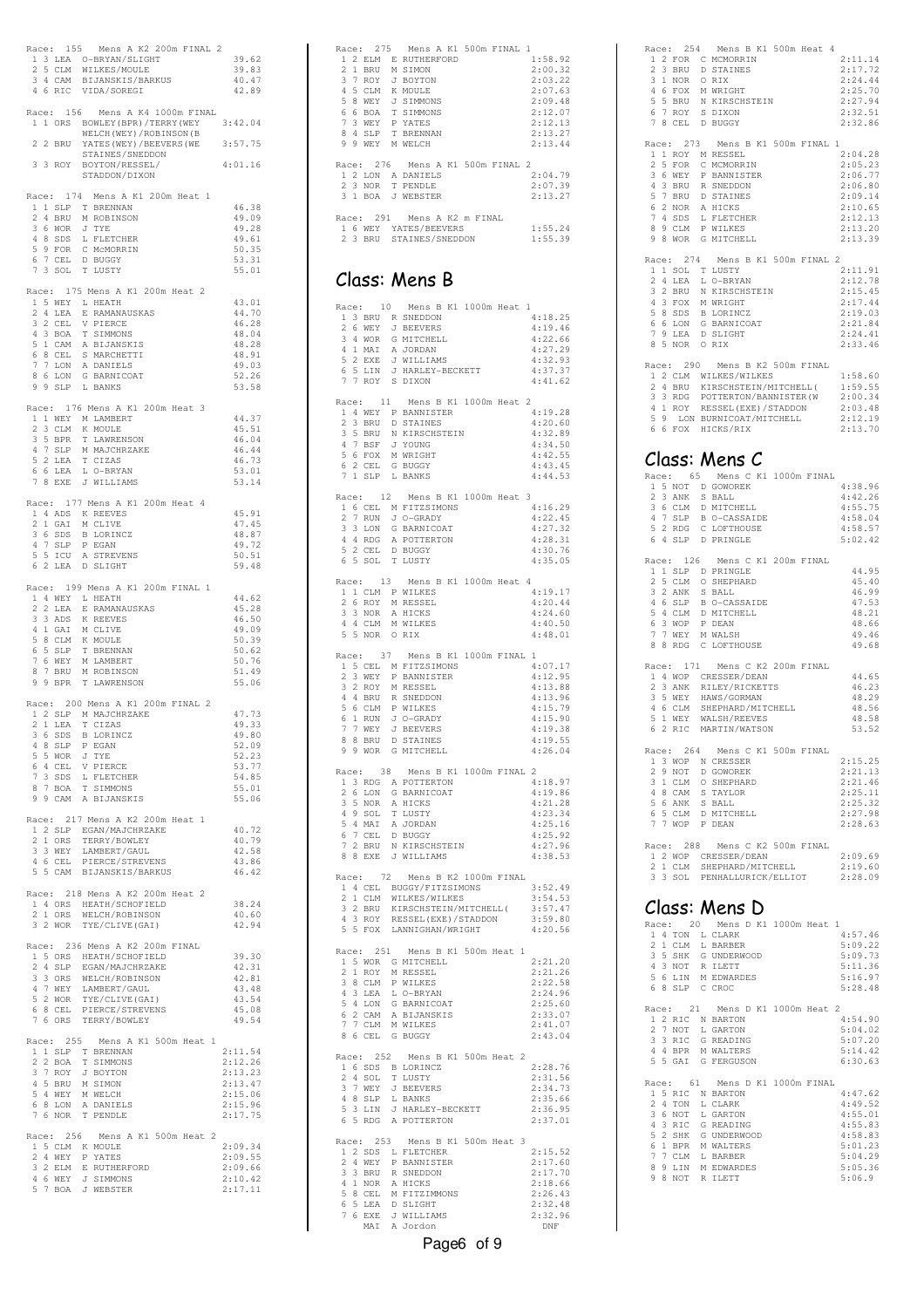|   |   |                                    | Race: 104 Mens D K1 200m Heat 1                                                                                                                                                                                                |                    |
|---|---|------------------------------------|--------------------------------------------------------------------------------------------------------------------------------------------------------------------------------------------------------------------------------|--------------------|
|   |   |                                    |                                                                                                                                                                                                                                | 46.52              |
|   |   |                                    |                                                                                                                                                                                                                                | 48.51              |
|   |   |                                    | A SUMPLE TO THE MANUSCHER STREET THE SUMPLE STREET OF SAMPLE STREET SUPPLY STREET STREET SUPPLY A SUPPLY OF STREET OF SAMPLE STREET ON A SUPPLY OF THE SUPPLY OF THE SUPPLY OF THE SUPPLY OF THE SUPPLY OF THE SUPPLY OF THE S | 49.77              |
|   |   |                                    |                                                                                                                                                                                                                                | 50.10              |
|   |   |                                    |                                                                                                                                                                                                                                | 53.46              |
|   |   |                                    |                                                                                                                                                                                                                                | 54.23<br>54.45     |
|   |   |                                    | 8 7 GAI G FERGUSON                                                                                                                                                                                                             | 1:12.83            |
|   |   |                                    |                                                                                                                                                                                                                                |                    |
|   |   | Race: 105                          | Mens D K1 200m Heat 2                                                                                                                                                                                                          |                    |
|   |   |                                    | 13 SHK G UNDERWOOD<br>2 1 SLP R BRADY<br>3 4 BPR M WALTERS<br>4 7 CLM L BARBER<br>5 8 BPR J FROST                                                                                                                              | 48.86              |
|   |   |                                    |                                                                                                                                                                                                                                | 49.25              |
|   |   |                                    |                                                                                                                                                                                                                                | 50.09              |
|   |   |                                    |                                                                                                                                                                                                                                | 52.34              |
|   |   |                                    |                                                                                                                                                                                                                                | 1:00.21            |
|   |   |                                    | 6 6 LEA C GIBBONS                                                                                                                                                                                                              | 1:01.20            |
|   |   |                                    |                                                                                                                                                                                                                                |                    |
|   |   |                                    | Race: 125 Mens D K1 200m FINAL<br>1 5 WOP L ROYLE                                                                                                                                                                              | 49.25              |
|   |   | 2 2 BPR                            | M WALTERS                                                                                                                                                                                                                      | 50.55              |
|   |   |                                    |                                                                                                                                                                                                                                |                    |
|   |   | 4 6 SHK                            | 3 4 LIN M EDWARDES<br>G UNDERWOOD                                                                                                                                                                                              | 51.42<br>51.71     |
|   |   |                                    |                                                                                                                                                                                                                                | 51.88              |
|   |   |                                    |                                                                                                                                                                                                                                | 52.18              |
|   |   |                                    | 5 3 SLP R BRADY<br>6 1 CLM L BARBER<br>7 7 ERN D MURPHY                                                                                                                                                                        | 52.36              |
|   |   |                                    |                                                                                                                                                                                                                                |                    |
|   |   |                                    | Race: 167 Mens D K2 200m FINAL                                                                                                                                                                                                 |                    |
|   |   |                                    | 1 2 SLP CROC/BRADY                                                                                                                                                                                                             | 54.55              |
|   |   | 2 4 WOR                            | HOLMES/MORAN                                                                                                                                                                                                                   | 56.26              |
|   |   | 3 3 LEA                            | GREGORY (BAD) / GIBBONS                                                                                                                                                                                                        | 59.62              |
|   |   |                                    | Race: 211 Mens D K1 500m Heat 1                                                                                                                                                                                                |                    |
|   |   |                                    | 1 2 LIN M EDWARDES                                                                                                                                                                                                             | 2:50.08            |
|   |   |                                    |                                                                                                                                                                                                                                | 3:01.22            |
|   |   |                                    | $\begin{tabular}{ccccc} 2 & 9 & \text{WOP} & L & \text{ROYLE} \\ 3 & 8 & \text{TON} & L & \text{CLARK} \\ 4 & 6 & \text{CLM} & L & \text{BARBER} \end{tabular}$                                                                | 3:01.82            |
|   |   |                                    |                                                                                                                                                                                                                                | 3:14.99            |
|   |   | 5 7 GAI                            | G FERGUSON                                                                                                                                                                                                                     | 4:27.60            |
|   |   |                                    |                                                                                                                                                                                                                                |                    |
|   |   |                                    | Race: 212 Mens D K1 500m Heat 2                                                                                                                                                                                                |                    |
|   |   |                                    | 1 1 SHK G UNDERWOOD<br>2 4 BPR M WALTERS<br>3 8 ERN D MURPHY                                                                                                                                                                   | 2:42.78            |
|   |   |                                    |                                                                                                                                                                                                                                | 2:49.94            |
|   |   |                                    |                                                                                                                                                                                                                                | 2:55.84            |
|   |   |                                    |                                                                                                                                                                                                                                |                    |
|   |   |                                    | Race: 239 Mens D K1 500m FINAL                                                                                                                                                                                                 | 2:29.24            |
|   |   | 2 2 TON                            | 1 3 ERN D MURPHY<br>L CLARK                                                                                                                                                                                                    | 2:29.95            |
|   |   |                                    |                                                                                                                                                                                                                                | 2:37.06            |
|   |   |                                    |                                                                                                                                                                                                                                | 2:38.47            |
|   |   |                                    |                                                                                                                                                                                                                                | 2:38.49            |
|   |   |                                    |                                                                                                                                                                                                                                | 2:41.76            |
|   |   |                                    | 2 7 WOP L CATAR<br>4 5 SHK G UNDERWOOD<br>5 4 BPR M WALTERS<br>6 6 LIN M EDWARDES<br>7 8 CLM L BARBER                                                                                                                          | 2:49.06            |
|   |   |                                    |                                                                                                                                                                                                                                |                    |
|   |   |                                    | Class: Masters A                                                                                                                                                                                                               |                    |
|   |   |                                    |                                                                                                                                                                                                                                |                    |
|   |   |                                    |                                                                                                                                                                                                                                |                    |
|   |   |                                    | Race: 63 Masters A K1 1000m FINAL                                                                                                                                                                                              |                    |
|   |   | 2 7 WEY                            | 1 2 WOR J BIRD<br>P GUNNEY                                                                                                                                                                                                     | 4:26.39<br>4:27.26 |
|   |   |                                    |                                                                                                                                                                                                                                | 4:29.11            |
|   |   |                                    |                                                                                                                                                                                                                                | 4:29.16            |
|   |   |                                    |                                                                                                                                                                                                                                | 4:32.89            |
|   |   |                                    |                                                                                                                                                                                                                                | 4:33.67            |
|   |   |                                    |                                                                                                                                                                                                                                | 4:40.45            |
|   |   |                                    | 2 / WEI PUNNEL<br>3 5 RIC SOQUINN<br>4 1 CHE R ROGERS<br>5 6 TON C WEALE<br>7 3 RLS N BLACKMAN<br>8 8 NOR I HAYWARD                                                                                                            | 4:46.82            |
|   |   |                                    |                                                                                                                                                                                                                                |                    |
|   |   | Race: 121                          | Masters A K1 200m FINAL                                                                                                                                                                                                        |                    |
| 1 | 4 | $\mathbb{R} \mathbb{I} \mathbb{C}$ | S O QUINN                                                                                                                                                                                                                      | 43.20              |
|   |   |                                    |                                                                                                                                                                                                                                | 44.34              |
|   |   |                                    |                                                                                                                                                                                                                                | 44.49<br>45.21     |
|   |   |                                    |                                                                                                                                                                                                                                |                    |
|   |   |                                    |                                                                                                                                                                                                                                | 47.08<br>47.99     |
|   |   |                                    | 1 4 MIL S O VOUNN<br>2 3 RIC G VIDA<br>3 2 NOR I HAYWARD<br>4 1 WOR J BIRD<br>5 6 WEY P GUNNEY<br>6 5 NOT R LITTLEWOOD                                                                                                         |                    |
|   |   | Race: 284                          | Masters A K1 500m FINAL                                                                                                                                                                                                        |                    |
|   |   |                                    |                                                                                                                                                                                                                                | 2:23.95            |
|   |   |                                    |                                                                                                                                                                                                                                | 2:25.65            |
|   |   |                                    | 15 WOR J BIRD<br>23 NOT R LITTLEWOOD<br>36 NOR I HAYWARD                                                                                                                                                                       | 2:33.25            |
|   |   |                                    |                                                                                                                                                                                                                                |                    |
|   |   |                                    | Class: Masters B                                                                                                                                                                                                               |                    |
|   |   |                                    | Race: 64 Masters B K1 1000m FINAL                                                                                                                                                                                              |                    |
|   |   |                                    |                                                                                                                                                                                                                                | 4:36.22            |
|   |   |                                    |                                                                                                                                                                                                                                | 4:36.50            |
|   |   |                                    | 16 BOA S DARK<br>2 1 NOR D PENDLE<br>3 2 RIC A DZYMA<br>4 5 FOY D LAMMIC                                                                                                                                                       | 4:38.51            |
|   |   |                                    |                                                                                                                                                                                                                                | 4:40.92            |
|   |   |                                    |                                                                                                                                                                                                                                | 4:42.47            |
|   |   |                                    |                                                                                                                                                                                                                                | 4:50.13            |
|   |   |                                    |                                                                                                                                                                                                                                | 4:50.77<br>4:58.80 |
|   |   |                                    |                                                                                                                                                                                                                                | 5:28.45            |
|   |   |                                    | 9 2 AND THE MANUGHAN<br>14 5 FOX P LANNIGHAN<br>5 7 ANK S RICKETTS<br>6 3 WEY D HANS<br>8 9 CHE M SWALLOW<br>9 4 RIC T WASZKIEWICJ                                                                                             |                    |
|   |   |                                    | Race: 122 Masters B K1 200m FINAL                                                                                                                                                                                              |                    |
|   |   |                                    | 1 4 ANK S RICKETTS                                                                                                                                                                                                             | 45.35              |
|   |   |                                    |                                                                                                                                                                                                                                | 47.85              |
|   |   |                                    |                                                                                                                                                                                                                                | 48.83              |
|   |   |                                    |                                                                                                                                                                                                                                | 49.21              |
|   |   |                                    | 2 5 FOX P LANNIGHAN<br>3 1 WEY P GORMAN<br>4 3 RIC A DZYMA<br>5 2 RIC T WASZKIEWICJ                                                                                                                                            | 54.40              |
|   |   |                                    |                                                                                                                                                                                                                                |                    |
|   |   |                                    | Race: 160 Masters B K2 m FINAL                                                                                                                                                                                                 | 2:10.91            |
|   |   |                                    | 1 1 GAI BLACKMAN/BROOKES (ANK)<br>2 4 ANK RILEY/RICKETTS                                                                                                                                                                       | 2:14.24            |
|   |   |                                    | 3 2 RIC MARTIN/WATSON                                                                                                                                                                                                          | 2:18.69            |
|   |   |                                    |                                                                                                                                                                                                                                |                    |
|   |   |                                    | Race: 286 Masters B K1 500m FINAL                                                                                                                                                                                              |                    |
|   |   |                                    |                                                                                                                                                                                                                                | 2:24.03            |
|   |   |                                    |                                                                                                                                                                                                                                | 2:26.27            |
|   |   |                                    |                                                                                                                                                                                                                                | 2:30.73            |
|   |   |                                    |                                                                                                                                                                                                                                | 2:35.23            |
|   |   |                                    | AN SAICKETTS<br>2 1 GAI B BLACKMAN<br>3 4 NOR D PENDLE<br>4 2 WEY D HAWS<br>5 6 WEY P GORMAN                                                                                                                                   | 2:43.16            |

| Class: Masters C                                                                                                                                                                    |                        |                                                     |
|-------------------------------------------------------------------------------------------------------------------------------------------------------------------------------------|------------------------|-----------------------------------------------------|
| Race: 66<br>3 BOA<br>1                                                                                                                                                              | S MISSEN               | Masters C K1 1000m FINAL<br>4:46.85                 |
| 2<br>2<br>ANK                                                                                                                                                                       | D RICKETTS             | 5:06.35                                             |
| 3 7 CLM<br>4 6 ERN                                                                                                                                                                  | D WILLIAMS<br>G MURPHY | 5:10.69<br>5:11.56                                  |
| 5 8 BOA                                                                                                                                                                             | J ESCOTT               | 5:14.22                                             |
| 6<br>1 BAN<br>7<br>4 NOT                                                                                                                                                            | R AVERY<br>M NADAL     | 5:15.10<br>5:26.17                                  |
| 8<br>5 NOR                                                                                                                                                                          | T SCOTT                | 5:34.97                                             |
| Race: 123<br>1 5 WEY A REEVES                                                                                                                                                       |                        | Masters C K1 200m FINAL<br>48.64                    |
| 2<br>7 ANK                                                                                                                                                                          | G RILEY                | 50.08                                               |
| 3 4 RIC<br>4 1 ADS                                                                                                                                                                  | R WATSON<br>A DODSON   | 51.05<br>52.18                                      |
| 5<br>6 BAN<br>9 CLM D WILLIAMS<br>6                                                                                                                                                 | J BELL                 | 53.36<br>53.42                                      |
| 7<br>2<br>BPR                                                                                                                                                                       | H BLACKMAN             | 54.62                                               |
| 8<br>$2 \times 3$ ERN G Pro-<br>$2 \times 100T$ M NADAL<br>9 8 NOT                                                                                                                  | G MURPHY               | 55.98<br>57.89                                      |
| Race: 224                                                                                                                                                                           |                        | Masters C K1 500m Heat<br>-1                        |
| 1 3 WEY A REEVES<br>2 1 CLM                                                                                                                                                         | D WILLIAMS             | 2:31.78<br>2:36.04                                  |
| 3 5 RIC<br>4 4 ANK                                                                                                                                                                  | R WATSON<br>D RICKETTS | 2:37.17<br>2:43.63                                  |
| 5 2 BAN<br>6 6 NOT                                                                                                                                                                  | R AVERY                | 2:53.24                                             |
|                                                                                                                                                                                     | M NADAL                | 2:53.78                                             |
| Race: 225<br>1 3 ANK G RILEY                                                                                                                                                        |                        | Masters C K1 500m Heat<br>$\overline{2}$<br>2:36.69 |
| 2 6 BOA<br>3 2 WOR                                                                                                                                                                  | S MISSEN<br>A HOLMES   | 2:44.29<br>2:46.67                                  |
| 4 5 BOA                                                                                                                                                                             | J ESCOTT               | 2:55.29                                             |
| 5<br>4 WOR                                                                                                                                                                          | M MORAN                | 3:02.87                                             |
| Race: 289<br>1 2 BOA S MISSEN                                                                                                                                                       |                        | Masters C K1 500m FINAL<br>2:37.74                  |
| 2 3 RIC                                                                                                                                                                             | R WATSON               | 2:38.87                                             |
| 3 5 WEY<br>4 6<br>ANK                                                                                                                                                               | A REEVES<br>G RILEY    | 2:39.88<br>2:45.99                                  |
| 5<br>7 ANK<br>6 1 BAN                                                                                                                                                               | D RICKETTS<br>R AVERY  | 2:49.81<br>2:55.48                                  |
| 7 4 CLM                                                                                                                                                                             | D WILLIAMS             | 2:57.27                                             |
| 9<br>8<br>NOT<br>9 8 WOR A HOLMES                                                                                                                                                   | M NADAL                | 3:01.86<br>3:04.25                                  |
| Class: Masters D                                                                                                                                                                    |                        |                                                     |
| Race: 22                                                                                                                                                                            |                        | Masters D K1 1000m Heat<br>1                        |
| 1 2 RDG B HAMMOND<br>2 6 CLM                                                                                                                                                        | J AVERY                | 5:06.52<br>5:11.61                                  |
| 3<br>$\mathbf{1}$<br>NOT<br>$\overline{4}$<br>5 EAL                                                                                                                                 | P MIETUS<br>M HOOK     | 5:25.33<br>5:29.18                                  |
| 5<br>3 LBZ                                                                                                                                                                          | P PLUMMER              | 5:31.30                                             |
|                                                                                                                                                                                     |                        |                                                     |
| 4 LIN<br>6                                                                                                                                                                          | L OLIVER               | 6:15.88                                             |
| Race: 23<br>1 1 NOT P LOWE                                                                                                                                                          |                        | Masters D K1 1000m Heat 2<br>5:09.82                |
| 2 5 SOL<br>3<br>4 BPS                                                                                                                                                               | K. PENHALLURICK        | 5:21.83                                             |
| 4 3 NOT                                                                                                                                                                             | A BARKWAY<br>A DOUGHTY | 5:28.22<br>5:58.87                                  |
| Race: 62                                                                                                                                                                            |                        | Masters D K1 1000m FINAL                            |
| 1 5 RDG B HAMMOND<br>2 4 NOT                                                                                                                                                        | P LOWE                 | 4:59.96<br>5:03.82                                  |
| 3 6 CLM J AVERY                                                                                                                                                                     |                        | 5:08.12<br>5:15.20                                  |
|                                                                                                                                                                                     |                        | 5:17.97                                             |
|                                                                                                                                                                                     |                        | 5:24.03<br>5:25.39                                  |
|                                                                                                                                                                                     |                        | 5:25.51<br>6:05.10                                  |
| 3 6 CLM J AVERY<br>4 3 SOL K.PENHALLURICK<br>5 2 BPS A BARKWAY<br>6 1 LBZ P PLUMMER<br>7 7 NOT P MIETUS<br>8 8 EAL M HOOK<br>9 9 NOT A DOUGHTY<br>Race: 124 Masters D K1 200m FINAL |                        |                                                     |
| 1 5 NOT P LOWE<br>2 4 CLM                                                                                                                                                           | J AVERY                | 52.59<br>52.65                                      |
| 3 8 SOL                                                                                                                                                                             | P HALURICK             | 54.69                                               |
|                                                                                                                                                                                     |                        | 55.99<br>56.82                                      |
|                                                                                                                                                                                     |                        | 59.68<br>1:02.32                                    |
| 3 0 5 0 1 HINR OLIVER<br>5 7 BAN J MOLLARD<br>6 2 SOU I HAMPSON<br>7 3 LIN T JARRATT<br>8 6 LIN L OLIVER                                                                            |                        | 1:14.64                                             |
| Race: 240                                                                                                                                                                           | Masters D K1 m FINAL   |                                                     |
| 1 7 NOT P LOWE<br>2 3 CLM J AVERY                                                                                                                                                   |                        | 2:42.34<br>2:42.97                                  |
|                                                                                                                                                                                     |                        | 2:51.52<br>2:56.73                                  |
|                                                                                                                                                                                     |                        | 2:58.88                                             |
|                                                                                                                                                                                     |                        | 3:12.56<br>3:14.89                                  |
|                                                                                                                                                                                     |                        | 3:21.84<br>3.24.99                                  |
| 2 3 S DEM 0 AVENT<br>4 1 LB2 P PLUMMMER<br>5 6 NOT P MIETUS<br>6 8 GAL M HOOK<br>7 2 NOT P MOOGHTY<br>7 4 SOU I HAMPSON<br>9 LIN L Oliver<br>10 9 LIN R OLIVER                      |                        | 3:39.77                                             |
| Class: Womens A                                                                                                                                                                     |                        |                                                     |
| Race: 83<br>1 3 ELM K TROTTER                                                                                                                                                       |                        | Womens A/B K1 1000m FINAL<br>4:39.67                |
|                                                                                                                                                                                     |                        | 4:48.91<br>4:55.78                                  |
| 2 6 WEY PAYRES<br>3 4 RDG A TURNER<br>4 2 WEY E HORNER                                                                                                                              |                        | 4:56.25                                             |
| Race: 95                                                                                                                                                                            |                        | Womens A/B K1 200m Heat 1                           |
| $1 \ 2 \ \mbox{NOT} \quad \mbox{A} \ \mbox{HANNAH}$<br>2 3 BOA                                                                                                                      | H BROWN                | 44.40<br>44.54                                      |
|                                                                                                                                                                                     |                        | 45.46<br>46.26                                      |
| 3 4 ROY J WALKER<br>4 6 NOT H MASON<br>5 5 ELM K TROTTER<br>6 7 WEY P AYRES<br>7 1 RDG A TURNER                                                                                     |                        | 48.92<br>49.23                                      |

| Race: 96 Womens A/B K1 200m Heat 2<br>1 3 ELM L BELCHER<br>44.71<br>2<br>4 WEY<br>R CAWTHORN<br>44.88<br>3 2 LON<br>C BURKILL<br>46.02<br>4 5 ELM L SAWERS<br>5 7 MAI L BROWN<br>6 6 BAN S ROONEY<br>7 1 WEY E HORNER<br>46.51<br>49.24<br>49.38<br>52.11                                                                                                                    |
|------------------------------------------------------------------------------------------------------------------------------------------------------------------------------------------------------------------------------------------------------------------------------------------------------------------------------------------------------------------------------|
| Race: 119 Womens A/B K1 200m FINAL 1<br>1 3 WEY R CAWTHORN<br>43.52<br>2 7 ROY<br>J WALKER<br>44.48<br>3 5 NOT A HANNAH<br>4 6 BOA H BROWN<br>5 1 ELM L SAWERS<br>44.99<br>45.25<br>45.97<br>$\begin{tabular}{llllll} 6 & 4 & ELM & L BELCHER \\ 7 & 2 & LON & C BURKILL \\ 8 & 8 & NOT & H MASON \\ \end{tabular}$<br>46.42<br>46.76<br>47.58<br>9 9 ELM K TROTTER<br>49.46 |
| Race: 120<br>Womens A/B K1 200m FINAL 2<br>1 4 WEY P AYRES<br>48.94<br>2 5 MAI L BROWN<br>3 6 BAN S ROONE<br>49.91<br>S ROONEY<br>52.25<br>4 7 WEY E HORNER<br>5 3 RDG A TURNER<br>54.77<br>55.09                                                                                                                                                                            |
| Race: 138 Womens A/B K2 200m FINAL<br>1 1 NOR AYRES/LUCIA<br>45.71<br>2 5 WEY SEAMAN/DUCK C2<br>3 2 RDG TURNER/ROONEY(BAN) 4 6 FOR RZEPINSK1/BOKKOWIAK C2<br>5 9 RIC PHILLIPS/MEIKLE-GREEN C2<br>46.50<br>49.41<br>50.95<br>56.12<br>6 8 RLS<br>RIPPINGTON/SUTTLE<br>C2<br>56.18                                                                                             |
| Race: 168 Womens A/B K1 200m Heat 1<br>1 2 BOA H BROWN<br>50.32<br>2 1 LON C BURKILL<br>3 4 ELM K TROTTER<br>4 6 WEY P AYRES<br>52.77<br>54.33<br>54.38<br>55.21<br>5 5 MAI<br>L BROWN                                                                                                                                                                                       |
| Race: 169 Womens A/B K1 200m Heat 2<br>1 1 NOT H MASON<br>50.00<br>2 2 ELM L BELCHER<br>3 4 NOT A HANNAH<br>4 5 BAN S ROONEY<br>50.32<br>52.98<br>55.75<br>5 6 RDG A TURNER<br>1:02.81                                                                                                                                                                                       |
| Race: 193 Womens A/B K1 200m FINAL 1<br>1 2 NOT A HANNAH<br>49.13<br>50.42<br>2 5 BOA H BROWN<br>3 3 ELM L BELCHER<br>4 4 NOT H MASON<br>5 6 LON C BURKILL<br>6 1 BAN S ROONEY<br>51.03<br>51.35<br>53.78<br>56.57<br>7 8 WEY<br>P AYRES<br>57.16<br>8 7 ELM K TROTTER<br>9 9 MAI L BROWN<br>58.09<br>59.62                                                                  |
| Race: 194 Womens A/B 200m Final 2 No Race                                                                                                                                                                                                                                                                                                                                    |
| Race: 237 Womens A K1 500m FINAL<br>1 4 WEY R CAWTHORN<br>2:12.31<br>2 3 ROY<br>J WALKER<br>2:14.52<br>$1$ ELM<br>2:14.90<br>3 1 ELM L SAWERS<br>4 2 NOT H MASON<br>5 5 NOT A HANNAH<br>6 6 ELM L BELCHER<br>7 7 BOA H BROWN<br>8 9 LON C BURKILL<br>8 9 LON C BURKILL<br>2:16.19<br>2:18.75<br>2:20.14<br>2:25.84<br>2:29.49<br>9 8 ELM<br>K TROTTER<br>2:30.98             |
| Race: 257 Womens A K2 500m FINAL<br>1 2 ORS BELCHER/HANNAH<br>1 4 ORS SAWERS/MASON<br>3 7 RLS WEIR(BAN)/STANNARD<br>4 9 FOR RZEPINSKI/BOKBOWIAK<br>0 PS CAPINSKI/BOKBOWIAK<br>2:04.59<br>2:04.59<br>2:17.16<br>2:34.54<br>ORS Cawthorn/Walker<br>Disq<br>ORS<br>Burgill/Brown<br>Disq<br>WEY Seaman/DUCK<br>Disq                                                             |
| Class: Womens B<br>Womens B K1 500m FINAL<br>Race: 238<br>1 3 WEY P AYRES<br>2:24.86<br>2 4 MAI L BROWN<br>3 2 WEY E HORNER<br>4 1 BAN S ROONEY<br>2:29.74<br>2:31.45<br>2:32.83                                                                                                                                                                                             |
| Class: Womens C                                                                                                                                                                                                                                                                                                                                                              |
| Race: 84<br>Womens C K1 1000m FINAL<br>1 3 ELM E ILLINESI<br>4:54.61<br>2 6 LIN<br>R JONES<br>4:55.29<br>2 6 LIN R JONES<br>3 7 ROY G BROWN<br>4 2 CLM S PARKER<br>5 5 NOR S TERRY<br>6 4 STO B WALLIS<br>7 1 BRU S ROBERTS<br>4:59.18<br>5:00.64<br>5:01.21<br>5:01.79<br>5:07.39<br>8 8 CAR<br>R JOHN<br>5:56.45                                                           |
| Race: 102<br>Womens C K1 200m Heat 1<br>1 3 NOT A CHEN<br>51.82<br>2 2 BRU J SWALLOW<br>3 1 STO B WALLIS<br>4 5 LBZ C ELLIS<br>5 6 ROY G BROWN<br>6 4 CLM S PARKER<br>52.14<br>53.01<br>53.92<br>54.07<br>54.08                                                                                                                                                              |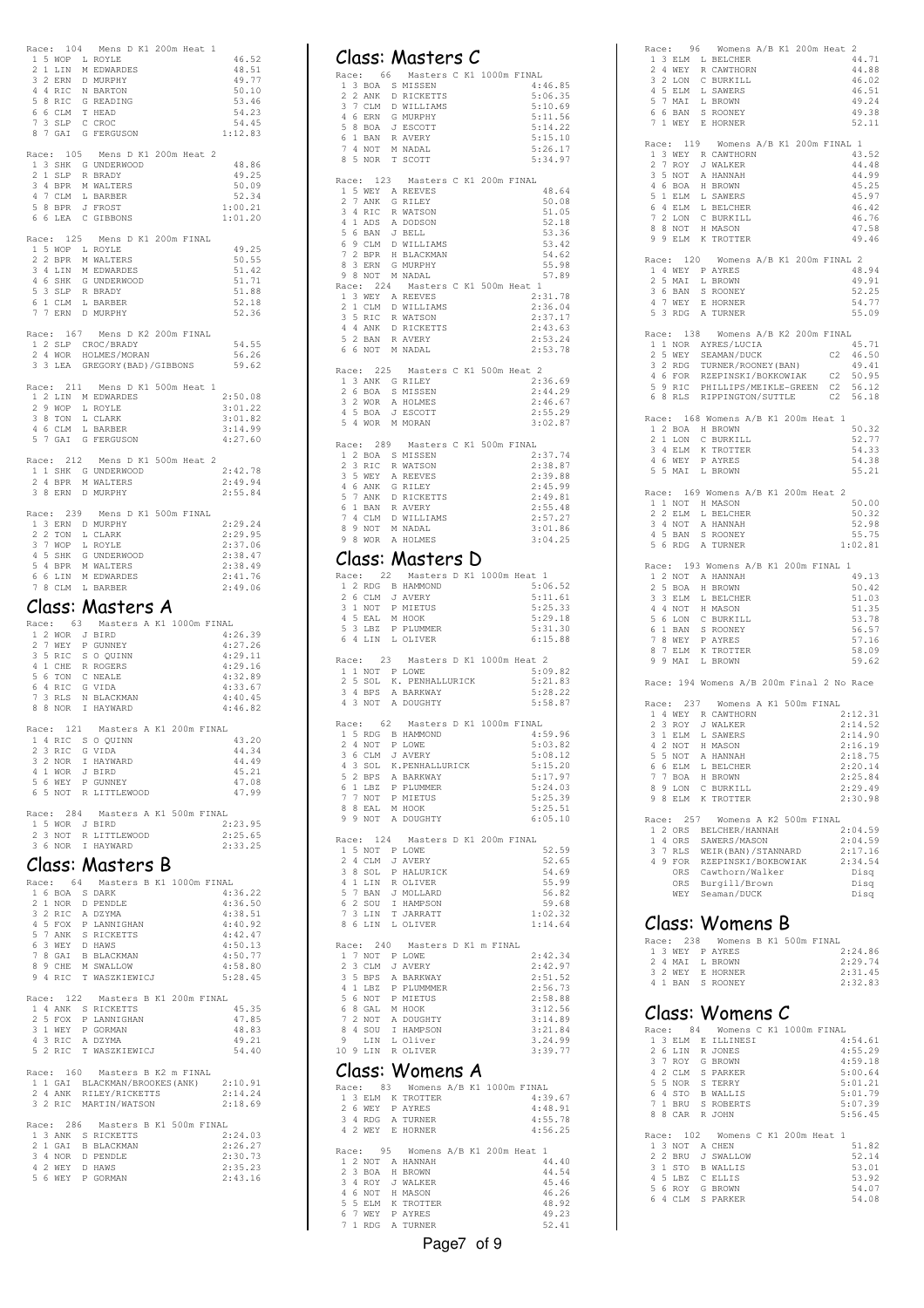| Race: 103                 | Womens C K1 200m Heat 2                                                                                |                    |
|---------------------------|--------------------------------------------------------------------------------------------------------|--------------------|
|                           | 1 4 BPR S WALTERS                                                                                      | 49.49              |
|                           | 2 2 LIN R JONES                                                                                        | 50.81              |
|                           | 3 1 BRU S ROBERTS<br>4 3 ELM E ILLINESI                                                                | 51.44<br>53.67     |
| 5 5 CDF                   | E ROMAIN                                                                                               | 56.05              |
| 6 6 NOT                   | J LITTLEWOOD                                                                                           | 56.35              |
| Race: 139                 | Womens C K1 200m FINAL                                                                                 |                    |
|                           | 1 5 BPR S WALTERS                                                                                      | 51.20              |
| 3 NOT<br>3                | 2 4 LIN R JONES<br>A CHEN                                                                              | 53.14<br>53.94     |
| 4 2 STO                   | <b>B WALLIS</b>                                                                                        | 54.47              |
| 5 6 BRU<br>6 1 LBZ        | S ROBERTS<br>C ELLIS                                                                                   | 54.51<br>55.10     |
| 7                         | 8 ELM E ILLINESI                                                                                       | 55.20              |
|                           | 8 9 ROY G BROWN                                                                                        | 56.25              |
|                           | 9 7 BRU J SWALLOW                                                                                      | 57.12              |
| Race: 189                 | Womens C K1 500m Heat 1                                                                                |                    |
| 2 5 BRU                   | 1 2 BPR S WALTERS<br>S ROBERTS                                                                         | 2:36.31<br>2:50.02 |
|                           | 3 4 BRU J SWALLOW                                                                                      | 2:51.21            |
|                           | 4 1 WEY H CHILDERSTONE                                                                                 | 2:51.63            |
|                           | 5 6 CLM S PARKER<br>6 3 CDF E ROMAIN                                                                   | 2:54.86<br>2:56.51 |
|                           |                                                                                                        |                    |
| Race: 190                 | Womens C K1 500m Heat 2<br>1 1 ELM E ILLINESI                                                          | 2:41.51            |
| 2 3 ROY                   | G BROWN                                                                                                | 2:42.01            |
| $2$ LIN<br>3              | R JONES                                                                                                | 2:45.94            |
| 4 4 NOT                   | A CHEN<br>5 5 STO B WALLIS                                                                             | 2:46.48<br>2:53.89 |
|                           | 6 6 WOR C MORAN                                                                                        | 2:54.73            |
| Race: 209                 | Womens C K1 500m FINAL                                                                                 |                    |
|                           | 1 5 BPR S WALTERS                                                                                      | 2:48.52            |
| 2 4 ELM<br>3 6 ROY        | E ILLINESI<br>G BROWN                                                                                  | 2:51.88<br>2:56.14 |
|                           | 4 3 LIN R JONES                                                                                        | 2:57.43            |
| 5<br>1 WEY<br>7 NOT<br>6  | H CHILDERSTONE<br>A CHEN                                                                               | 2:57.45<br>2:57.52 |
| 7<br>2 BRU                | S ROBERTS                                                                                              | 2:58.30            |
| 8 9 STO                   | <b>B WALLIS</b>                                                                                        | 3:13.31            |
| 9 8 BRU                   | J SWALLOW                                                                                              | 3:21.70            |
|                           | Race: 258 Womens C K2 500m FINAL                                                                       |                    |
|                           | 1 1 WEY CHILDERSTONE/HAWS 2:28.40<br>2 2 CLM AVERY/PARKER                                              | 2:32.30            |
|                           | 3 4 BRU SWALLOW/ROBERTS                                                                                | 2:42.17            |
|                           |                                                                                                        |                    |
|                           | Class: Womens                                                                                          |                    |
|                           | Race: 129 Womens D K1 200m FINAL                                                                       |                    |
| 1 1 ANK S ORME<br>2 3 STO | B KAY                                                                                                  | 1:00.84<br>1:01.47 |
| 3<br>2 SHK                | A JUDGE                                                                                                | 1:02.69            |
| Race: 208                 | Womens D K1 500m FINAL                                                                                 |                    |
| 1 1 ANK S ORME            |                                                                                                        | 3:21.21            |
| 3 STO<br>2<br>3 5 CDF     | B KAY<br>R JOHN                                                                                        | 3:22.00<br>3:34.45 |
| 4 4 SHK                   | A JUDGE                                                                                                | 3:52.57            |
|                           |                                                                                                        |                    |
|                           | Class: Ladies C/D                                                                                      |                    |
|                           | Race: 85 Ladies C/D K1 1000m FINAL                                                                     |                    |
|                           | 1 2 NOT J LITTLEWOOD                                                                                   | 5:08.19            |
|                           | 2 3 LIN D QUITTENTON<br>3 4 BPS K BARKWAY                                                              | 5:17.28<br>5:52.90 |
|                           | 4 1 TON L NEALE                                                                                        | 6:00.36            |
|                           | Race: 207 Ladies C/D K1 500m FINAL                                                                     |                    |
|                           | 1 4 NOT J LITTLEWOOD                                                                                   | 3:11.61            |
| 2 1 LIN                   | D QUITTENTON                                                                                           | 3:39.57            |
|                           | 3 2 TON L NEALE<br>4 5 LIN H HOUGHTON<br>BPS K Barkway                                                 | 3:51.91<br>5:12.20 |
|                           |                                                                                                        | DNF                |
|                           |                                                                                                        |                    |
|                           | Class: Mini Kayak A                                                                                    |                    |
|                           | Race: 86 Mini Kayak A K1 500m FINAL                                                                    |                    |
| 2 5 RLS                   | 1 6 RLS P MILES<br>T DOWDEN                                                                            | 3:01.99<br>3:03.83 |
| 3 8 EAL                   | J BELL                                                                                                 | 3:04.13            |
| 4 3 WEY                   | A BICKNELL                                                                                             | 3:05.61            |
|                           | 5 7 RDG F KEMP<br>6 1 LGW S CADELL                                                                     | 3:07.44<br>3:13.06 |
|                           | 7 2 RDG S HUTCHINSON<br>8 9 RLS A GREAVES                                                              | 3:15.00            |
|                           |                                                                                                        | 3:18.34            |
|                           | Race: 181 Mini Kayak A/B K4 500m FINAL                                                                 |                    |
|                           | 1 4 WEY BICKNELL/HUTCHINSON (R                                                                         | 3:09.96            |
| 2 5 RLS                   | KEMP (RDG) / BELL (EAL)<br>DOWDEN/MILES/                                                               | 3:34.19            |
|                           | GREAVES/SIMTHSON                                                                                       |                    |
| 3 2 MIX                   |                                                                                                        |                    |
|                           | PICKERING/NEALE/                                                                                       | 3:56.95            |
|                           | BANKS/SMITH<br>4 3 EAL IP/VILLARUEL/                                                                   | 4:13.95            |
|                           | CADELL/BROCKWAY                                                                                        |                    |
|                           | Race: 226 Mini Kayak A K2 500m FINAL                                                                   |                    |
|                           | 1 2 WEY BICKNELL/BELL (EAL)                                                                            | 3:02.09            |
|                           |                                                                                                        | 3:04.16<br>3:18.00 |
|                           | 2 1 RDG HUTCHINSON/KEMP<br>3 3 RLS DOWDEN/MILES<br>4 5 RLS GREAVES/SAUNDERS<br>5 4 LGW CADELL/BROCKWAY | 3:58.96<br>4:17.75 |

|  |                                                 | Class: Mini Kayak B                                                                                                                                                                                             |  |                                                                                                                 |
|--|-------------------------------------------------|-----------------------------------------------------------------------------------------------------------------------------------------------------------------------------------------------------------------|--|-----------------------------------------------------------------------------------------------------------------|
|  | 7 8 WEY<br>8 5 NOR                              | Race: 48 Mini Kayak B K1 500m Heat 1<br>1 1 ROY Z CLARK<br>2 2 BAN G BELL<br>3 4 BAN G BYRD<br>4 3 BAN J COX<br>5 6 WYC F KEEVAN<br>6 7 BAN J URGUHART<br>E BANKS<br>L SYMONDS                                  |  | 3:24.64<br>3:31.10<br>3:35.14<br>3:45.80<br>3:47.24<br>4:01.25<br>4:13.85<br>4:18.38                            |
|  | 5 2 EAL                                         | Race: 49 Mini Kayak B K1 500m Heat 2<br>1 1 LGW J BROCKWAY<br>2 3 LBZ M PICKERING<br>3 5 BAN G URQUHART<br>4 4 BAN D PETERSEN<br>Y IP<br>6 6 EAL M VILLARUEL                                                    |  | 3:25.54<br>3:35.92<br>3:40.52<br>3:41.41<br>3:48.99<br>3:59.81                                                  |
|  |                                                 | Race: 50 Mini Kayak B K1 500m Heat 3<br>1 1 NOR Z TAYLOR<br>2 7 NOR C SMITH<br>3 6 TON G NEALE<br>4 3 RLS C SAUNDERS<br>5 5 BAN O LORD<br>6 4 BAN J BELL                                                        |  | 3:27.88<br>3:39.26<br>3:40.61<br>3:41.85<br>3:52.85<br>4:12.71                                                  |
|  | 2 6 NOR                                         | Race: 87 Mini Kayak B K1 500m FINAL<br>1 5 ROY Z CLARK<br>Z TAYLOR<br>3 2 LBZ M PICKERING<br>4 4 LGW J BROCKWAY<br>5 3 BAN G BELL<br>6 1 BAN G URQUHART<br>7 9 TON G NEALE<br>8 8 NOR C SMITH<br>9 7 BAN G BYRD |  | $\mathbf{1}$<br>3:22.74<br>3:23.52<br>3:23.96<br>3:24.47<br>3:28.51<br>3:32.85<br>3:33.74<br>3:38.39<br>3:40.31 |
|  | 5 6 BAN J COX<br>6 7 EAL<br>$78$ EAL<br>8 9 BAN | Race: 88 Mini Kayak B K1 500m FINAL 2<br>1 3 WYC F KEEVAN<br>2 4 RLS C SAUNDERS<br>3 5 BAN D PETERSEN<br>4 2 BAN O LORD<br>Y IP<br>M VILLARUEL<br>${\rm J}$ BELL<br>9 1 BAN J URGUHART                          |  | 3:35.13<br>3:39.30<br>3:39.60<br>3:40.23<br>3:42.18<br>3:45.36<br>4:01.86<br>4:07.61<br>4:11.75                 |
|  | 4 4 EAL                                         | Race: 279 Mini Kayak B K2 500m FINAL<br>1 1 LBZ PICKERING/NEALE(TON)<br>2 5 BAN GOATER/MCCRAKEN<br>3 2 NOR SMITH/BANKS (WEY)<br>IP/VILLARUEL                                                                    |  | 3:51.89<br>4:08.22<br>4:37.18<br>5:24.96                                                                        |
|  |                                                 | K-Para Mens<br>Race: 112 K-Para Men K1 200m FINAL<br>1 3 PAR R OLIVER<br>2 4 PAR T LODGE<br>3 2 PAR B POLIDANO<br>4 1 SLP P 0 LEARY<br>5 6 PAR S CLARKE<br>6 7 PAR L TWIGG<br>7 9 PAR J MARSDEN                 |  | 47.12<br>48.95<br>50.10<br>50.14<br>53.48<br>53.53<br>58.78                                                     |

|  |  | Race: 172 K-Para Men K1 200m FINAL |  |  |         |
|--|--|------------------------------------|--|--|---------|
|  |  |                                    |  |  |         |
|  |  | 1 3 PAR R OLIVER                   |  |  | 54.90   |
|  |  | 2 1 PAR P O'LEARY                  |  |  | 56.12   |
|  |  | 3 4 PAR T LODGE                    |  |  | 56.73   |
|  |  | 4 2 PAR B POLIDANO                 |  |  | 59.14   |
|  |  | 5 7 PAR L TWIGG                    |  |  | 1:02.91 |
|  |  | 6 6 PAR S CLARKE                   |  |  | 1:04.13 |
|  |  | 7 9 PAR J MARSDEN                  |  |  | 1:18.98 |
|  |  |                                    |  |  |         |

## Class: K-Para Womens

| Race: |               |         |    | 111 K-Para Women K1 200m FINAL |  |         |
|-------|---------------|---------|----|--------------------------------|--|---------|
|       |               | 1 PAR   |    | A DICKINS                      |  | 59.49   |
| 2.    |               | 5 PAR   |    | E WIGGS                        |  | 1:05.66 |
| 3.    |               | 6 PAR   |    | J CHIPPINGTON                  |  | 1:06.45 |
| 4     |               | 2 PAR   |    | L GARDENER                     |  | 1:08.11 |
| 57    |               | PAR     |    | F RAY                          |  | 1:09.36 |
|       |               | 6 3 PAR |    | R WEBB                         |  | 1:11.20 |
|       |               |         |    |                                |  |         |
|       |               |         |    |                                |  |         |
| Race: |               |         |    | 173 K-Para Women K1 200m FINAL |  |         |
|       |               | 11 PAR  |    | A DICKINS                      |  | 1:06.51 |
|       |               | 2 5 PAR |    | <b>E WIGGS</b>                 |  | 1:15.15 |
|       |               | 3 6 PAR |    | J CHIPPINGTON                  |  | 1:16.63 |
| 4     | $\mathcal{D}$ | PAR     | т. | GARDENER                       |  | 1:18.05 |
|       |               | 5 3 PAR |    | R WEBB                         |  | 1:23.28 |
|       | - 7           | PAR     |    | F RAY                          |  | 1:29.29 |

# Class: V-Para Mens

|  |  | Race: 150 V Para Men K1 200m FINAL |  |         |
|--|--|------------------------------------|--|---------|
|  |  | 1 1 PAR M TWEEDY                   |  | 58.10   |
|  |  | 2 3 PAR D TAYLOR                   |  | 59.06   |
|  |  | 3 6 PAR N HEALD                    |  | 1:00.01 |
|  |  | 4 5 PAR P MAHONEY                  |  | 1:00.58 |
|  |  | 5 2 PAR S MOORHOUSE                |  | 1:00.62 |
|  |  | 6 4 PAR D GREENFIELD               |  | 1:01.31 |
|  |  | 7 8 PAR D HOPWOOD                  |  | 1:19.43 |

|  |  | Race: 234 V-Para Men K1 200m FINAL |  |         |
|--|--|------------------------------------|--|---------|
|  |  | 1 1 PAR M TWEEDY                   |  | 1:09.75 |
|  |  | 2 6 PAR N HEALD                    |  | 1:12.43 |
|  |  | 3 5 PAR P MAHONEY                  |  | 1:13.22 |
|  |  | 4 3 PAR D TAYLOR                   |  | 1:13.53 |
|  |  | 5 2 PAR S MOORHOUSE                |  | 1:16.25 |
|  |  | 6 4 PAR D GREENFIELD               |  | 1:22.28 |
|  |  | 7 8 PAR D HOPWOOD                  |  | 1:45.26 |

## Class: V-Para Womens

|  |  | Race: 151 V-Para Women K1 200m FINAL |  |
|--|--|--------------------------------------|--|
|  |  | 1:08.25<br>1 4 PAR J CHIPPINGTON     |  |
|  |  | 2 2 PAR A GREEN<br>1:15.11           |  |
|  |  | 1:16.21<br>3 1 PAR L GARDENER        |  |
|  |  | 1:32.42<br>4 3 PAR I HOLLAND         |  |
|  |  |                                      |  |
|  |  | Race: 235 V-Para Women K1 200m FINAL |  |
|  |  | 1:32.68<br>1 4 PAR J CHIPPINGTON     |  |
|  |  | 2 2 PAR A GREEN<br>2:06.33           |  |
|  |  | 2:27.88<br>3 1 PAR L GARDENER        |  |

#### Class: Paddability

| 1 4 NWK M BAINES<br>2 5 NWK T JALLAND<br>3 3 NWK D DOWNING<br>4 2 NWK K OWEN<br>5 6 IND<br>6 7 NWK R CLAY<br>$\begin{tabular}{llllll} 1 & 4 & {\tt HYM} & {\tt M NICKSON} \\ 2 & 2 & {\tt BSF} & {\tt C} & {\tt ROBINSON} \\ 3 & 5 & {\tt SOW} & {\tt J} & {\tt SAVORY} \\ 4 & 3 & {\tt NWK} & {\tt T} & {\tt CHETTLE} \end{tabular}$ | Race: 51 Paddability K1 500m FINAL 1<br>A SHAW<br>Race: 52 Paddability K1 500m FINAL 2                                                                                                                                                                                                                          | 2:42.54<br>2:54.02<br>2:55.82<br>2:59.74<br>3:03.97<br>3:15.25<br>3:21.63<br>3:33.00<br>3:38.74 |
|---------------------------------------------------------------------------------------------------------------------------------------------------------------------------------------------------------------------------------------------------------------------------------------------------------------------------------------|-----------------------------------------------------------------------------------------------------------------------------------------------------------------------------------------------------------------------------------------------------------------------------------------------------------------|-------------------------------------------------------------------------------------------------|
| 5 6 GLA R MALCOLM                                                                                                                                                                                                                                                                                                                     |                                                                                                                                                                                                                                                                                                                 | 3:47.49<br>4:35.33                                                                              |
| 1 1 SOW A WILLIAMS<br>2 4 NWK J HAGE<br>3 5 SOW S BEYNON<br>4 2 RLS K SMITH<br>5 3 NWK D SPENCER                                                                                                                                                                                                                                      | Race: 53 Paddability K1 500m FINAL 3                                                                                                                                                                                                                                                                            | 3:50.05<br>4:22.40<br>4:36.02<br>4:41.48<br>4:48.94                                             |
|                                                                                                                                                                                                                                                                                                                                       | Race: 89 Paddability K2 500m FINAL<br>ALL SUBSERVIVELY AT A TRIAL SUBSERVIVEL AND MANUSCRIP (2.36.61<br>2.3 NWK ORENSON (BSF) / CHETTLE 2.37.81<br>3 7 NWK OREN/JALLAND 2.37.81<br>4 2 RLS SMITH/NICKSON (HYM) 3.28.68<br>5 5 SOW BEYNON/SAVORY 3:41.42<br>6 1 NWK BAINES/CHET<br>7 4 SOW WILLIAMS/MALCOLM(GLA) | 4:10.74                                                                                         |
| 15 NWK M BAINS<br>24 NWK T JALLAND<br>33 NWK D DOWNING<br>42 NWK K OWEN<br>$\begin{tabular}{llll} 5 & 1 & NWK & R & CLAY \\ 6 & 7 & VIK & P & SMART \\ \end{tabular}$                                                                                                                                                                 | Race: 113 Paddability K1 200m FINAL 1                                                                                                                                                                                                                                                                           | 58.13<br>59.73<br>1:04.37<br>1:05.42<br>1:09.47<br>1:13.49                                      |
| 1 1 HYM M NICKSON<br>2 5 BSF C ROBINSON<br>3 3 SOW J SAVORY<br>4 4 NWK T CHETTLE<br>5 2 GLA R MALCOLM                                                                                                                                                                                                                                 | Race: 114 Paddability K1 200m FINAL 2                                                                                                                                                                                                                                                                           | 1:12.45<br>1:17.64<br>1:20.02<br>1:20.40<br>1:37.53                                             |
| 1 1 NWK J HAGE<br>2 3 SOW S BEYNON<br>3 4 SOW A WILLIAMS<br>4 2 NWK<br>5 5 RLS K SMITH                                                                                                                                                                                                                                                | Race: 115 Paddability K1 200m FINAL 3<br>D SPENCER                                                                                                                                                                                                                                                              | 1:36.22<br>1:40.82<br>1:44.93<br>1:46.43<br>1:51.53                                             |
|                                                                                                                                                                                                                                                                                                                                       | Race: 136 Paddability K2 200m FINAL 1<br>1 5 NWK OWEN/DOWNING<br>$\begin{tabular}{lllllll} 1 5 MW & 0WEN/DONNING & & & & & & & \\ 2 MW & BAINES/CHETTILE & (BSF) & & 58.70 \\ 3 4 MW & BAINES/JALLAND & & 1:00.66 \\ 4 3 GLA & WILLIAMS/MALCOLM & (SOW & 1:40.20 \\ \end{tabular}$                              | 58.70                                                                                           |
|                                                                                                                                                                                                                                                                                                                                       | Race: 137 Paddability K2 200m FINAL 2<br>1 3 SOW BEYNON/SAVORY<br>2 1 RLS NICKSON/SMITH (HYM)<br>3 2 NWK HAGE/SPENCER                                                                                                                                                                                           | 1:22.01<br>1:29.31<br>1:34.42                                                                   |
| 2 3 NWK<br>3<br>$\overline{4}$<br>SOW<br>4 2 NWK<br>5<br>1 NWK<br>7 RLS K SMITH<br>6                                                                                                                                                                                                                                                  | Race: 197 Paddability K1 500m FINAL 1<br>1 5 SOW S BEYNON<br>K OWEN<br>A WILLIAMS<br>M BAINES<br>C NEWMAN                                                                                                                                                                                                       | 3:35.94<br>3:39.54<br>3:55.71<br>4:35.64<br>6:12.67<br>6:46.16                                  |
| 1 4 GLA L BAKER<br>3 BSF<br>2<br>3<br>1 RLS<br>4 6 NWK<br>5 5 SOW J SAVORY                                                                                                                                                                                                                                                            | Race: 198 Paddability K1 500m FINAL 2<br>C ROBINSON<br>H OSMOND<br>T CHETTLE                                                                                                                                                                                                                                    | 3:58.73<br>4:57.73<br>8:19.48<br>8:31.51<br>10:15.69                                            |

Race: 285 no race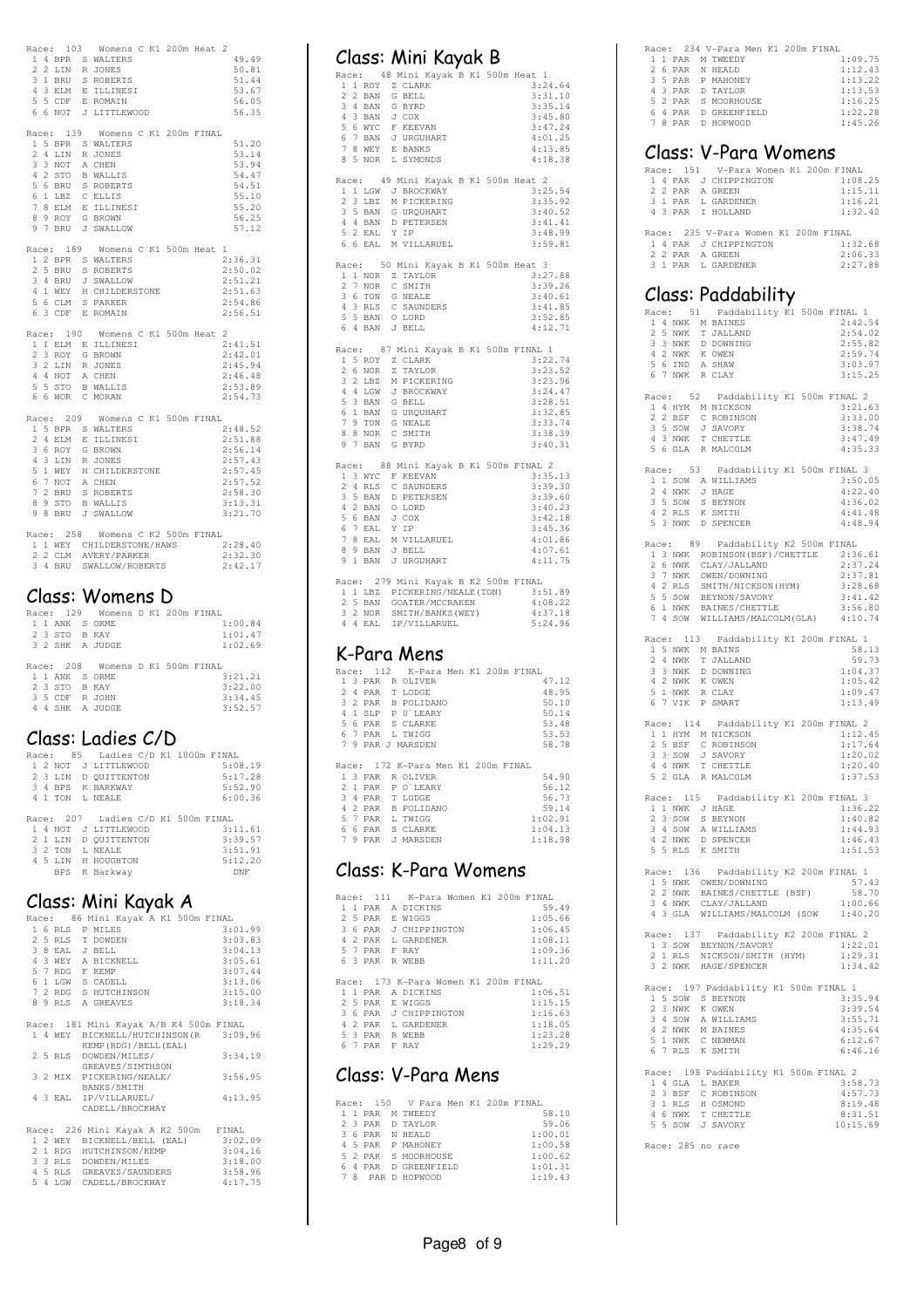|                         | Class: Canoe Men A/B                             |
|-------------------------|--------------------------------------------------|
|                         | Race: 75 Canoe Mens A/B C1 1000m FINAL           |
| 1 1 FLA                 | 4:29.72<br>J TRAIN                               |
| 2 3 FLA J STYAN         | 4:30.51                                          |
| 3 7 RIC                 | 4:36.85<br>M CSORKASI                            |
|                         | 4:46.49                                          |
|                         | 4 2 RLS A STANNARD<br>5 6 BAN I WEIR<br>4:51.76  |
| 6 4 FOR                 | A RZEPINSKI<br>5:23.00                           |
|                         |                                                  |
|                         | Race: 128 Canoe Mens Open C1 5km Final           |
| 1 MAI                   | 28.53.11<br>L. Brown K1                          |
| 2 FOR                   | 33.46.42<br>J. Bokkowiak                         |
| 3 FOR                   | 33.59.36<br>A. Rzepinski                         |
| 4 FLA                   | S. Shaw<br>34.34.64                              |
| 5 LBZ                   | R. Crooks<br>36.47.29                            |
| 6 ROY                   | R. Kutlukaev<br>37.34.05                         |
|                         | FOR A. Pawel-gdula                               |
|                         |                                                  |
|                         | Race: 170 Canoe Mens A/B C1 200m<br>FINAL        |
|                         | 1 4 NOT R JEFFRIES<br>49.15                      |
| 2 3 FLA                 | C CALVERT<br>49.69                               |
| 3 5 FLA                 | 50.93<br>J STYAN                                 |
| 4<br>2 BAN              | 51.03<br>I WEIR                                  |
| 5 7 FLA J TRAIN         | 51.43                                            |
| 6                       | 53.61<br>8 RIC M CSOKASI                         |
| 7 9 RIC                 | M DUCK<br>59.12                                  |
| 8<br>1 WEY              | 1:01.01<br>J SEAMAN                              |
| 9 6 BAN R WEIR          | 1:01.74                                          |
|                         | Race: 201 Canoe Mens A/B C1 200m<br>FINAL        |
| $\mathbf{1}$            | 5 NOT R JEFFRIES<br>44.05                        |
| 2 4 FLA                 | 44.59<br>C CALVERT                               |
| 3 9 FLA J TRAIN         | 46.26                                            |
| 4 6 FLA                 | 47.15<br>J STYAN                                 |
|                         | 5 3 RLS A STANNARD<br>48.54                      |
| 6<br>8 BAN              | 50.77<br>R WEIR                                  |
| 7<br>1 WEY              | J SEAMAN<br>51.14                                |
|                         | 8 7 FOR A RZEPINSKI<br>52.28                     |
| 9<br>2 FOR              | J BOKKOWIAK<br>53.22                             |
|                         |                                                  |
|                         | Race: 243 Canoe Mens A/B C1 500m FINAL           |
|                         | 2:22.50<br>1 2 RIC M CSORKASI                    |
| $\overline{2}$<br>3 FLA | 2:25.95<br>J STYAN                               |
| 3 7 FLA J TRAIN         | 2:34.34                                          |
| 4 8 BAN                 | 2:38.87<br>I WEIR                                |
|                         | 5 4 RLS A STANNARD<br>2:39.19                    |
| 6 1 WEY                 | J SEAMAN<br>2:43.06                              |
|                         | 2:57.38                                          |
|                         | 7 5 FOR A RZEPINSKI<br>8 6 BAN R WEIR<br>2:58.03 |
|                         |                                                  |
|                         | Class: Canoe Boys U18                            |
|                         |                                                  |

|  |                        |  |  |                                        | Race: 74 Canoe Boys U18 C1 1000m FINAL |
|--|------------------------|--|--|----------------------------------------|----------------------------------------|
|  | 1 2 WEY J HAYMAN-JOYCE |  |  |                                        | 5:01.44                                |
|  | 2 3 FLA J JONES        |  |  |                                        | 5:03.37                                |
|  | 3 4 FLA R HUNT         |  |  |                                        | 5:04.35                                |
|  | 4 1 FOR O BARTUSIK     |  |  |                                        | 5:41.20                                |
|  |                        |  |  |                                        |                                        |
|  |                        |  |  | Race: 116 Canoe Boys U18 C1 200m FINAL |                                        |
|  | 1 1 RTC M CSORKAST     |  |  |                                        | 46.15                                  |
|  | 2 3 WEY J HAYMAN-JOYCE |  |  |                                        | 48.80                                  |
|  | 3 4 FLA R HUNT         |  |  |                                        | 49.72                                  |
|  | 4 2 FLA JJONES         |  |  |                                        | 53.49                                  |
|  | 5 5 FOR O BARTUSTK     |  |  |                                        | 57.93                                  |
|  |                        |  |  |                                        |                                        |
|  |                        |  |  |                                        |                                        |

Race: 157 – Crews scratch no race

|  |                        |  |  |  | Race: 196 Canoe Boys U18 C1 500m FINAL |  |
|--|------------------------|--|--|--|----------------------------------------|--|
|  | 14 FLAR HUNT           |  |  |  | 3:14.56                                |  |
|  | 2 5 WEY J HAYMAN-JOYCE |  |  |  | 3:41.02                                |  |
|  | 3 1 FOR O BARTUSIK     |  |  |  | 3:56.20                                |  |

#### Class: Canoe Boys U16

|  | Race: 300 Canoe Boys U16 C1 200M Final |            |
|--|----------------------------------------|------------|
|  | 1 5 RTC B PHILLIPS                     | 1:01.87    |
|  | 2 3 RIC A MEIKLE BRIGGS                | 1:02.11    |
|  | 3 4 LIN C HARLEY BECKETT               | 1:03.00    |
|  | 4 2 WEY K CRAMER                       | 1:06.57    |
|  |                                        |            |
|  | Race: 301 Canoe Boys U16 C1 500m FINAL |            |
|  |                                        |            |
|  | 1 4 RTC B PHILLIPS                     | 4:11.43    |
|  | RIC A Meikle-Briggs                    | DNF        |
|  | LIN C Harley-Beckett                   | <b>DNS</b> |
|  | WEY K.Cranmer                          | <b>DNS</b> |

#### Class: Canoe Women

|  |  | Race: 223 FEMALE Canoe C2 500M Final |  |                                       |  |
|--|--|--------------------------------------|--|---------------------------------------|--|
|  |  |                                      |  | 1 3 RLS MIEKLE-BRIGGS/PHILLIP 3:14.55 |  |
|  |  |                                      |  | 2 2 RLS RIPPINGTON/SUTTLE 3:19.39     |  |
|  |  |                                      |  |                                       |  |
|  |  | Race: 296 Female Canoe C1 200m FINAL |  |                                       |  |
|  |  | 1 3 SOU E HEWITT                     |  | 3:14.56                               |  |
|  |  | 2 2 RLS S RIPPINGTON                 |  | 3:19.38                               |  |

#### Class: Canoe Male/Female

|  |         | Race: 299 Mixed C/D C1 1000m FINAL |  |         |
|--|---------|------------------------------------|--|---------|
|  | 1 3 FLA | S SHAW                             |  | 5:11.54 |
|  | 2 6 NOT | J Z SALTANIS                       |  | 5:30.86 |
|  | 3 4 RLS | S RIPPINGTON                       |  | 5:44.62 |
|  | 4 5 LBZ | R CROOKS                           |  | 5:50.81 |
|  | 5 2 ROY | R KUTLUKAEV                        |  | 6:07.82 |
|  |         |                                    |  |         |
|  |         |                                    |  |         |
|  |         | Race: 302 MIXED C/D C1 500M Final  |  |         |
|  | 1 7 NOT | J Z SALTANIS                       |  | 3:03.99 |
|  |         | 2 3 RLS S RIPPINGTON               |  | 3:12.94 |
|  | 3 2 SOU | E HEWTTT                           |  | 3:18.55 |
|  | 4 6 LBZ | R CROOKS                           |  | 3:41.34 |
|  | 5 5 ROY | R KUTLUKAEV                        |  | 4:02.59 |

A very big thank you to all the regatta officials who make these national sprint racing events happen, see you next time!

#### BCU National Regatta Dates

11 & 12 May 2013 22 & 23 June 2013 7 & 8 September 2013

Tim Brabants MBE, Great Britain's most successful Olympic canoeist and one of the world's most accomplished Men's K1 sprint kayakers, announced his retirement from the sport on 15<sup>th</sup> April 2013



The Surrey born 36 year old is a four times Olympic Games competitor. During the 2008 Beijing Games he made history by winning Britain's first Olympic gold medal in canoeing, with a convincing win in the K1 1000m where he led from start to finish. At the Beijing Games he also won bronze in the K1 500m event, adding to the bronze medal he had won previously at the 2000 Sydney Games in the K1 1000m. He is a multiple World and European Champion and, in 2009, was awarded an MBE for his achievements in canoeing.

 "This has been an incredibly difficult decision to make, but reluctantly I realise I have reached the point where I need to retire from the sport," said Brabants.

 "It has become more obvious to me over the last few months that as much as I love the sport and would love to be Olympic and World Champion again, I've reached the point where I'm unlikely to improve or achieve the same results that I once achieved."

Brabants competed in this weekend's GB selection events at Nottingham and reached the selection criteria, making him eligible to compete internationally for Great Britain in 2013. Yet he felt that

continuing to compete this season, with the likelihood he would not regain his best form, would be unfair on both his family and fellow athletes.

 "As a competitive athlete with a competitive brain I cannot make this decision easily and I know lots of athletes have had to go through this," he continued.

 "It is a difficult decision and it is not based on this weekend, because I have done well enough to be selected to race internationally from my results this weekend.

 "But it wouldn't be right to just keep competing for the sake of competing and, when you're not getting your best results, it wouldn't be fair on my family or on the other athletes in the sport that are trying to come through." Brabants graduated as a doctor from the University of Nottingham in 2002 but put his medical career on hold to concentrate on competing in last summer's London Olympic Games. Since last autumn he has been based in Cape Town with his South African born wife and children, a two year old daughter and five month old son. He now plans to resume his medical career with the likelihood of specialising in emergency medicine. He is keeping his options open about the possibility of returning to Britain and is keen to stay involved with the sport.

 "Now is the time to step back, get back into my medical career and see where the next few months take me," he added.

 "I would like to stay involved in the sport in some way and my level of involvement will become more apparent over the next six months to a year." Eric Farrell, Brabants coach for the past 20 years, sees him as a pioneer of the sport of Sprint Canoeing in Britain and said: "Tim has reached the pinnacle of the sport and he is by far the most successful canoeist we have ever had in Britain.

 "I am highly fortunate to have been involved with an athlete of Tim's calibre right through his career and it has been great to make the whole journey with him. He has been an absolute pleasure to work with."

Paying tribute to Brabants and his many achievements, John Anderson MBE, GB Canoeing Performance Director said: "Tim Brabants has been a true champion and a huge inspiration for athletes in canoeing in the UK.

 "When he won the first ever Olympic medal for GB in Sprint Canoeing at Sydney in 2000 he led the way for other athletes in our sport.

 "He continued throughout his career to win Olympic, World and European gold medals, and is the most successful Olympic athlete that our sport has ever seen. We wish Tim and his family every success and happiness for the future."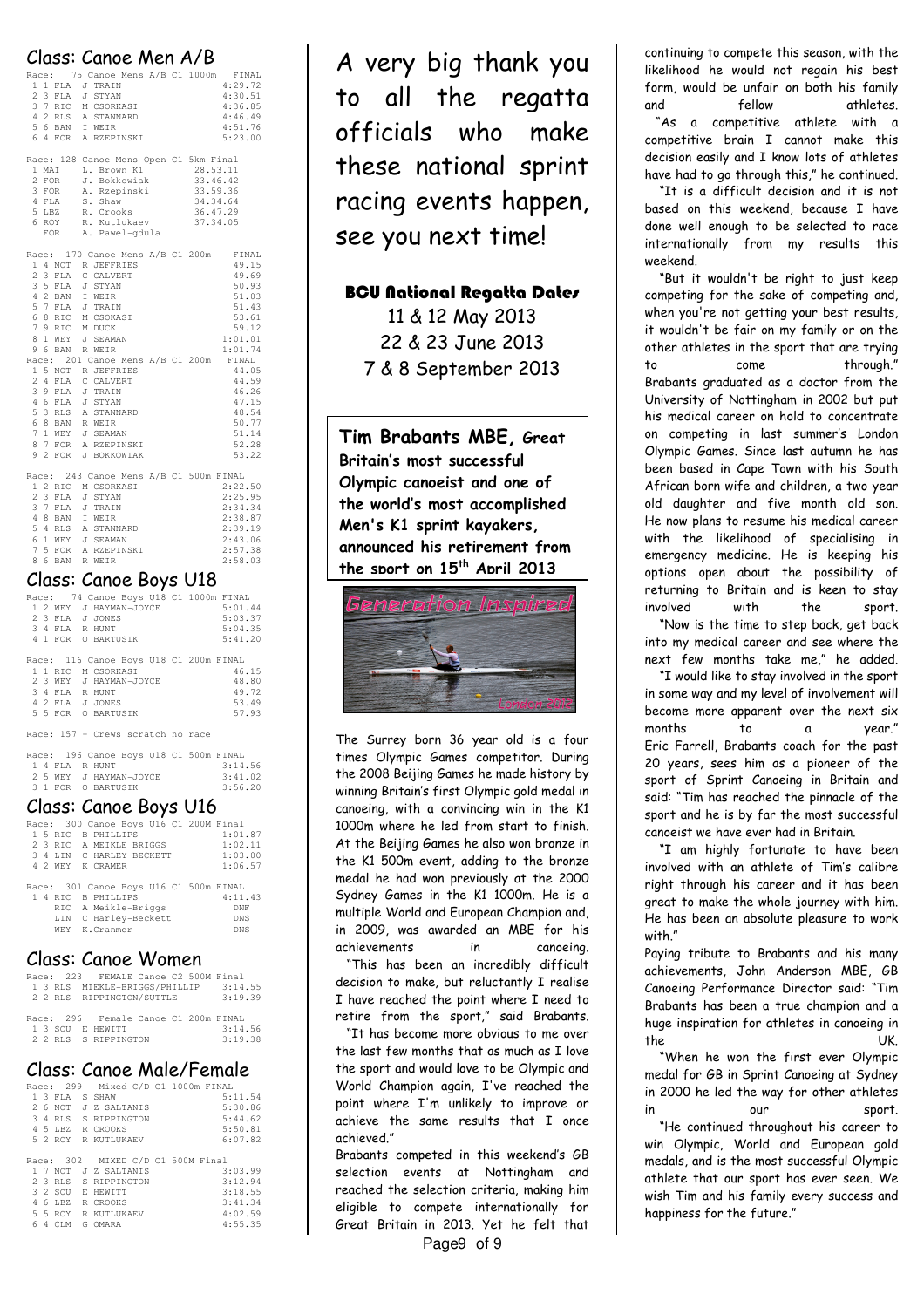# **BCU Canoe Sprint Racing PENALTY POINTS**

|        |                             |                   |                          |              | 2013              |   | 2012           |    | 2012                    |      | 2012           |                | 2012           |           |                                         |
|--------|-----------------------------|-------------------|--------------------------|--------------|-------------------|---|----------------|----|-------------------------|------|----------------|----------------|----------------|-----------|-----------------------------------------|
|        | Int Surname                 | Club              | <b>Class</b>             | <b>Reg</b>   | <b>April Type</b> |   | Sept Type      |    | July                    | Type | June  Type     |                | May            | Type      | Total                                   |
| Υ      | Argenteriro                 | <b>RIC</b>        | <b>MAK</b>               | 6949         |                   |   |                |    |                         |      | $\mathbf{1}$   | $\overline{N}$ |                |           | 1                                       |
| P      | Ayres                       | <b>WEY</b>        | <b>WBK</b>               | 5270         |                   |   |                |    | 1                       | F    |                |                |                |           | $\overline{\mathbf{1}}$                 |
| P      | <b>Bannister</b>            | <b>WEY</b>        | <b>BAK</b>               | 5200         |                   |   | 1              | N  |                         |      |                |                |                |           | $\mathbf{1}$                            |
| R      | Barkway                     | <b>BPS</b>        | <b>BDK</b>               | 6842         |                   |   | 1              | F  |                         |      |                |                |                |           | $\overline{\mathbf{1}}$                 |
| G      | <b>Barnicoat</b>            | LON               | <b>BAK</b>               | 5867         |                   |   |                |    |                         |      |                |                | $\overline{c}$ | <b>NC</b> | $\overline{\mathbf{c}}$                 |
| S      | <b>Belling</b>              | DEV               | <b>LDK</b>               | 7028         |                   |   |                |    | 1                       | F    |                |                |                |           | $\overline{\mathbf{1}}$                 |
| Α      | Bijanski                    | CAM               | <b>MBK</b>               | 7125         | 1                 | C |                |    |                         |      |                |                |                |           | $\mathbf{1}$                            |
| W      | <b>Bird</b>                 | <b>WOR</b>        | <b>BAK</b>               | 5238         |                   |   |                |    |                         |      | $\overline{c}$ | W              |                |           | $\overline{2}$                          |
| B      | Blackman                    | GAI               | <b>MBK</b>               | 5812         |                   |   |                |    | 1                       | C    |                |                |                |           | $\overline{\mathbf{1}}$                 |
| R      | Blackman                    | GAI               | <b>GDK</b>               | 5878         |                   |   |                |    | 1                       | C    |                |                |                |           | $\mathbf{1}$                            |
| J      | <b>Bokkowiak</b>            | <b>FOR</b>        | <b>MBC</b>               | 5459         | 1                 | N |                |    |                         | F    |                |                |                |           | $\mathbf{1}$<br>$\overline{\mathbf{1}}$ |
| Ε<br>Т | <b>Borchardt</b>            | LIN<br><b>SLP</b> | <b>BDK</b><br><b>MAK</b> | 6965<br>5016 | $\mathbf{1}$      | C |                |    | 1                       |      |                |                |                |           | $\mathbf{1}$                            |
| Е      | <b>Brennan</b><br>Buckhanan | <b>ROY</b>        | <b>GCK</b>               | 6692         |                   |   |                |    |                         |      | 1              | C              |                |           | $\mathbf{1}$                            |
| Α      |                             | <b>CLM</b>        | <b>BDK</b>               | 6415         |                   |   |                |    |                         |      | $\mathbf{1}$   | N              |                |           | $\overline{\mathbf{1}}$                 |
| С      | Bunyon<br><b>Burkill</b>    | LON               | <b>WBK</b>               | 6132         |                   |   |                |    |                         |      |                |                | $\overline{c}$ | <b>NZ</b> | $\overline{2}$                          |
|        | Caisley                     | <b>TON</b>        | <b>BDK</b>               | 7088         | $\mathbf{1}$      | F |                |    |                         |      |                |                |                |           | $\overline{\mathbf{1}}$                 |
|        | Carman                      | LIN               | <b>BDK</b>               | 7041         |                   |   |                |    | 1                       | F    |                |                |                |           | $\mathbf{1}$                            |
| D      | Carver                      | <b>BPS</b>        | <b>BDK</b>               | 6915         |                   |   |                |    | 1                       | F    |                |                |                |           | $\overline{\mathbf{1}}$                 |
| Н      | Cawston                     | <b>CLM</b>        | <b>BCK</b>               | 5599         |                   |   |                |    |                         |      |                |                | 1              | N         | $\overline{\mathbf{1}}$                 |
| н      | Childerstone                | <b>WEY</b>        | <b>WCK</b>               | 4222         |                   |   | 1              | N  |                         |      |                |                |                |           | $\mathbf{1}$                            |
| Н      | Collier                     | <b>TON</b>        | <b>BCK</b>               | 6825         |                   |   | 1              | W  |                         |      |                |                |                |           | $\overline{\mathbf{1}}$                 |
| R      | Creamer                     | <b>LBZ</b>        | <b>MBK</b>               | 5257         |                   |   |                |    |                         |      | $\mathbf{1}$   | F              |                |           | $\overline{\mathbf{1}}$                 |
|        | Crosland                    | <b>FOR</b>        | <b>BCK</b>               | 6630         | 1                 | N |                |    |                         |      |                |                |                |           | $\mathbf{1}$                            |
|        | Csima                       | <b>HUN</b>        | <b>GBK</b>               | 7141         |                   |   | 1              | N  |                         |      |                |                |                |           | $\overline{\mathbf{1}}$                 |
| Α      | Daniels                     | <b>RDG</b>        | <b>MAK</b>               | 0310         | 1                 | N |                |    |                         |      |                |                |                |           | $\overline{\mathbf{1}}$                 |
| S      | Dyke                        | <b>NOR</b>        | <b>GDK</b>               | 7117         | 2                 | U |                |    |                         |      |                |                |                |           | $\overline{2}$                          |
| Ρ      | Egan                        | <b>SLP</b>        | <b>MAK</b>               | 3412         | $\mathbf{1}$      | C |                |    |                         |      |                |                |                |           | $\overline{\mathbf{1}}$                 |
|        | Escott                      | <b>BOA</b>        | <b>MAK</b>               | 5578         |                   |   |                |    |                         |      |                |                | 1              | C         | $\overline{\mathbf{1}}$                 |
|        | Fay                         | <b>RIC</b>        | <b>MBK</b>               | 7104         |                   |   |                |    | $\overline{\mathbf{c}}$ | W    |                |                |                |           | $\overline{2}$                          |
|        | Fisher                      | <b>TON</b>        | <b>BDK</b>               | 6892         |                   |   | 1              | W  |                         |      |                |                |                |           | $\overline{\mathbf{1}}$                 |
|        | Gaul                        | <b>ANK</b>        | <b>MBK</b>               | 5494         |                   |   |                |    |                         |      | 1              | C              |                |           | $\mathbf{1}$                            |
| С      | Gray                        | LIN               | <b>BDK</b>               | 5962         | 1                 | N |                |    |                         |      |                |                |                |           | $\overline{\mathbf{1}}$                 |
| w      | Hardiman                    | TON               | <b>BBK</b>               | 6891         |                   |   | 1              | N  |                         |      | $\overline{c}$ | C              |                |           | 3                                       |
| J      | Harding                     | LBZ               | <b>VDK</b>               | 7092         |                   |   |                |    | 1                       | F    |                |                |                |           | $\mathbf{1}$                            |
| Е      | Haws                        | <b>WEY</b>        | <b>BAK</b>               | 2825         | 1                 | C |                |    |                         |      |                |                |                |           | $\overline{\mathbf{1}}$                 |
|        | Heath                       | <b>ORS</b>        | <b>MAK</b>               | 3530         | 1                 | C |                |    |                         |      |                |                |                |           | $\overline{\mathbf{1}}$                 |
| E      | <b>Hewitt</b>               | SOU               | <b>GCK</b>               | 6507         | 1                 | N |                |    |                         |      |                |                |                |           | 1                                       |
| Κ      | Holman                      | LEA               | <b>BDK</b>               | 7184         | $\mathbf{1}$      | F |                |    |                         |      |                |                |                |           | $\mathbf{1}$                            |
| G      | Illidge                     | <b>RUN</b>        | <b>VAK</b>               | 2088         |                   |   |                |    | 1                       | N    |                |                |                |           | $\overline{\mathbf{1}}$                 |
| Е      | Illidge                     | <b>RUN</b>        | <b>WCK</b>               | 2765         |                   |   | 1              | N  |                         |      |                |                |                |           | 1                                       |
| B      | Jones                       | <b>ELM</b>        | <b>BAK</b>               | 6372         |                   |   | $\overline{c}$ | CN |                         |      |                |                |                |           | $\overline{2}$                          |
| R      | Jones                       | LIN               | <b>BDK</b>               | 7039         |                   |   |                |    | 1                       | F    |                |                |                |           | $\overline{\mathbf{1}}$                 |
| S      | Jones                       | <b>FOX</b>        | <b>MAK</b>               | 6970         |                   |   |                |    |                         |      |                |                | 1              | F         | $\mathbf{1}$                            |
| O      | Khlaf                       | <b>RIC</b>        | <b>BDK</b>               | 6654         |                   |   |                |    |                         |      |                |                | 1              | C         | $\mathbf{1}$                            |
| W      | Kirkham                     | <b>NOR</b>        | <b>BDK</b>               | 6971         |                   |   |                |    |                         |      |                |                | 1              | C         | $\mathbf{1}$                            |
| S      | Kirschstein                 | <b>RDG</b>        | <b>BAK</b>               | 5910         | 1                 | C |                |    |                         |      | 1              | $\mathsf C$    |                |           | $\overline{\mathbf{2}}$                 |
| C      | Langlands                   | <b>DEV</b>        | <b>VDK</b>               | 7030         |                   |   |                |    | 1                       | F    |                |                |                |           | $\mathbf{1}$                            |
| M      | Lavarack                    | <b>RIC</b>        | <b>MDK</b>               | 6204         |                   |   |                |    | 1                       | C    |                |                |                |           | $\mathbf{1}$                            |
| M      | Majchrzake                  | <b>SLP</b>        | <b>MAK</b>               | 5254         | $\overline{c}$    | C |                |    |                         |      |                |                |                |           | $\overline{2}$                          |
| S      | Marnell                     | <b>RUN</b>        | <b>VBK</b>               | 2089         |                   |   |                |    | 1                       | N    |                |                |                |           | $\mathbf{1}$                            |
| C      | McMorrin                    | <b>KIR</b>        | <b>MBK</b>               | 5100         |                   |   |                |    |                         |      | $\mathbf{1}$   | C              |                |           | $\mathbf{1}$                            |
| Α      | Meikle-Briggs               | <b>RIC</b>        | <b>BDC</b>               | 6455         | 1                 | N |                |    |                         |      |                |                |                |           | $\mathbf{1}$                            |
| J      | Munton                      | LIN               | <b>BDK</b>               | 6648         |                   |   |                |    | 1                       | F    |                |                |                |           | $\mathbf{1}$                            |
| P      | Murrhy                      | GAI               | <b>MBK</b>               | 3070         |                   |   |                |    |                         |      |                |                | 1              | F         | $\mathbf{1}$                            |